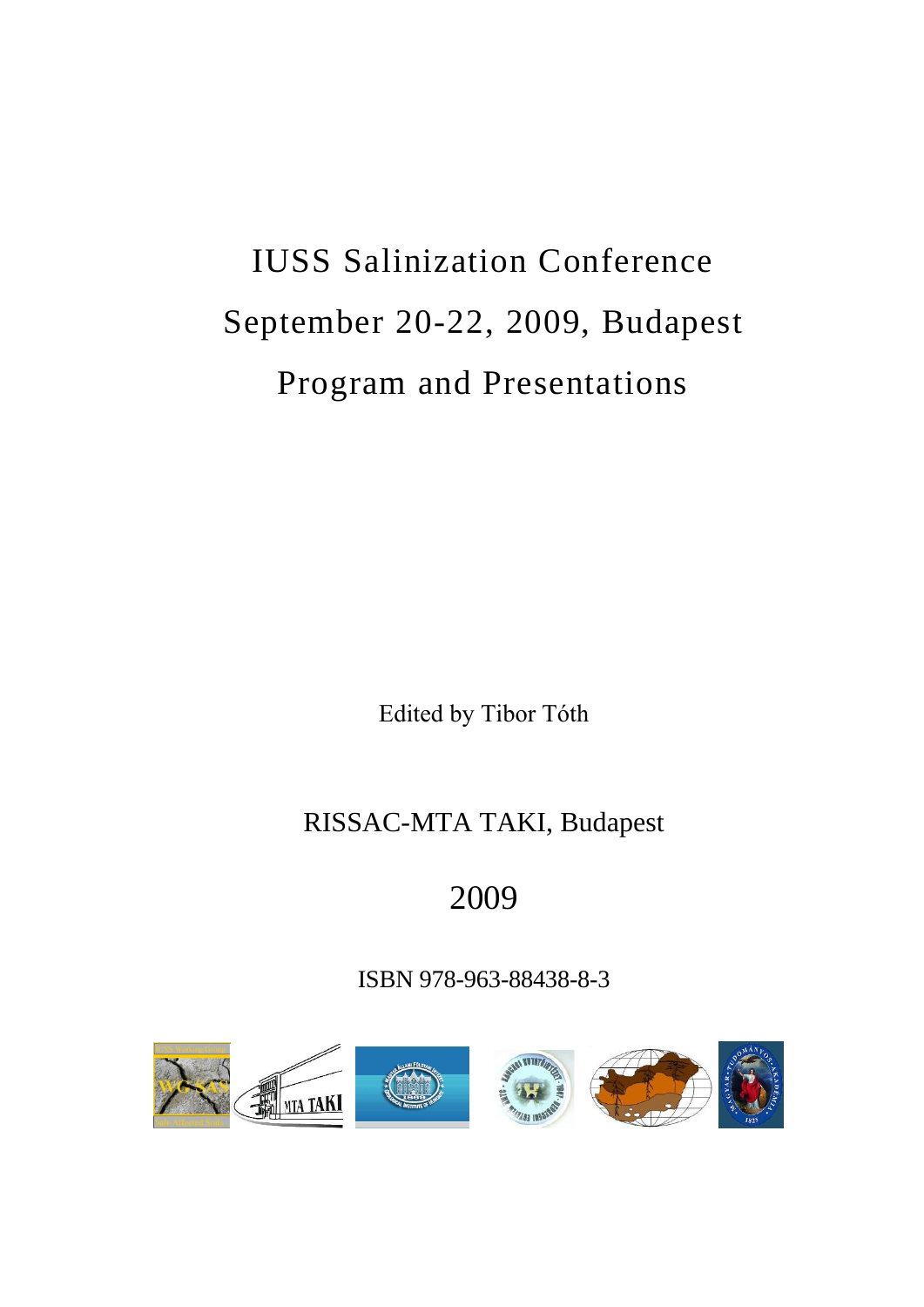## PROGRAM OF THE CONFERENCE

2009 September 20<sup>th</sup> Sunday. Field trip to *Eastern Hungary* with bus

07:00 Departure from the parking lot of *Nyugati pályaudvar Railway Station, Budapest, VI. Teréz krt. 55-57.*

09:30 - 10.00 Visit of *Karcagpuszta Experimental Drainage Field*

10.00 - 10.30 Visit of *Lysimeter Station of Karcag Research Institute*

10.30 - 12.00 Salt-affected soil profiles

12.00 - 13.00 Lunch

13.00 - 14.00 Travel to *Hortobágy National Park*

14.00 - 16.00 Visit of *Hortobágy National Park*

18:30 Arrival to the parking lot of *Nyugati pályaudvar Railway Station, Budapest VI. Teréz krt. 55-57.*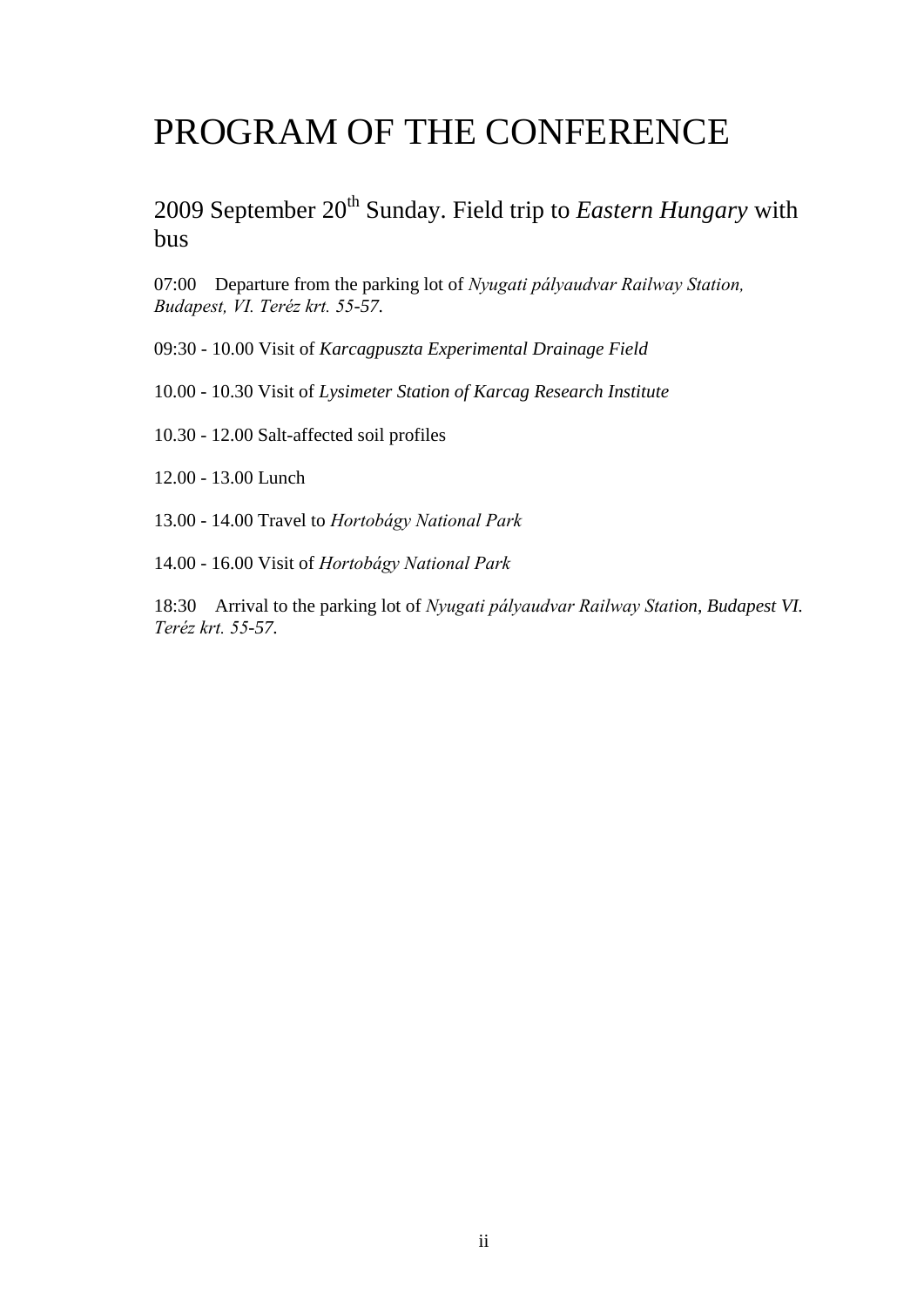## 2009 September 21<sup>st</sup> Monday. Conference sessions at Geological Institute of Hungary, Budapest XIV. Stefánia út 14.

#### 10:00 - 11:20 Opening Session **Hydrophysical conditions in saline and sodic areas**

-10:00 - 10:40 VÁRALLYAY, György *Salinity/sodicity as environmental stresses in the Carpathian Basin*

-10:40 - 11:00 VAN DER ZEE, S. E. A. T. M., S. H. H. SHAH, R. W. VERVOORT *An ecohydrological approach to salinity and sodicity problems in natural and agro-ecosystems*

-11:00-11:20 CHERNOUSENKO, Galina I. *Salt-affected soils in the permafrost zone of Central Yakutia*

11:20 - 11:50 Coffee break

#### 11:50 - 12:50 Session **Advanced mapping of salt-affected soils**

-11:50 - 12:10 RUKHOVICH, Dmitry I., Polina V. KOROLEVA, Yekaterina V. VIL'CHEVSKAY Natalia V. KALININA, , Svetlana V. RUKHOVICH, Elena B. DOLININA *Methodology of the analysis of the maps of soil salinity to judge the dynamics of salinization-desalinization processes*

-12:10 - 12:30 MARLET, Serge, Fethi BOUKSILA, Wafa GHAZOUANI, Insaf MEKKI *Multi-scale analysis of soil salinization. A Case study from an oasis in Tunisia*

-12:30 – 12:50 DAKAK, Houria,Brahim SOUDI, Ahmed DOUAIK, Aicha BENMOHAMMADI, Mohamed BADRAOUI, Fatima-Zohra CHERKAOUI *Mapping the risk of soil salinization: application of electromagnetic induction and non-parametric geostatistics*

12:50 - 13:50 Lunch break

#### 13:50 - 14:50 Session **Remote sensing of salt-affected soils**

-13:50 - 14:10 KOKOEVA, G., S. MAMYTKANOV *Integrating remote sensing, cartographical and GPS-based ground data for salt-affected soils identification, case study: Talas Valley (Kyrgyzstan)*

-14:10 - 14:30 KONYUSHKOVA, Mariya V. *Large-scale mapping of solonetzic complexes in the Northern Caspian Lowland using automated interpretation of Quickbird images*

-14:30 - 14:50 TAZEH, M., R. TAGHIZADEH MEHRJARDI, Sh. MAHMOODI *Application of remote sensing to soil salinity mapping in the arid region (Iran)*

14:50 - 15:20 Coffee break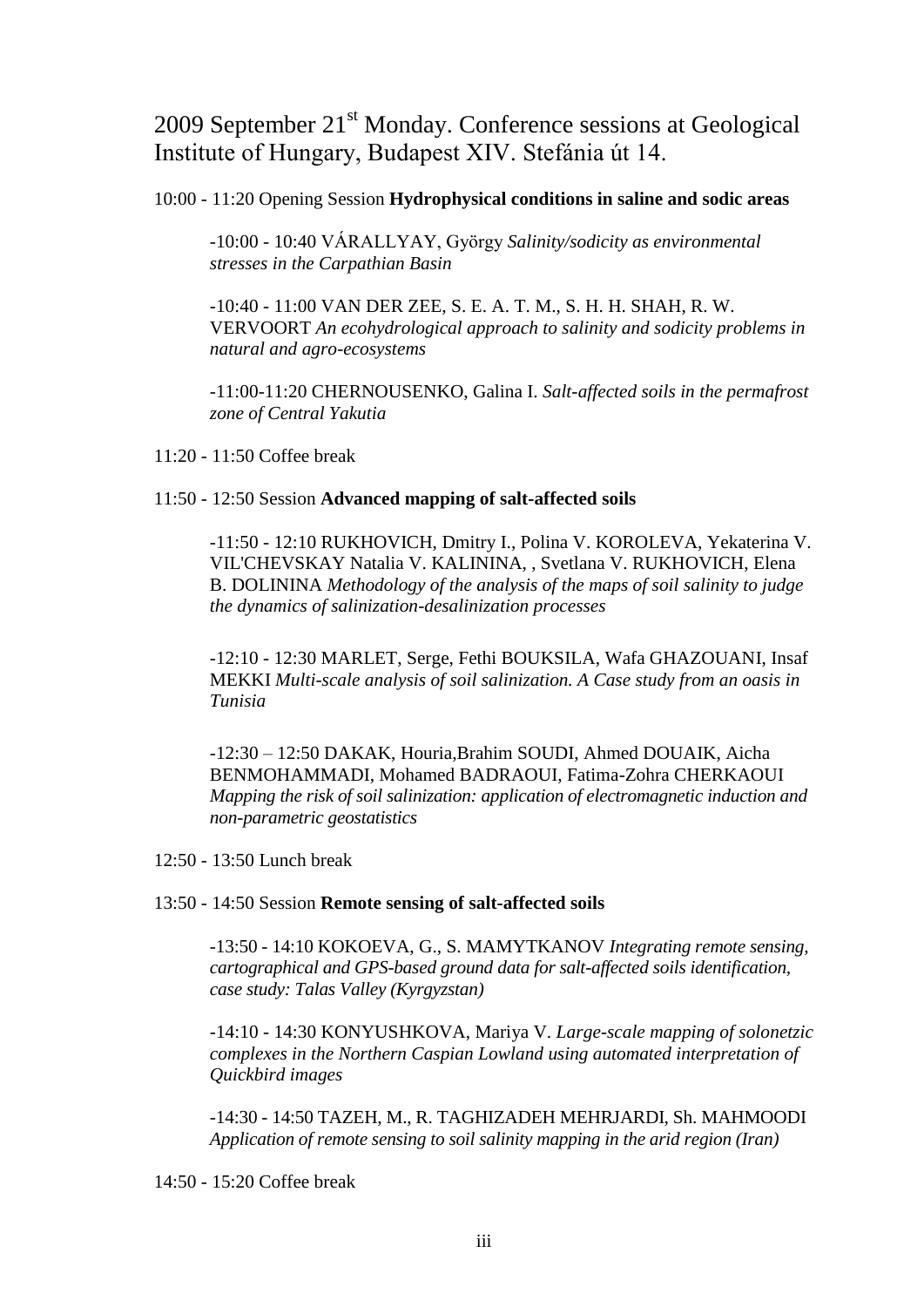#### 15:20 - 16:20 Session **Groundwater problems and effects**

-15:20 - 15:40 HANSON, Blaine, Don MAY, Jirka ŠIMŮNEK, Jan HOPMANS *Salinity control under saline shallow ground water conditions of the San Joaquin Valley, California*

-15:40 - 16:00 KERÉK, Barbara, László KUTI, Ubul FÜGEDI *Groundwater under salt affected soils*

-16:00 - 16:20 LAHLOU, Mouanis, Brahim SOUDI *Diagnosis and control of salinity and nitrate pollution in Mediterranean irrigated agriculture. The case of Beni Amir (TADLA – Morocco)*

16:20 - 17:20 Poster session

-AMEZKETA, E., V. URDANOZ, I. BARINAGARREMENTERIA, L. ALBIZUA, J. DEL VALLE DE LERSUNDI *Relating remote sensing data to apparent soil electrical conductivity for assessing soil salinity in agricultural and natural fields*

-BAKACSI, Zsófia, Tibor TÓTH *The effect of changing sampling strategy on salt-affected soil profile data evaluation*

-BALOG, Kitti, Andrea FARSANG *Secondary salinization caused by used thermal water seeping*

-BARNA, Gyöngyi, János RAKONCZAI *Temporal changes of salt affected soils of Szabadkígyósi puszta*

-DEMIRKIRAN, Ali Rıza *Studies on the prevention of salinization of peat soils*

-EL-GHAMRY, A. M., A. A. MOSA, A., G. A. K. REHAM *Evaluating the ability of hyper accumulator plants for the reclamation of salt affected soils*

-FEDOTOVA, A. V., L. V. YAKOVLEVA *New approach to the ecological standardization of saline soils*

-GALLALI, Tahar *Saline water irrigation effect on soil organic carbon sequestration*

-HARMAT, Adrienn, Katalin BAA, András MAKÓ *Environmental impact of thermal water release on surface water at Kis-Balaton reservoir, in Hungary*

-HOLTHUSEN, Dörthe, Stephan PETH, Rainer HORN *Impact of different salts on the microstructural soil stability for various textures measured with a rheological test*

-KHAKIPOUR, Nazanin *Production of auxin hormone by fluorescent Pseudomonas*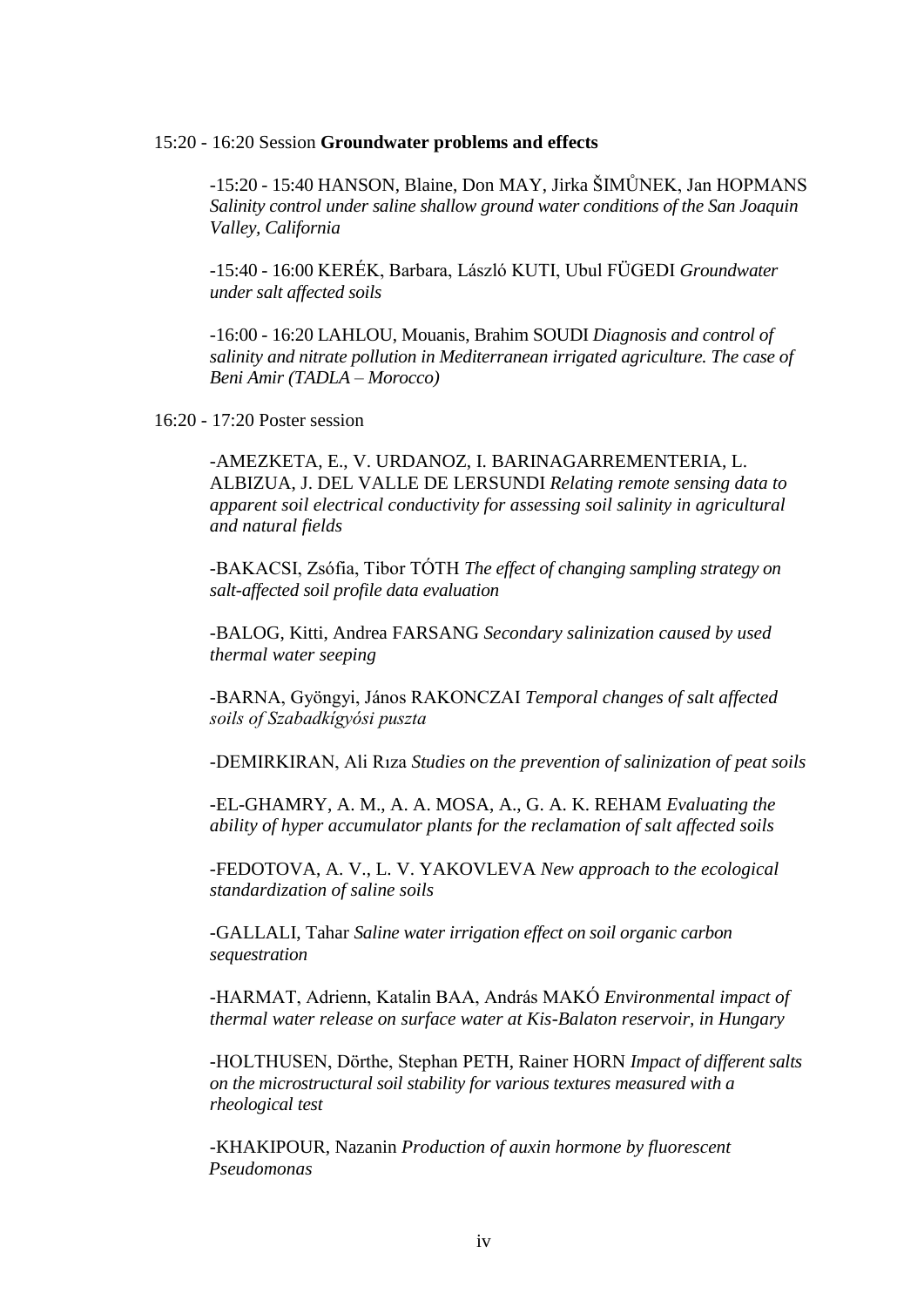-KHITROV, Nikolai, Yuri TCHEVERDIN *Regeneration and evolution of solonetz properties in soils of Kamennaya steppe for the second half or the 20th century*

-MATUS, G., O. VALKÓ, P. TÖRÖK, M. PAPP, E. VIDA, A. KELEMEN, T. MIGLÉCZ, B. TATÁR, S. KÉKI, T. TÓTH *Using propagule mimics to model seed bank formation in salinized soils*

-NOVÁK, Tibor, Kirsten BECKER, Luise GIANI *Modification of solonetz soil profile characteristics caused by organic matter influx on the livestock resting sites of Hortobágy, Hungary*

-RATHORE, Shabnam, Karl STAHR, Boris VASHEV *Monitoring and assessment of coastal saline soils in southern region (Badin) Pakistan*

-SZALAI, Zoltán, Gergely JAKAB, Klaudia KISS, Katalin FEHÉR *Vegetation induced patterns of soil redox conditions and dissolved iron*

-YAKOVLEVA, L. V., A. V. FEDOTOVA *Soil salinization in the Volga delta landscapes*

19:00 - 21:00 Conference dinner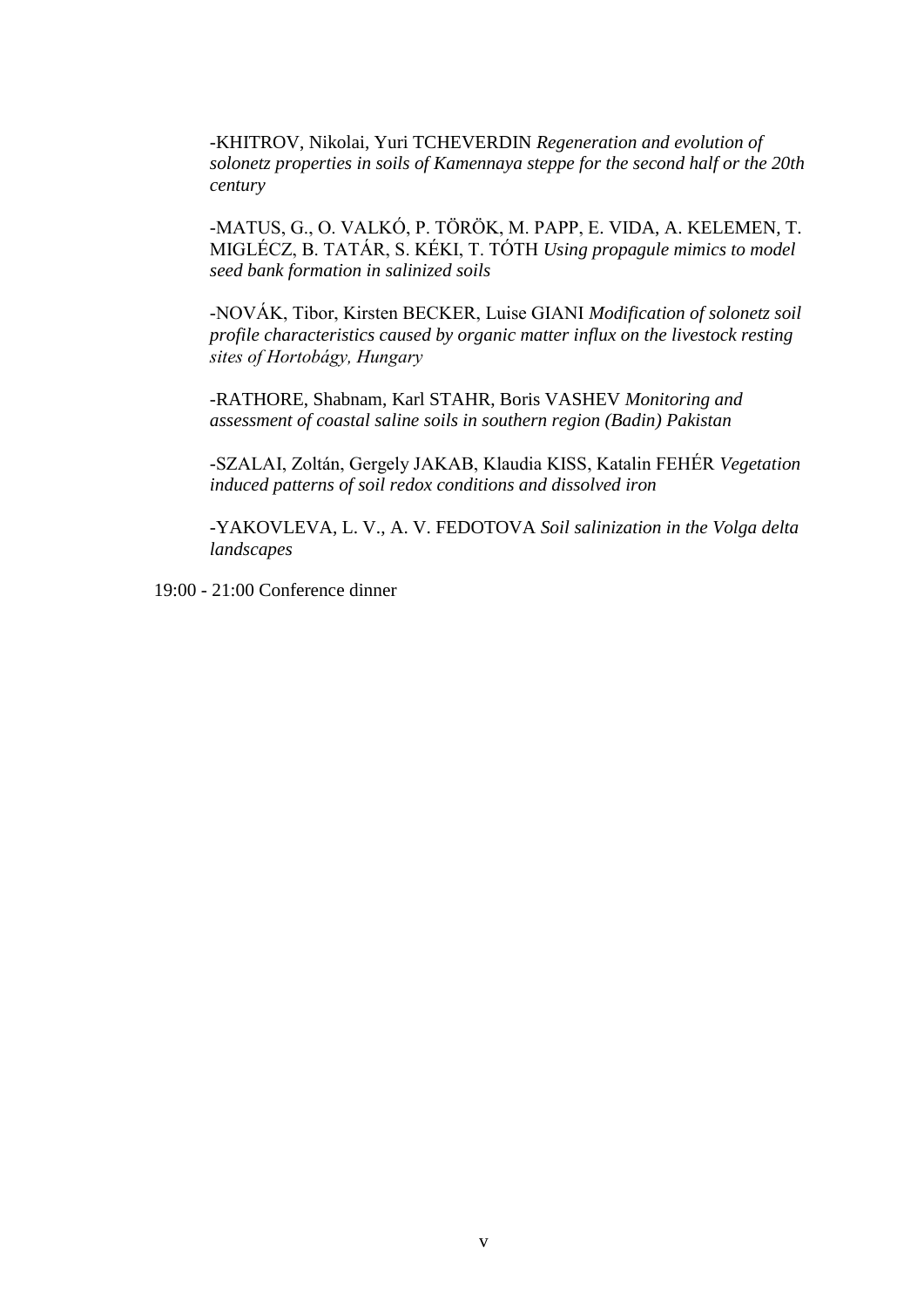## 2009 September 22<sup>nd</sup> Tuesday. Conference sessions at Geological Institute of Hungary, Budapest XIV. Stefánia út 14.

#### 09:00 - 10:00 Session **Biomaterial production and vegetation**

-09:00 - 9:20 SINGH, Gurbachan *Biosaline agriculture for biomass and biomaterials production to generate energy from salt affected soils: Indian experience*

-09:20 - 9:40 PIERNIK, Agnieszka, Piotr HULISZ *Soil-plant correlations in native salt-affected habitats in central Poland*

-09:40 - 10:00 TÓTH, Tibor, Roger LANGOHR, Judit BECZE-DEÁK, Zsolt MOLNÁR *Two transects along the inner and outer sides of a sixty years old Tisza River dike*

10:00 - 10:30 Coffee break

#### 10:30 - 11:30 Session **Salinization assessment and reclamation**

-10:30 - 10:50 BLASKÓ, Lajos, József ZSEMBELI *Amelioration and land use possibilities of salt affected soils with structural B-horizon*

-10:50 - 11:10 TAGHIZADEH MEHRJARDI, R., M. TAZEH, Sh. MAHMOODI *An investigation on soil salinity variability using different methods of geostatistics*

-11:10 - 11:30 MAHDI, Bashir H., János KALMÁR *Geological conditions of the salinization in case of two irrigated fields in Central and South Sahara, Libya*

11:30 - 12:50 Lunch break

#### 12:50 - 13:50 Session **Chemistry of salt-affected soils**

-12:50 - 13:10 LEBEDEVA (VERBA), Marina, Natalia CHIZHIKOVA *Spatial and vertical heterogeneity of the crystal chemistry and fabric of the salt accumulations in crusty solonchak of Uzbekistan*

-13:10 - 13:30 KOLESNIKOV, A. V. *Exchangeable cations of the meadowchestnut soils at the Dzhanybek Research Station in the Northern Caspian Region*

-13:30 - 13:50 SHABANOVA, N. P., M. P. LEBEDEVA (VERBA), A.V. BYKOV *Chemical-morphological properties of salt-affected soils as affected by biogenic factor in the meadow-semidesert complex in Russia*

 $13:50 - 14:20$  Coffee break

#### 14:20 - 15:20 Session **Minerals of salt-affected soils**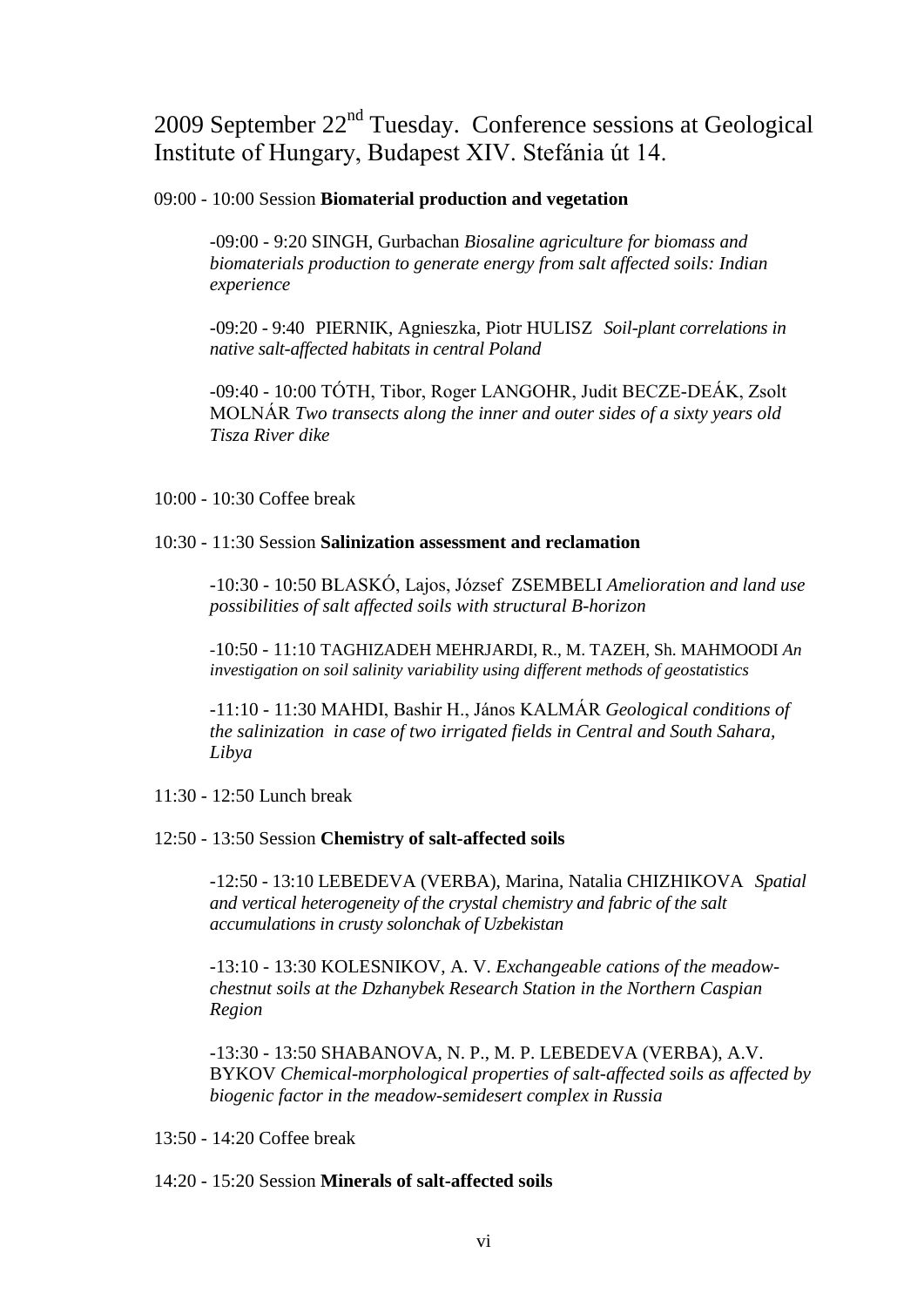-14:20 - 14:40 YAMNOVA, Irina A., Dmitry L. GOLOVANOV *Gypsum pedofeatures in arid soils and their transformation under the impact of anthropogenic loads*

-14:40 - 15:00 SZENDREI, Géza, Tibor TÓTH, Péter KOVÁCS-PÁLLFY, Sándor SZAKÁLL *Changes of salt minerals of soil surface efflorescences in space and time: a case study in Hungary*

-15:00 - 15:20 CHIZHIKOVA, NATALIA, MARINA LEBEDEVA (VERBA), SVYATOSLAV INOZEMTSEV *Mineralogical composition of the clay fraction and fabric of the desert soils of Mongolia*

15:20 - 15:40 Closure of the Conference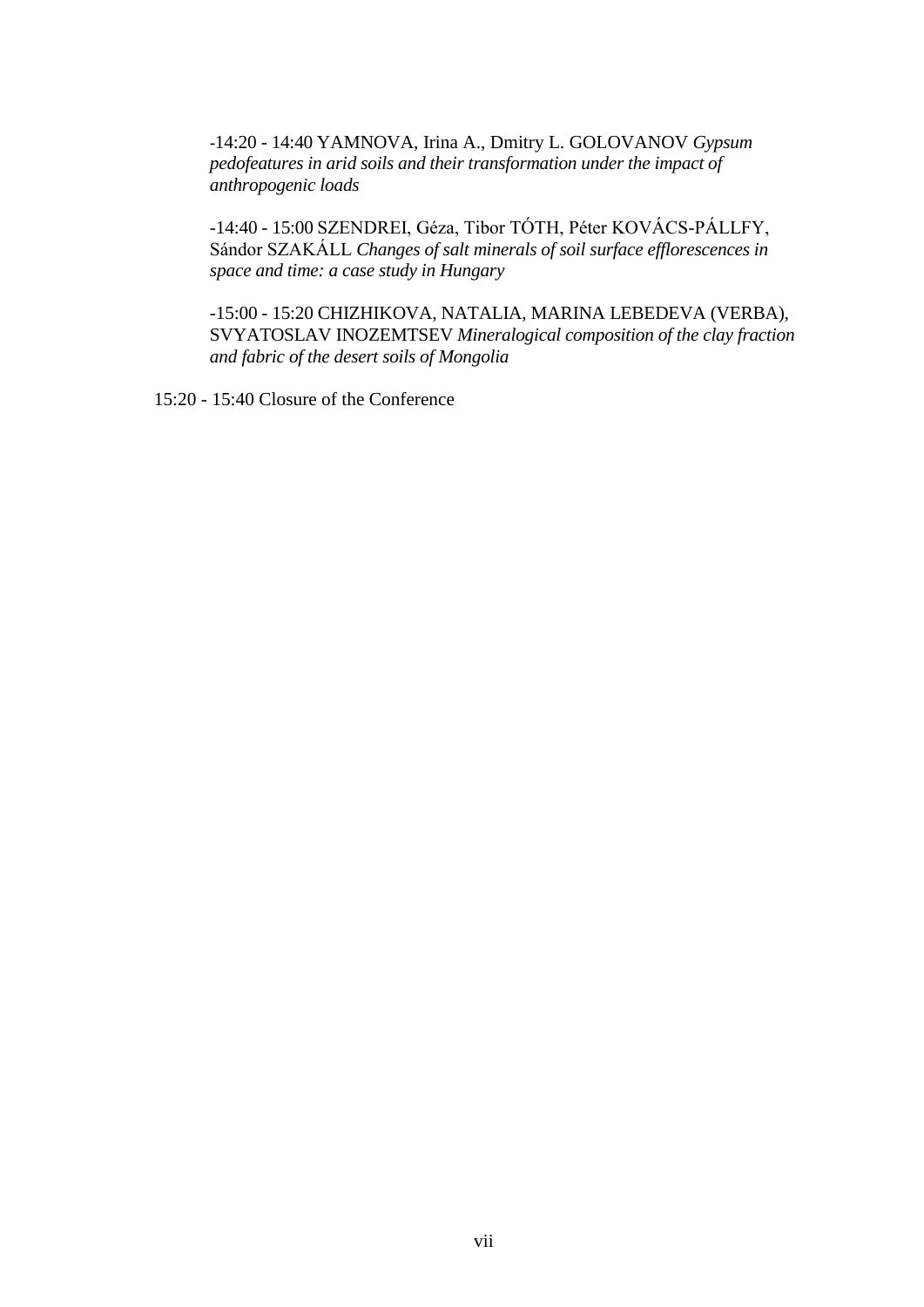## ABSTRACTS OF PRESENTATIONS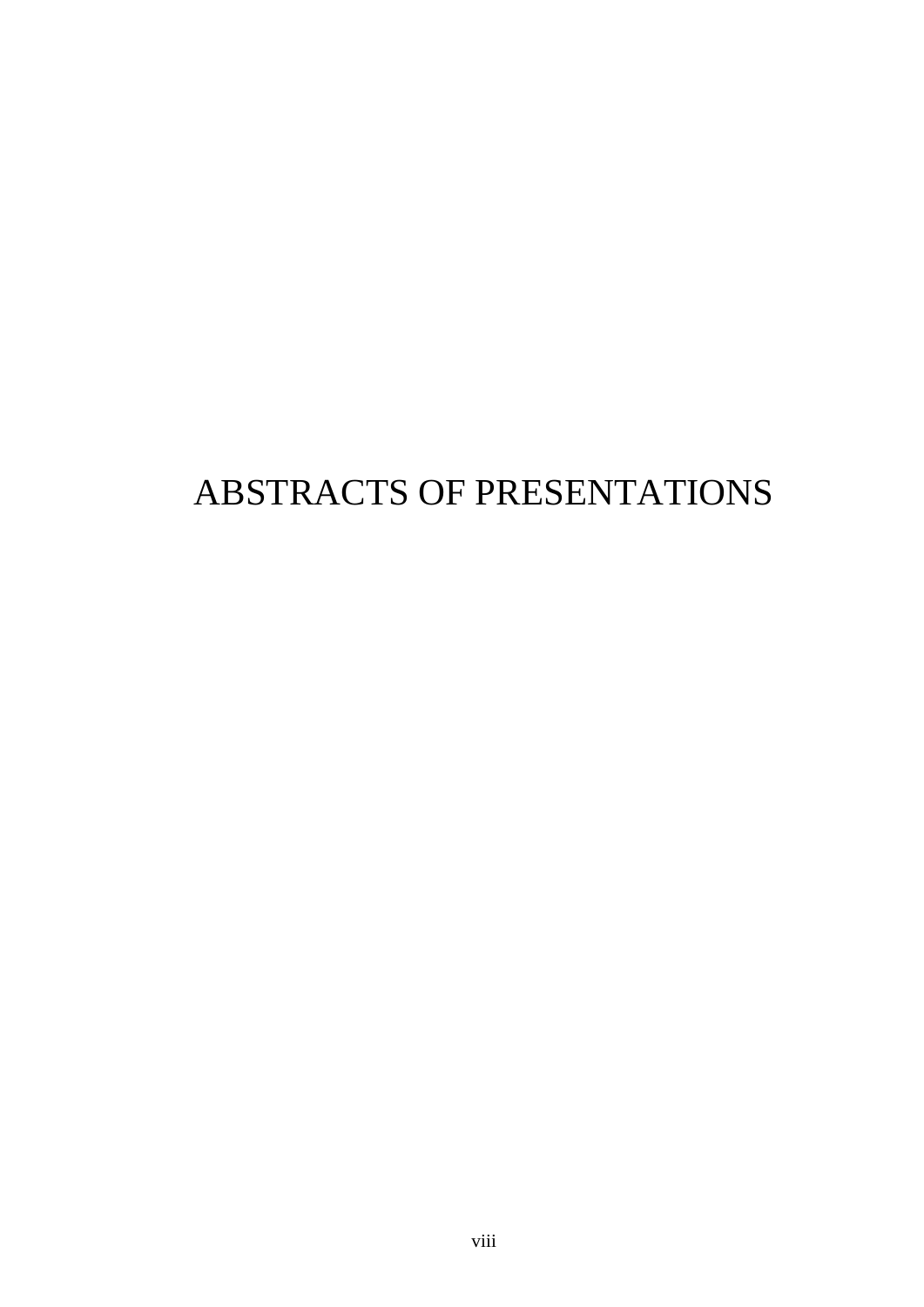## Table of Contents

| AMEZKETA, E., V. URDANOZ, I. BARINAGARREMENTERIA, L. ALBIZUA,<br><b>J. DEL VALLE DE LERSUNDI</b>                                                                                              |
|-----------------------------------------------------------------------------------------------------------------------------------------------------------------------------------------------|
| Relating remote sensing data to apparent soil electrical conductivity for                                                                                                                     |
| <b>BAKACSI, Zsófia, Tibor TÓTH</b><br>The effect of changing sampling strategy on salt-affected soil profile data                                                                             |
| <b>BALOG, Kitti, Andrea FARSANG</b>                                                                                                                                                           |
| BARNA, Gyöngyi, János RAKONCZAI<br>Temporal changes of salt affected soils of Szabadkígyósi puszta 4                                                                                          |
| BLASKÓ, Lajos, József ZSEMBELI<br>Amelioration and land use possibilities of salt affected soils with structural                                                                              |
| <b>CHERNOUSENKO, Galina I.</b>                                                                                                                                                                |
| CHIZHIKOVA, Natalia, Marina LEBEDEVA (VERBA), Svyatoslav<br><b>INOZEMTSEV</b><br>Mineralogical composition of the clay fraction and fabric of the desert soils of                             |
| DAKAK, Houria, Brahim SOUDI, Ahmed DOUAIK, Aicha BENMOHAMMADI,<br>Mohamed BADRAOUI, Fatima-Zohra CHERKAOUI<br>Mapping the risk of soil salinization: application of electromagnetic induction |
| <b>DEMIRKIRAN, Ali Riza</b>                                                                                                                                                                   |
| EL-GHAMRY, A. M., A. A. MOSA, A., G. A. K. REHAM<br>Evaluating the ability of hyper accumulator plants for the reclamation of salt                                                            |
| FEDOTOVA, A. V., L. V. YAKOVLEVA                                                                                                                                                              |
| <b>GALLALI, Tahar</b><br>Saline water irrigation effect on soil organic carbon sequestration  13                                                                                              |
| HAN, Rui-Ming, Michel-Edmond GHANEM, Stanley LUTTS<br>The use of the halophyte salt marsh plant species Kozteletskya virginica for                                                            |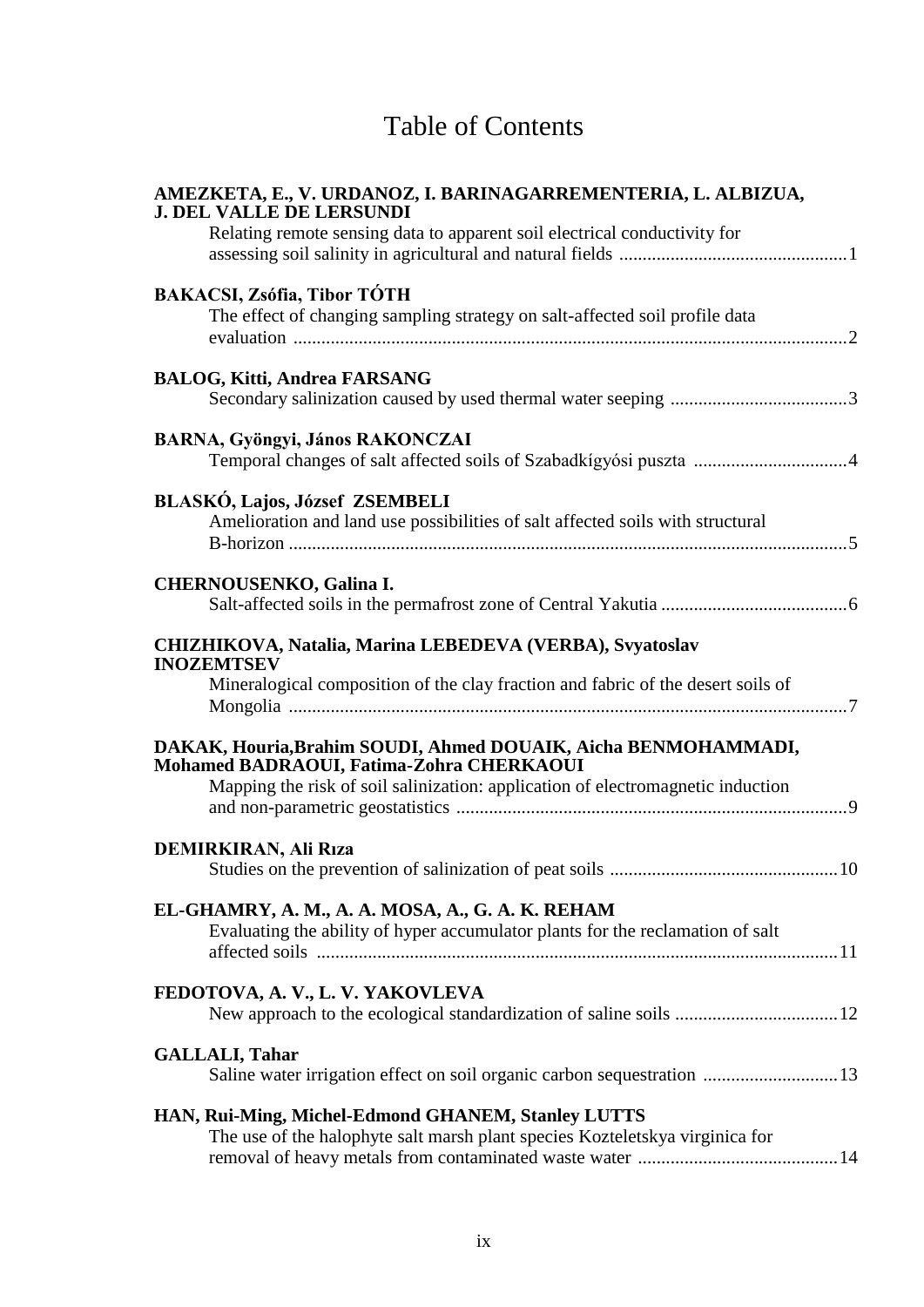| HANSON, Blaine, Don MAY, Jirka ŠIMŮNEK, Jan HOPMANS<br>Salinity control under saline shallow ground water conditions of the San Joaquin                                                 |
|-----------------------------------------------------------------------------------------------------------------------------------------------------------------------------------------|
| HARMAT, Adrienn, Katalin BAA, András MAKÓ<br>Environmental impact of thermal water release on surface water at Kis-Balaton                                                              |
| HOLTHUSEN, Dörthe, Stephan PETH, Rainer HORN<br>Impact of different salts on the microstructural soil stability for various textures                                                    |
| HUSEYNOVA, S. M., M. P. BABAYEV, F. M. RAMAZANOVA<br>Biogenity of the irrigated meadow grey soils of Azerbaijan dry subtropics 18                                                       |
| KERÉK, Barbara, László KUTI, Ubul FÜGEDI                                                                                                                                                |
| <b>KHAKIPOUR, Nazanin</b>                                                                                                                                                               |
| KHITROV, Nikolai, Yuri TCHEVERDIN<br>Regeneration and evolution of solonetz properties in soils of Kamennaya steppe                                                                     |
| KOKOEVA, G., S. MAMYTKANOV<br>Integrating remote sensing, cartographical and GPS-based ground data for salt-<br>affected soils identification, case study: Talas Valley (Kyrgyzstan) 24 |
| KOLESNIKOV, A.V.<br>Exchangeable cations of the meadow-chestnut soils at the Dzhanybek Research                                                                                         |
| KONYUSHKOVA, Mariya V.<br>Large-scale mapping of solonetzic complexes in the Northern Caspian Lowland                                                                                   |
| <b>LAHLOU, Mouanis, Brahim SOUDI</b><br>Diagnosis and control of salinity and nitrate pollution in Mediterranean irrigated                                                              |
| LEBEDEVA (VERBA), Marina, Natalia CHIZHIKOVA<br>Spatial and vertical heterogeneity of the crystal chemistry and fabric of the salt                                                      |
| MAHDI, Bashir H., János KALMÁR<br>Geological conditions of the salinization in case of two irrigated fields in                                                                          |
| MARLET, Serge, Fethi BOUKSILA, Wafa GHAZOUANI, Insaf MEKKI<br>Multi-scale analysis of soil salinization.                                                                                |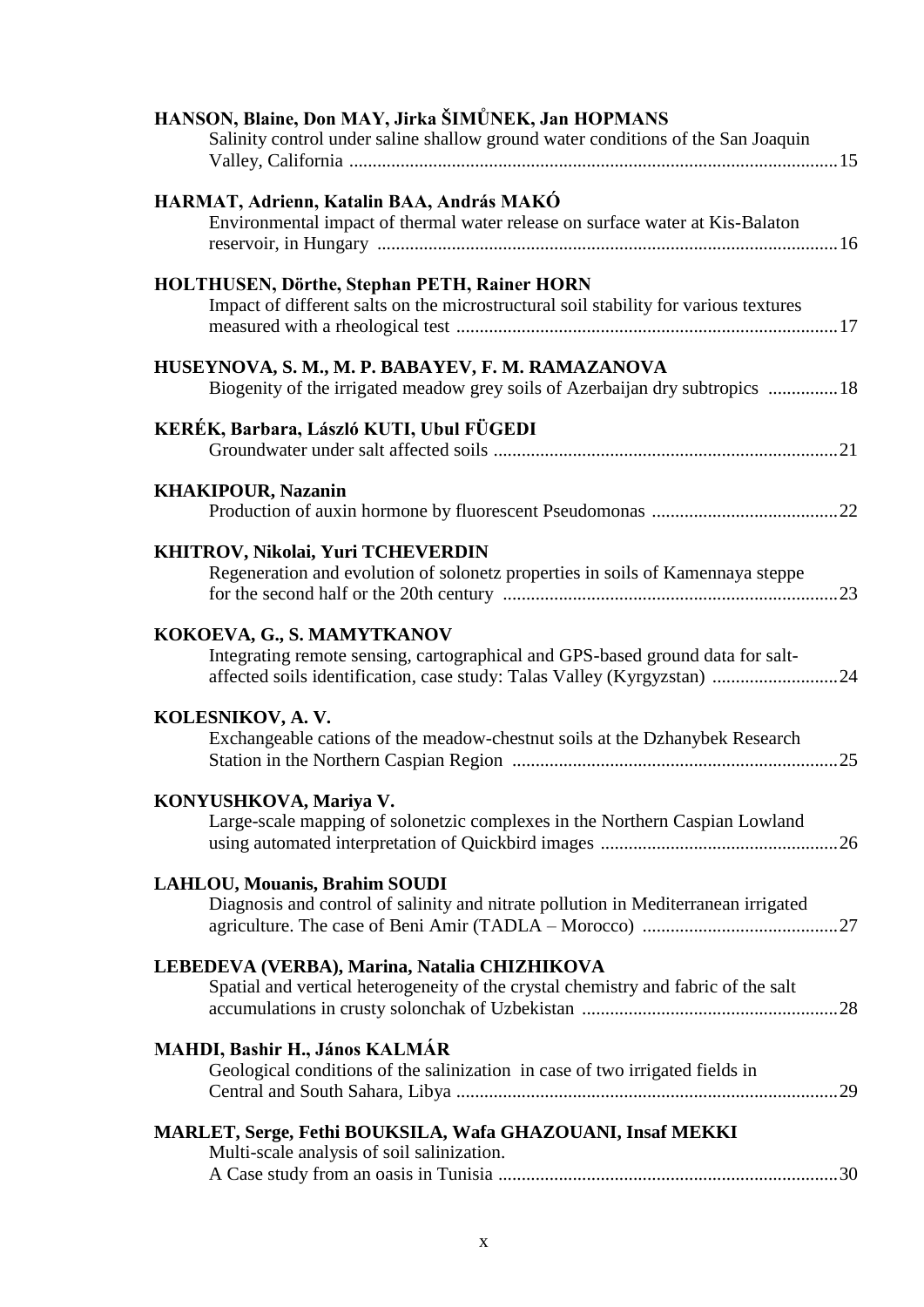| MATUS, G., O. VALKÓ, P. TÖRÖK, M. PAPP, E. VIDA, A. KELEMEN, T.<br>MIGLÉCZ, B. TATÁR, S. KÉKI, T. TÓTH<br>Using propagule mimics to model seed bank formation in salinized soils 31 |
|-------------------------------------------------------------------------------------------------------------------------------------------------------------------------------------|
| NOVÁK, Tibor, Kirsten BECKER, Luise GIANI<br>Modification of solonetz soil profile characteristics caused by organic matter                                                         |
| PIERNIK, Agnieszka, Piotr HULISZ<br>Soil-plant correlations in native salt-affected habitats in central Poland 33                                                                   |
| RATHORE, Shabnam, Karl STAHR, Boris VASHEV<br>Monitoring and assessment of coastal saline soils in southern region (Badin)                                                          |
| RUKHOVICH, Dmitry I., Polina V. KOROLEVA, Yekaterina V.<br>VIL'CHEVSKAY Natalia V. KALININA, , Svetlana V. RUKHOVICH, Elena B.<br><b>DOLININA</b>                                   |
| Methodology of the analysis of the maps of soil salinity to judge the dynamics of                                                                                                   |
| SHABANOVA, N. P., M. P. LEBEDEVA (VERBA), A.V. BYKOV<br>Chemical-morphological properties of salt-affected soils as affected by biogenic                                            |
| <b>SINGH, Gurbachan</b><br>Biosaline agriculture for biomass and biomaterials production to generate energy                                                                         |
| SZALAI, Zoltán, Gergely JAKAB, Klaudia KISS, Katalin FEHÉR<br>Vegetation induced patterns of soil redox conditions and dissolved iron 38                                            |
| SZENDREI, Géza, Tibor TÓTH, Péter KOVÁCS-PÁLLFY, Sándor SZAKÁLL<br>Changes of salt minerals of soil surface efflorescences in space and time: a case                                |
| TAGHIZADEH MEHRJARDI, R., M. TAZEH, Sh. MAHMOODI<br>An investigation on soil salinity variability using different methods of                                                        |
| TAZEH, M., R. TAGHIZADEH MEHRJARDI, Sh. MAHMOODI<br>Application of remote sensing to soil salinity mapping in the arid region                                                       |
| TÓTH, Tibor, Roger LANGOHR, Judit BECZE-DEÁK, Zsolt MOLNÁR<br>Two transects along the inner and outer sides of a sixty years old Tisza River                                        |
| VAN DER ZEE, S. E. A. T. M., S. H. H. SHAH, R. W. VERVOORT<br>An ecohydrological approach to salinity and sodicity problems in natural and                                          |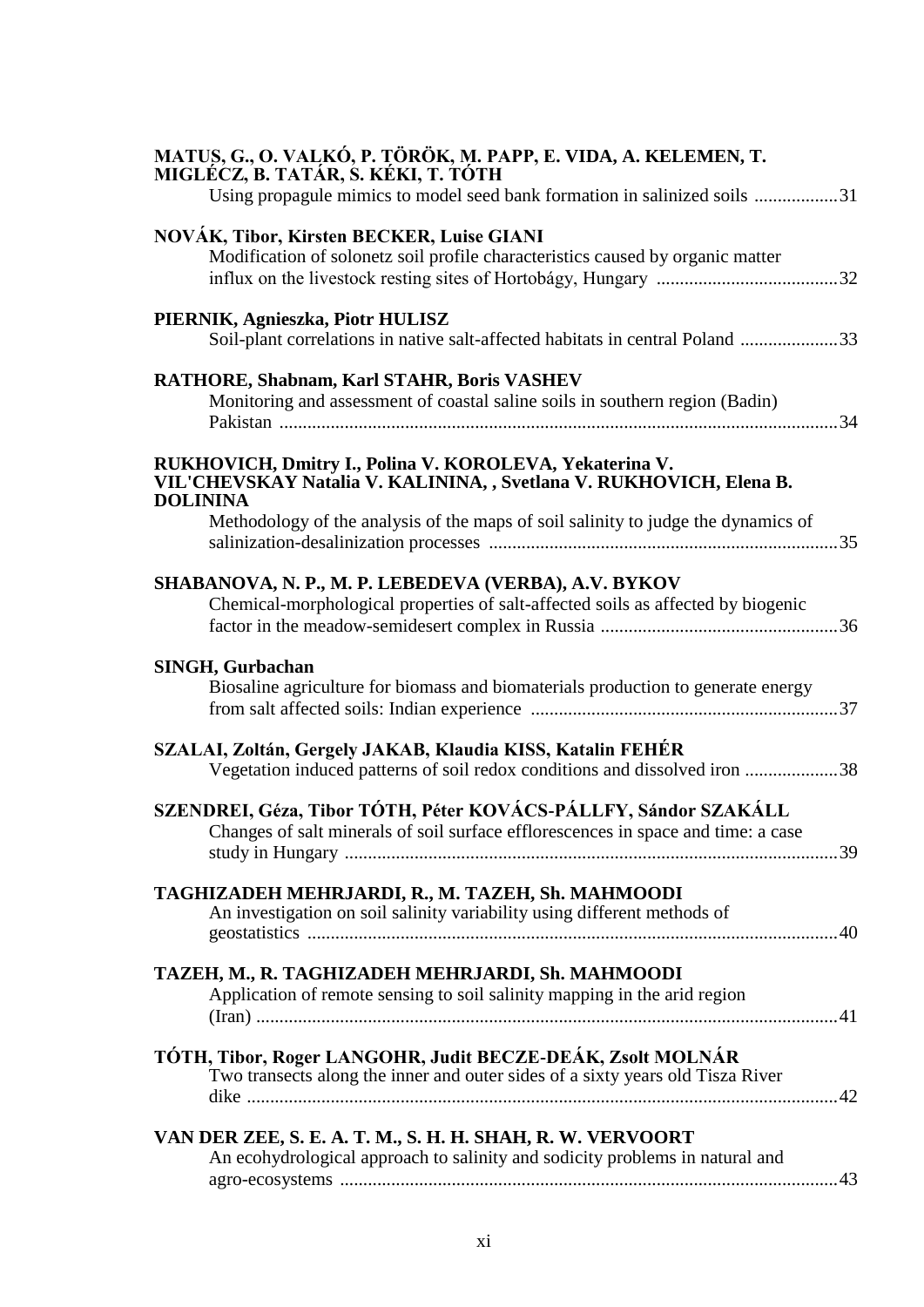| VÁRALLYAY, György<br>Salinity/sodicity as environmental stresses in the Carpathian Basin 44                              |  |
|--------------------------------------------------------------------------------------------------------------------------|--|
| YAKOVLEVA, L. V., A. V. FEDOTOVA                                                                                         |  |
| YAMNOVA, Irina A., Dmitry L. GOLOVANOV<br>Gypsum pedofeatures in arid soils and their transformation under the impact of |  |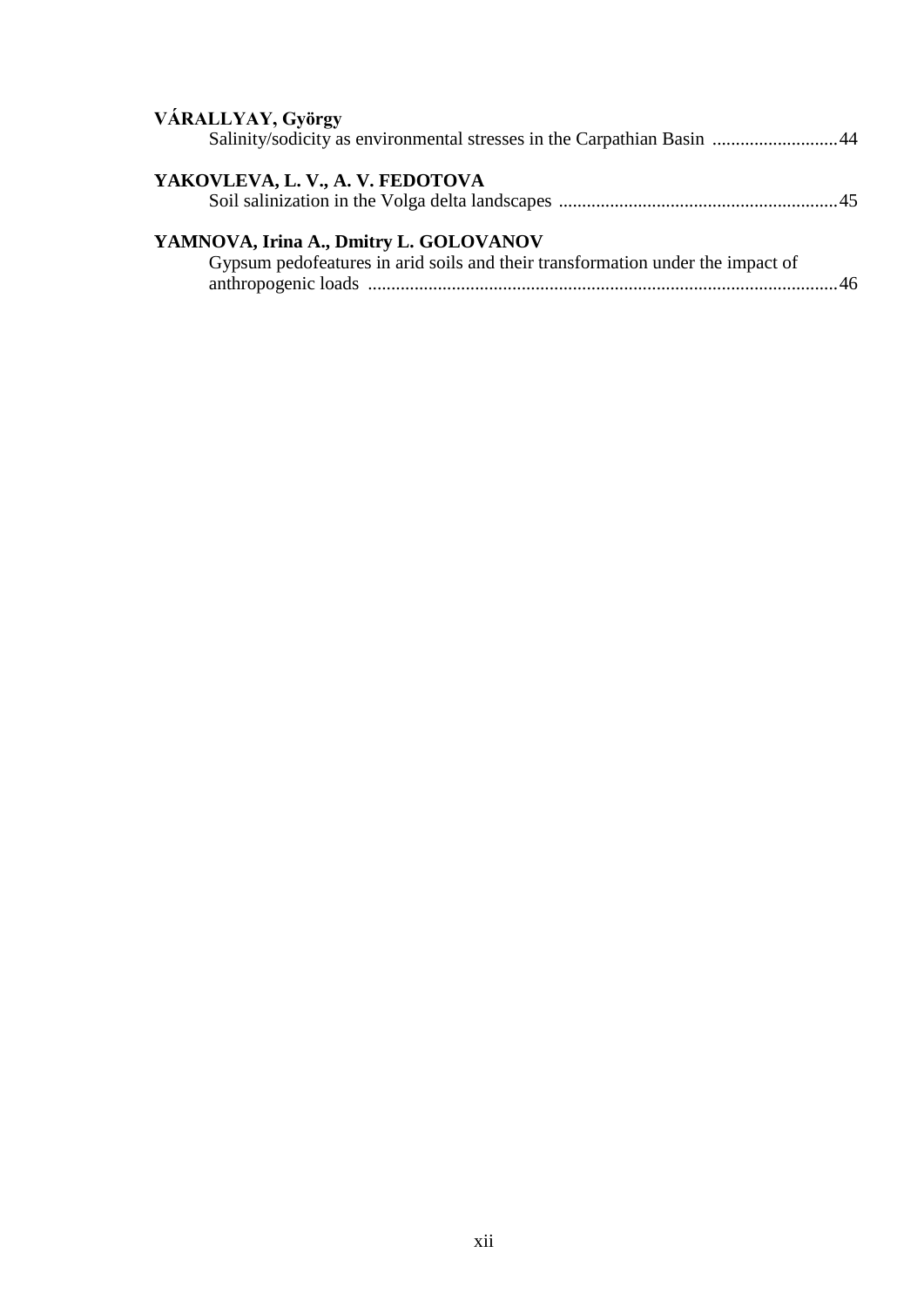#### **Relating remote sensing data to apparent soil electrical conductivity for assessing soil salinity in agricultural and natural fields**

#### E. AMEZKETA $\ast$ <sup>1</sup>, V. URDANOZ<sup>1</sup>, I. BARINAGARREMENTERIA<sup>1</sup>, L. ALBIZUA<sup>1</sup>, J. DEL VALLE DE LERSUNDI<sup>2</sup>

<sup>1</sup>Tracasa, C/ Cabárceno, 6; 31621, Sarriguren (Navarra). Spain 2 Sección de Evaluación de Recursos Agrarios, DDRyMA, Gob. Navarra, Ctra. Sadar s/n, Edificio "El Sario", 3º dcha, 31006 Pamplona (Navarra). Spain \*Corresponding author's e-mail: eamezketa@tracasa.es

Identifying soil salinity/salinization over large areas from only on-site measurements of apparent electrical conductivity (ECa) is a demanding task. We evaluated the potential of combining remote sensing and ground geophysical data for reducing field work in identifying salt-affected soils. A comparison between ECa data collected in fields with a Mobile Georeferenced Electromagnetic Sensor (MGES) and the spectral variability of these fields in the satellite images was performed. Seven fields including the most representative landcovers/land uses of our dry-land saline area (barley, wheat, fallow and natural saline vegetation; Navarra, Spain) were selected for the study, four of them in saline areas and the other three in non-saline areas. Four spectral indices were evaluated as potential indicators of soil salinity. Two of them (Normalized Difference Vegetation Index\_NDVI and Soil Adapted Vegetation Index\_SAVI), as indicators of the growth of vegetation/crops, could reflect, indirectly, salts in subsurface soil solution. Then, they were evaluated for the fields with crops or vegetation. In the case of the SAVI index, the influence of soil properties on the vegetation index is reduced. The other two indices (soil-related indices such as ASTER and Salinity Index\_SI), according to bibliography, could reflect salts in the surface of bare soils. Then, they were evaluated for bare soils. High values of NDVI and SAVI are associated with large ground-covering vegetation (in saline cropping fields this could be associated with low levels of soil salinity), while high values of ASTER and SI seems to be associated with high levels of soil salinity. Landsat 5/7 images from 2008 (five) and 2009 (four) were used to obtain the four spectral indices. Field survey with MGES was conducted on March  $16<sup>th</sup>$  and  $17<sup>th</sup>$  2009, when the soils' water content was close to field capacity. Field conditions in 2009 were obtained from visual observations of the fields (most of them were under cropping), whereas their conditions in 2008 were deduced from the satellite images (at the dates of the images, most of the fields did not have crops, being apparently with stubble or bare). To ensure that soil-related indices were applied to bare soils, those indices were applied to fields and dates in which NDVI maximum values were lower than 0.2. Comparison between spectral indices and ECa data was performed at pixel level (pixel grids coincide in both types of data), after removing the fields' borders pixels. Most of the correlations between ECa and the spectral indices were nonsignificant ( $p > 0.05$ ) in the non-saline soils, whereas some moderate and significant (r up to 0.60; p<0.05) correlations were found for the saline soils. The best correlations with ECa were obtained with the vegetation indices (negative relationships indicating that the higher the salinity levels are, the lower the vegetation indices), while the relationships with the soil-related indices were quite inconsistent. Correlations of ECa with the vegetation indices were slightly improved when performed with the index corrected with SAVI. Further research is needed to see if those indices are useful on a wider range of fields.

Key words: Salt-affected soils, spectral indices of soil salinity, MGES, geophysical data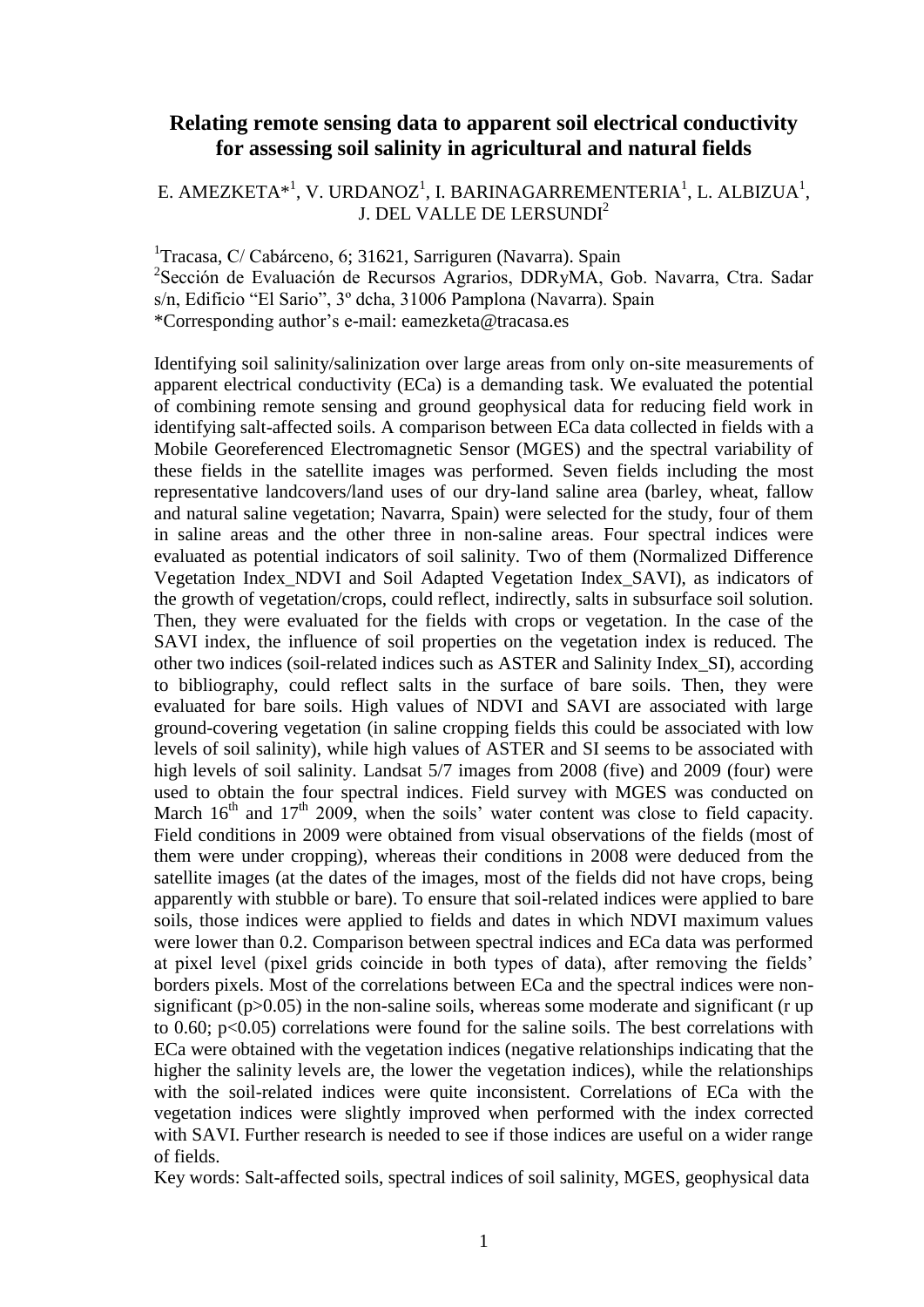#### **The effect of changing sampling strategy on salt-affected soil profile data evaluation**

#### Zsófia BAKACSI\*, Tibor TÓTH

Research Institute for Soil Science and Agricultural Chemistry of the Hungarian Academy of Sciences \*Corresponding author's e-mail: zsofi@rissac.hu

The Hungarian Soil Monitoring system has been in existence since 1992, and characterizes 1236 soil sampling sites, representing different land use categories. From the beginning till 2000, concerning the Hungarian genetic soil classification system, the applied systematic sampling focused on the genetic soil horizons. This sampling strategy fully accepted the genetic based soil stratification, and each sample represented a genetic soil horizon. The resulted profile-data were available for detecting the changes in soil properties, but the claim to spatial correlation and international harmonization called for a new concept of sampling. According to the new method the sampling area enlarged, and focused not only the profile, but for a 50 m circle around the profile. The average samples are collected from nine boreholes, equidistantly in 0-30 cm, 30-60 cm and 60-90 cm depth intervals. In the year of the changes, because of the comparability and continuity, all the profiles were sampled with both of the methods (by horizons and equidistantly). This paper focuses on the effect of the methodological change for the salt-affected soil profile data evaluation in a dataset for the period 1992-2003.

Assumed that the characteristic salt profile was well described with the genetic soil data set, we studied whether the new dataset originating from the equidistant sampling shows the same salt profile or not. We divided the salt content data of the upper three soil horizons in 10 groups, according to the genetic types and/or subtypes of salt affected soils -determined in the Hungarian Soil Monitoring system- and compared the measured salt content data according to their sampling strategy. In the genetic based dataset the three horizons are separated sharply, and -with few exceptions- the lowest salt content occurs in the surface-subsurface layer and the salt content increases with the depth. In the equidistant based dataset the separated horizons "moved" closer to each other, the difference between the salt content of the layers decreased. In some cases the earlier order of salt content changed and the second and third layer has the same salt content value. Using the equidistant method, as a result of the overlapping sampling, the effect of the salt-content changes in the genetic soil horizons is less clear.

In each soil type or subtype that we analysed the differences between the two groups of dataset by the Kruskal-Wallis test, and in some cases the expectation for the continuity of the 1992-2003 dataset seems not to be fulfilled.

Key words: sampling strategy, salt-affected soils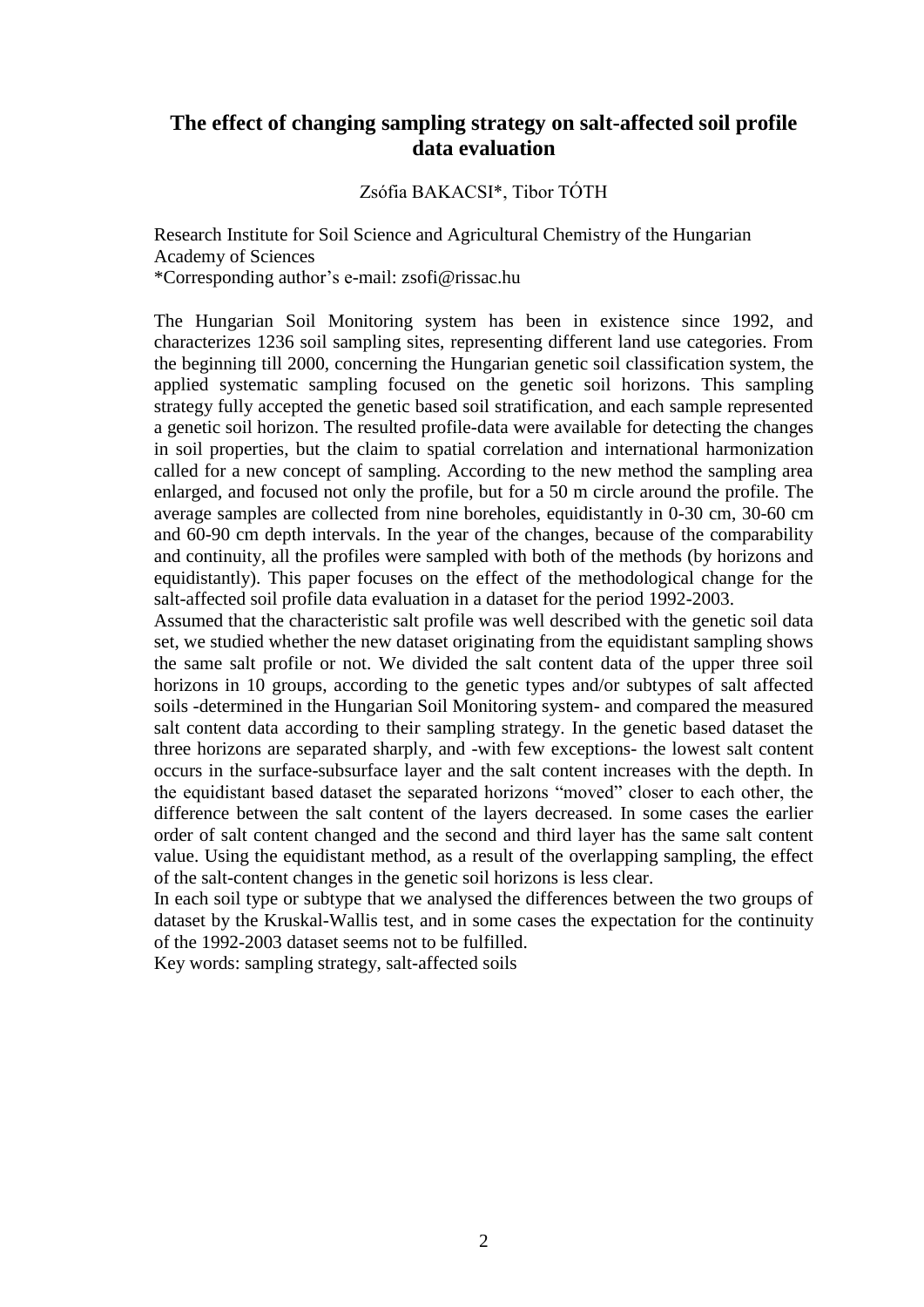#### **Secondary salinization caused by used thermal water seeping**

Kitti BALOG\*, Andrea FARSANG

University of Szeged, Faculty of Science, Department of Physical Geography and Geoinformatics, Hungary, 6722, Szeged, Egyetem str. 2-6. POB 653 \*Corresponding author's e-mail: kit0822@gmail.com, kit@earth.geo.u-szeged.hu

In our work we present problems connected to thermal water utilization and disposal. In Hungary thermal water utilization is widespread, because its exploitation is possible on the 70 % of the area of the country. This hot water of very diverse application can be used for balneological purpose, drinking water, mineral water, agricultural, industrial or municipal heating and hot water supply. After usage the thermal water is flowing in ground channels, and infiltrates into the soil and/or reach the receptive flow, in general a river. Via a few study cases, e.g. Cserkeszőlő, Tiszakécske, we are going to show negative effect of this treatment from pedological viewpoint.

In the course of our work we have determined main risk contaminants in sewage thermal water. Then on different genetic soil types (meadow chernozem and sandy soil) and various utilization cases (balneological and energetical) we have investigated effects of used thermal water flowing in channels. The questions are as follows: can used thermal water leaking cause secondary salt accumulation and salinization, perhaps any other contaminations in the soil? How can it appear in different genetic soil types? Can contaminant seep to the groundwater or reach the receptive flow?

Our results show secondary/anthropogenic salt accumulation near to the channels. High amount of salts is typical of ground water on sandy soil site due to thermal water leaking into groundwater that enhances the salt content. Hence, salts can transport and accumulate into the lower soil horizons from which these salts are not able to remove, because sandy soil does not have capillary lift. It is a site having clay and mould in Cserkeszőlő where contaminants and salts dissolved in thermal water can adsorb on colloid surfaces, so can not contaminate ground water. Infiltration is lower, therefore soil retain both water and dissolved salts. Hereby, salt content of the groundwater has not increased by thermal water, but in soil we can find salt accumulation level. Two out of ions originating from thermal water have key role in the evolution of secondary salinization and accumulation processes: in general Na<sup>+</sup>, but in some cases  $Mg^{2+}$  also accompany the former element and together induce physical soil degradation.

In accordance with the above-mentioned it can be claimed that in the case of used thermal water seeping we have to pay more attention to the high concentration of different salts, domination of  $Na<sup>+</sup>$  ions, since they can generate physical and chemical problems in surrounding soils, reducing productivity of the nearby arable lands.

Key words: thermal water, infiltration, secondary salt accumulation and salinization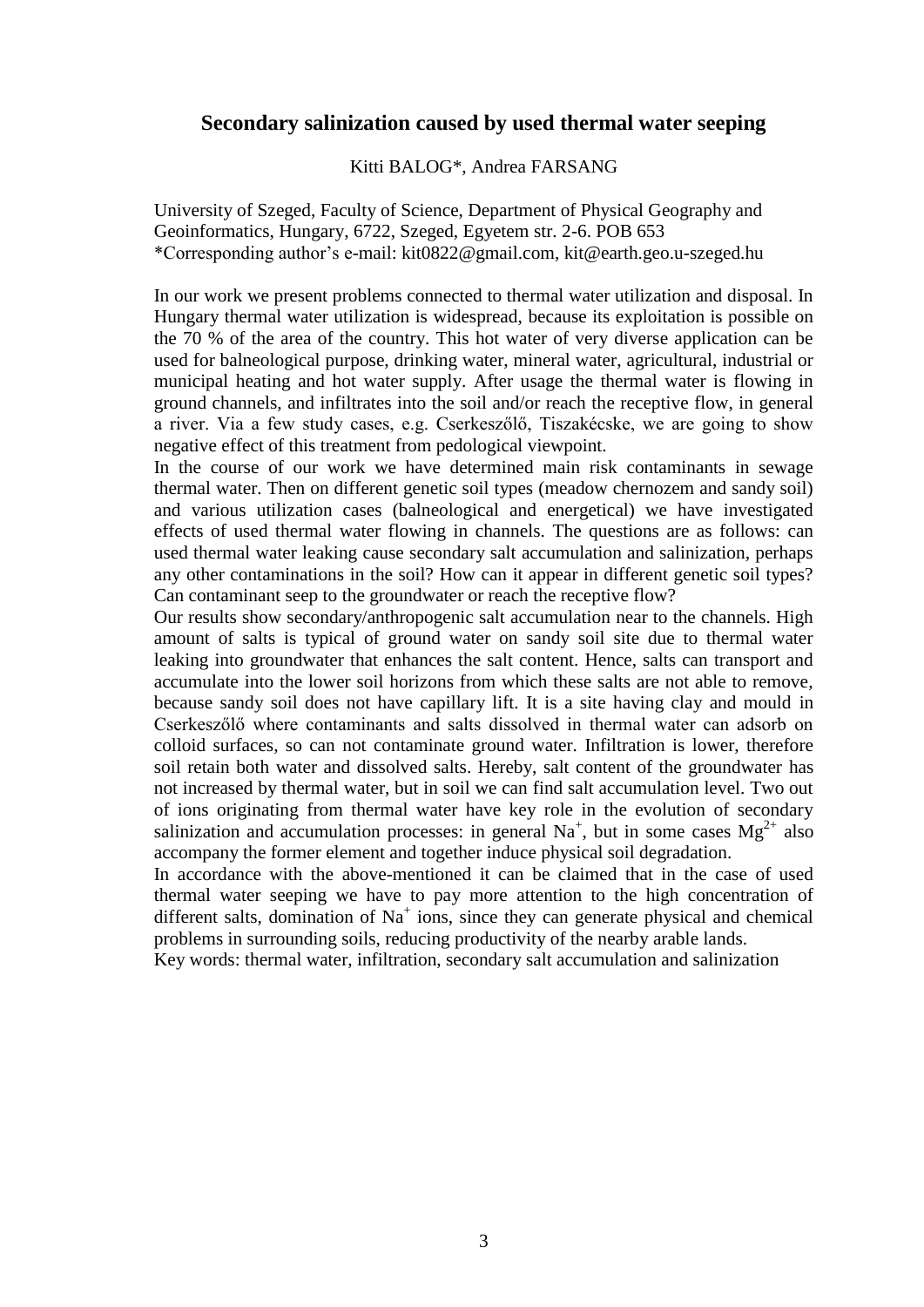#### **Temporal changes of salt affected soils of Szabadkígyósi puszta**

#### Gyöngyi BARNA\*, János RAKONCZAI

University of Szeged, Faculty of Science, Department of Physical Geography and Geoinformatics, Hungary, 6722, Szeged, Egyetem str. 2-6. POB 653 \*Corresponding author's e-mail: bgyongyi@earth.geo.u-szeged.hu

During the last few decades visible landscape changes can be seen in the Szabadkígyósi puszta which is an ancient saline steppe in south-east Hungary, part of the Körös-Maros National Park and Natura2000 according to Bird Directive. In 1979 overall geomorphology, soil and botanic experiments were carried out and we have repeated them since 2005. Based on our surveys, this process can be demonstrated with the change of specific soil data: total salt content significantly decreased, Calcium took the role of the previously characteristic Sodium ion and humus content increased. Alteration of hydrological conditions generated changes in the mineral composition and chemical parameters of the soil, simultaneously, with which the vegetation of the area transformed too (species preferring saline and wet habitats appear). As a result of these factors the appearance of the landscape has significantly changed.

Key words: salt affected soils, temporal changes in landscape, soil and vegetation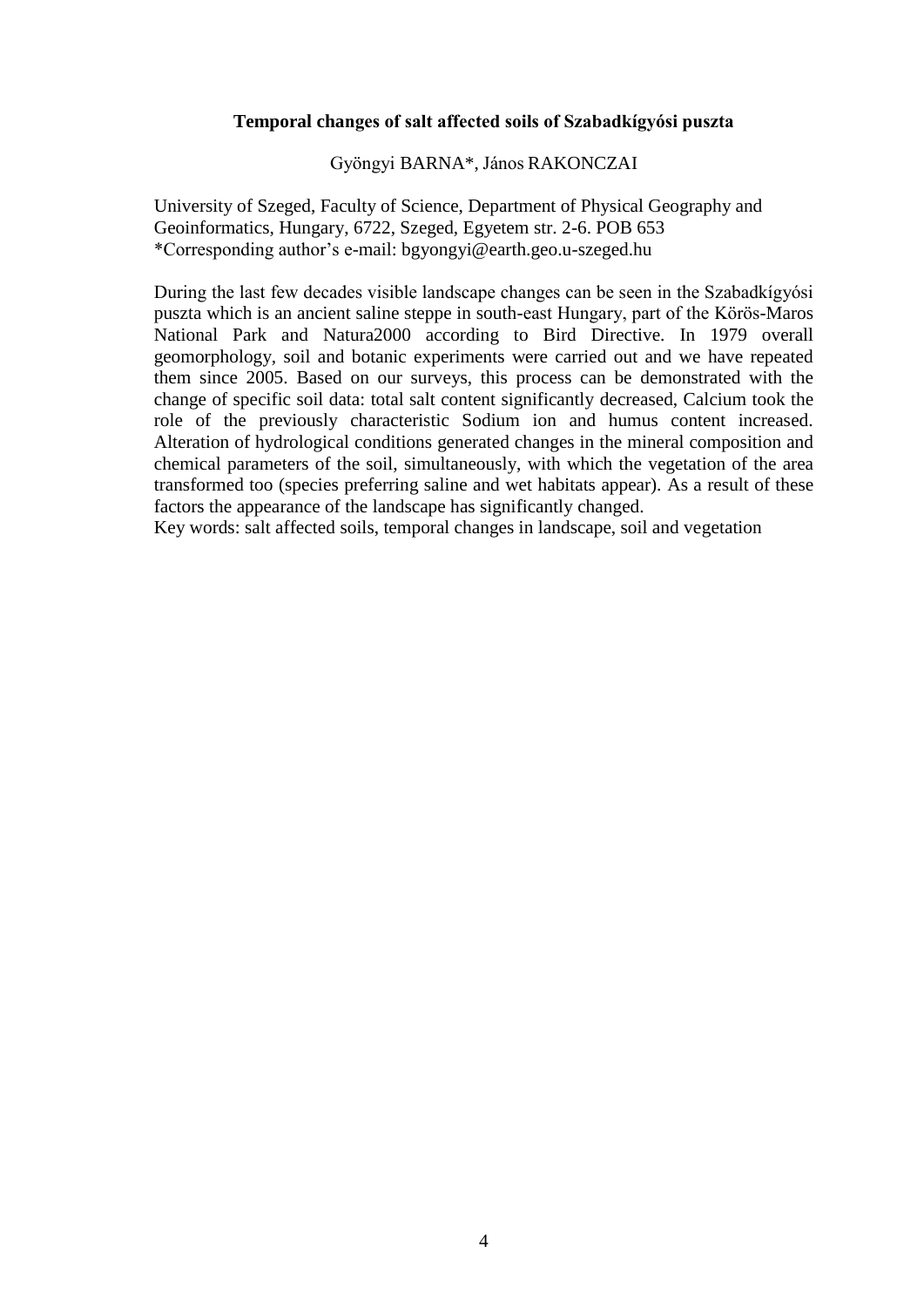#### **Amelioration and land use possibilities of salt affected soils with structural Bhorizon**

#### Lajos BLASKÓ\*, József ZSEMBELI

Karcag Research Institute of Debrecen University H-5300 Karcag, Kisújszállási u. 166.

Salt affected soils (SAS) cover about 1 million ha in Hungary. SAS with structural Bhorizon (, meadow solonetz soils") represent the most widespread group of them. About 50 percent of these soils have been reclaimed and used as arable land until now. The practice of reclamation of SAS is two centuries old. A book by Tessedik (1804) was the first guide on this topic. In spite of this long history and the results the reevaluation of the research is important because of the changing economical and ecological situation. For a well established land use decision – among others – the following questions must be answered:

- What is the main trend of natural soil forming processes?
- What is the degree of the soil quality changes for shorter and longer term after amelioration?
- What are the most effective means of soil improvement?
- What are the most suitable cultivated crops on the improved SAS?

As a contribution to a proper answer of the above questions, the main research results of the Karcag Research Institute on the topic of salinization and amelioration of SAS are summarized. This paper is based on the research results achieved by the following facilities:

Lysimeter experiment: the investigations are being made in containers filled with meadow solonetz soil originating from Karcag-puszta large scale experimental field.

The amelioration possibilities of salt affected soils are investigated at Karcag-puszta long term experiment.

The salt content of salt affected soil in a lysimeter experiment was decreasing both in drained and non drained soil. From the soil drained with a tube the leaching was two times greater. The greater decrease of salt content was at groundwater table of 120 cm. Leaching depended on weather conditions as well. In dry years salt accumulation, in wet years leaching was the dominant process.

On the bases of the results of the investigations carried out at the Karcag-puszta Experimental Site the following statements can be made:

Solonetz soils with A-horizon deeper than 20 cm can be used as grain producing fields, but without subsurface drainage they are not suitable for crops with deeper root system even in case of chemical soil-amelioration.

Chemical reclamation of sodic soils with deeper leached upper horizon must be preferred if drainage can not be applied. According to our results a 10 cm increase of the fertile top layer can be expected in these soils in a ten-year-long period.

Key words: salt affected soils, land use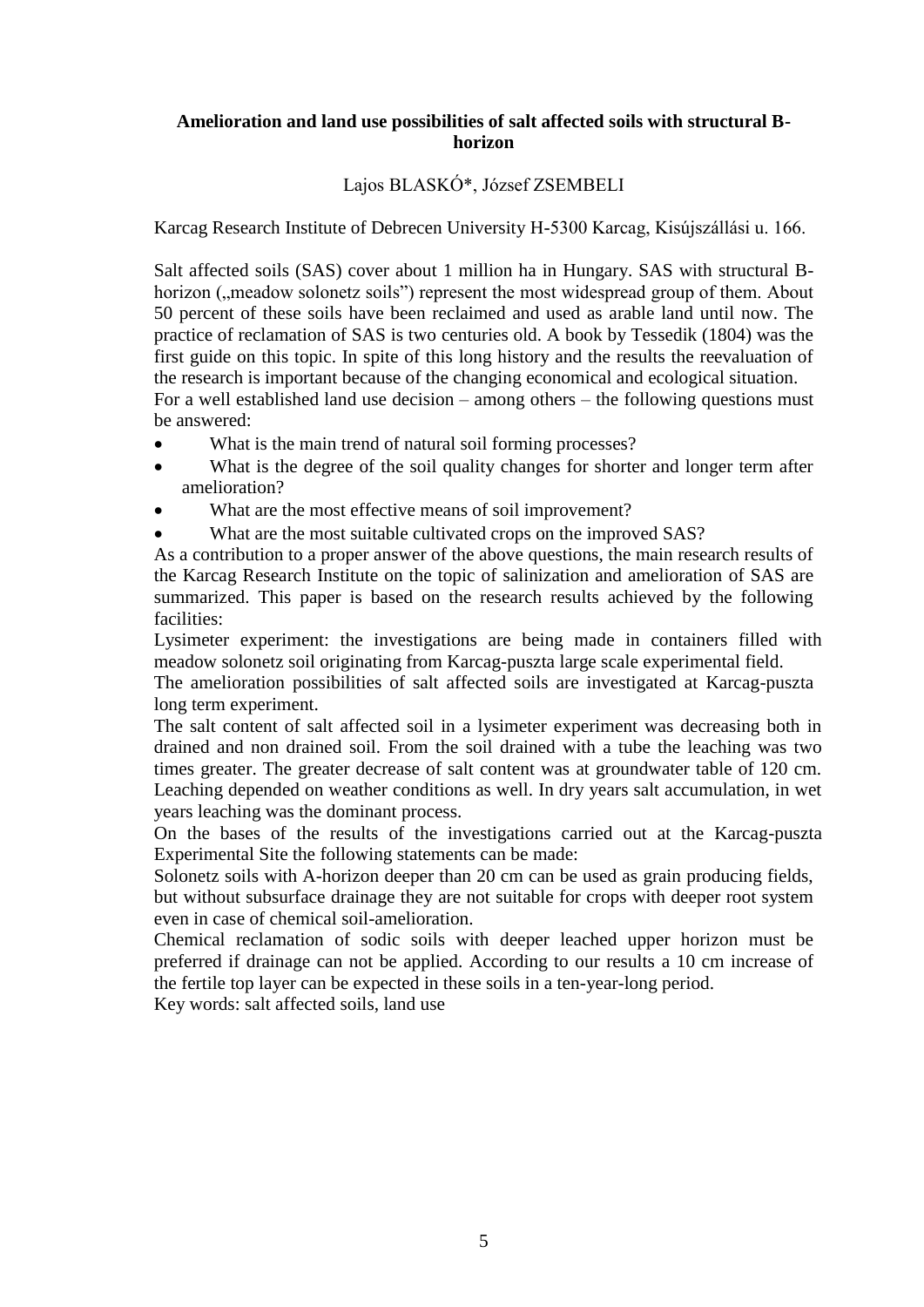#### **Salt-affected soils in the permafrost zone of Central Yakutia**

#### Galina I. CHERNOUSENKO

V.V. Dokuchaev Soil Science Institute, Russian Academy of Agricultural Sciences, Pyzhevskiy per. 7/2, Moscow, 119017 Russia Contact e-mail: chergi@mail.ru

Yakutia occupies 3 103 200 km<sup>2</sup> in the permafrost zone of Central and East Siberia. The permafrost thickness in Central Yakutia is about 400 m. Salt-affected soils occupy only 0.13% of the total area of Yakutia. In the agricultural zone of Central Yakutia, their role is more significant: 421 600 ha (38.4%), including 56 600 ha (50.3%) of cropland. They are developed in thermokarst depressions (alases) within the ancient alluvial plain and on river floodplains and low terraces in the area of  $60^{\circ} - 64^{\circ}$  N and  $120^{\circ} - 135^{\circ}$  E. This is the area of sharply continental and arid climate. Annual precipitation is about 200–250 mm, and the potential evaporation reaches 350–450 mm/yr. The mean January temperature is –43.2ºC, and the mean July temperature is 18–19ºC.

The chemistry and genesis of salinization in river valleys and alases of Yakutia are different. In alases within the ancient alluvial plain, the accumulation of salts took place in the Early Pleistocene with water flows from the adjacent denuded plateaus composed of the Palaeozoic calcareous rocks with interlayers of gypsum and soluble salts. In the middle Pleistocene, these salts were immobilized in the frozen deposits of the Ice Complex. Permafrost in this area contains 0.1–0.3% of salts with a predominance of sulphates and bicarbonates of sodium and magnesium. The development of thermokarst is accompanied by the release of relict salts from thawing rocks and their concentration in the water of thermokarst lakes upon drying of the latter. At a certain stage of lake drying, the talik zone beneath it is subjected to freezing. The migration of water to the freezing front results in the development of hydrolaccoliths (pingo). The freezing is accompanied by the differentiation of salts due to the precipitation of calcium and magnesium carbonates, so that sodium salts remain in the solution. In mature alases, an association of specific alas soils is formed, including salt-affected soda-sulphate and soda-saline solonchaks, solonetzes, and mucky gley solonchakous soils.

Within river valleys, salt-affected soils—solonchaks, solonetzes, and various variants of solonchakous soils (meadow-chernozemic, meadow alluvial, and meadow-swampy alluvial soils) occur on floodplains and on the first and second terraces. The chloridesulphate and sulphate-chloride salinization predominates; in some soils, soda is also present. River valleys are the areas of recent salt accumulation. Salts are delivered with floodwater; partly, they originate from anthropogenic wastes. Several factors favour soil salinization: (a) the lack of drainage because of the presence of permafrost; (b) evaporative concentration of flood water under arid climate conditions (the moistening factor is 0.44); (c) the presence of mesodepressions, in which the stagnation and evaporation of flood water occurs, (d) the widespread development of technogenic cryopegs in the alluvial deposits of the Lena River terraces with the salt content of 3–25 g/l and with a predominance of sulphates and chlorides of magnesium and sodium; and (e) the presence of outcrops of saline Lower Cambrian rocks at the flanks of the valley.

Thus, the geography and genesis of salt-affected soils in Central Yakutia are related to the local climatic, palaeohydrological, lithological and geomorphic conditions and to the presence of permafrost.

Key words: soil genesis, soil geography, salt-affected soils, permafrost zone, Yakutia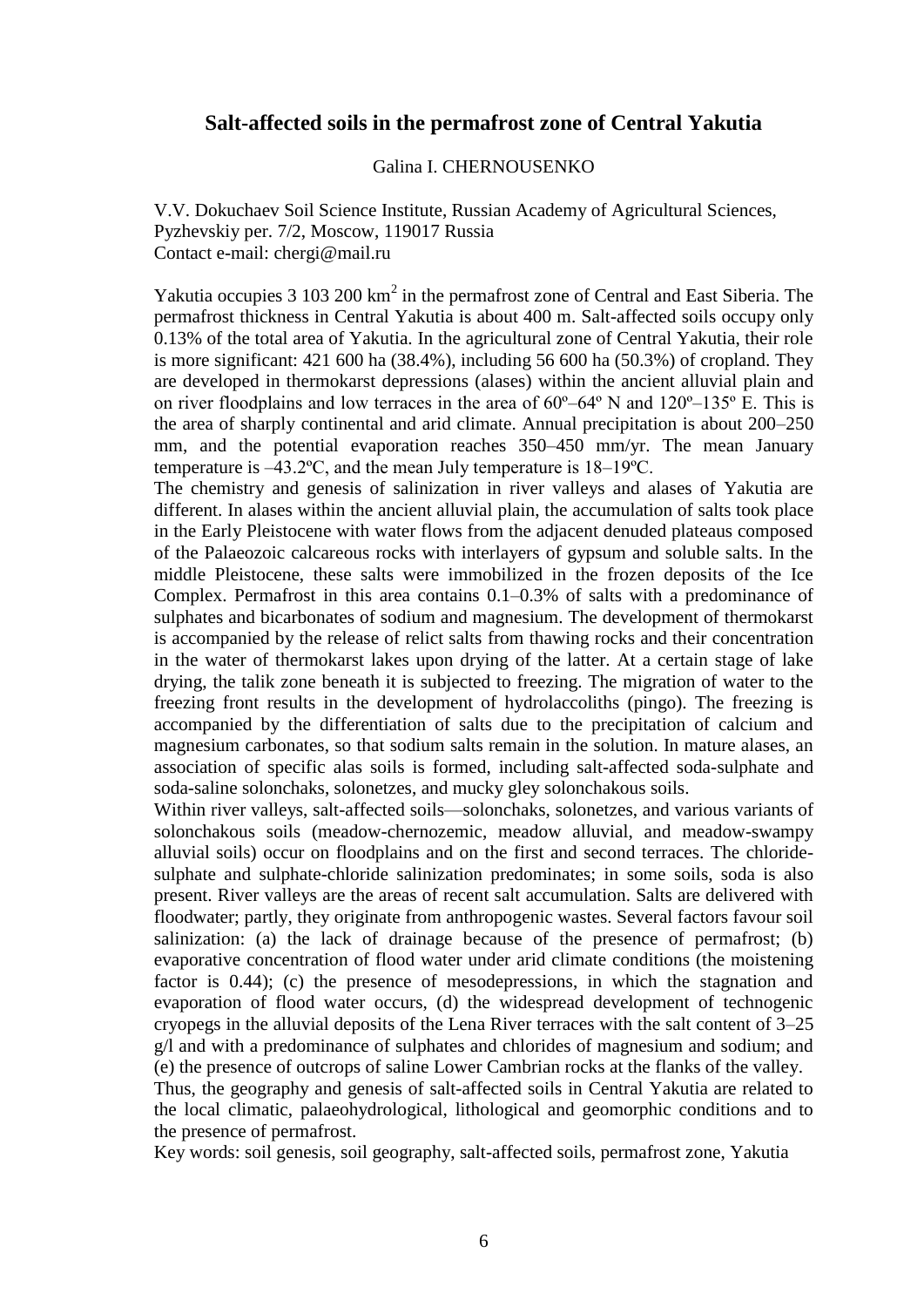## **Mineralogical composition of the clay fraction and fabric of the desert soils of Mongolia**

Natalia CHIZHIKOVA, Marina LEBEDEVA (VERBA)\*, Svyatoslav INOZEMTSEV

V.V. Dokuchaev Soil Science Institute, 119017 Moscow, Pyzhevskiy 7 \*Corresponding author's e-mail: m\_verba@mail.ru

Lately, due to global problem of desertification there is urgent need to diagnose the soil formation within the desert zone as necessitated by a search of indicators of this adverse phenomenon, and soil indicators in particular. The study of zonality of desert soils in Mongolia allowed recognizing the following soil types – brown, pale-brown, graybrown and extreme arid ones (Evstifiev, 1976). The strongly saline soils are usually confined to paleogenic deposits of Cretaceous period (Pankova, 1992).

The objective of this research is to study peculiar mineralogical composition of clay fractions and the specific features of micro-and sub-micromorphological fabric of desert soils. Mineralogical composition of the clay fraction (<1 micrometer) in desert soils is extremely diverse what is characteristic of such an orographically and geologically complicated country as Mongolia. The parent materials reveal peculiar associations of minerals; each of them is confined to definite types of deposits. In proluvial deposits of Quarternary magnesium-iron chlorites and hydromicas of two types (biotite and muscovite) are dominant, and also fine-dispersed quartz and an admixture of kaolinite are present. In more arid regions this mineral association is enriched with some amounts of palygorskite. The paleogenic salt-and gypsum-bearing deposits of Cretaceous display a monomineral palygorskite or smectite composition. A number of deposits characterized by more complicated genesis has a polymineral composition: palygorskite-smectite or chlorite-smectite. An analysis of the mineralogical composition of aeolian sediments shows that they are palygorskite-hydromica by nature.

The pattern and degree of structural differentiation of the upper soil horizons are quite different in different soil-geobotanical subzones of the desert. The higher is the climate aridity, the more distinctly are manifested such morphological features of arid soil formation as desert rind, clearly recognized crust and subcrust horizons (vesicular porosity in the first and micro-layered structure of the second horizons) and solonized surface caused by aeolian factor (Golovanov, 2005). The amorphous minerals occur in the upper soil horizons what is fixed by X-ray analysis showing a decrease in the intensity of mineral reflexes, low orientation of layered silicates due to a great amount of X-ray-amorphous components. The amorphization process in the mineral part of soils is conditioned by the fact that the minerals are destroyed without any intermediate transformation stage. The structure and amount of palygorskite are changed in the clay fraction to a considerable extent; smectite is destroyed to a lesser extent. In soils developed on parent materials of Quarternary the clay fraction reveals a higher amount of hydromicas and chlorites. The mineral distribution throughout the soil profile well agrees with structural peculiarities of dominant minerals. When the hydromicas of biotite type are dominant, the genetic horizons are recognized in the soil profile more distinctly as compared to those where micas-hydromicas of dioctahedric type are prevailing. In all the gypsum-bearing horizons the structure of minerals displays different stages of disarrangement. At the micromorphological level the above horizons reveal a salt destruction of clay paleocutans. Thus, with increasing climate aridity the diversity of soil-forming deposits is increasing as well and different criteria appear to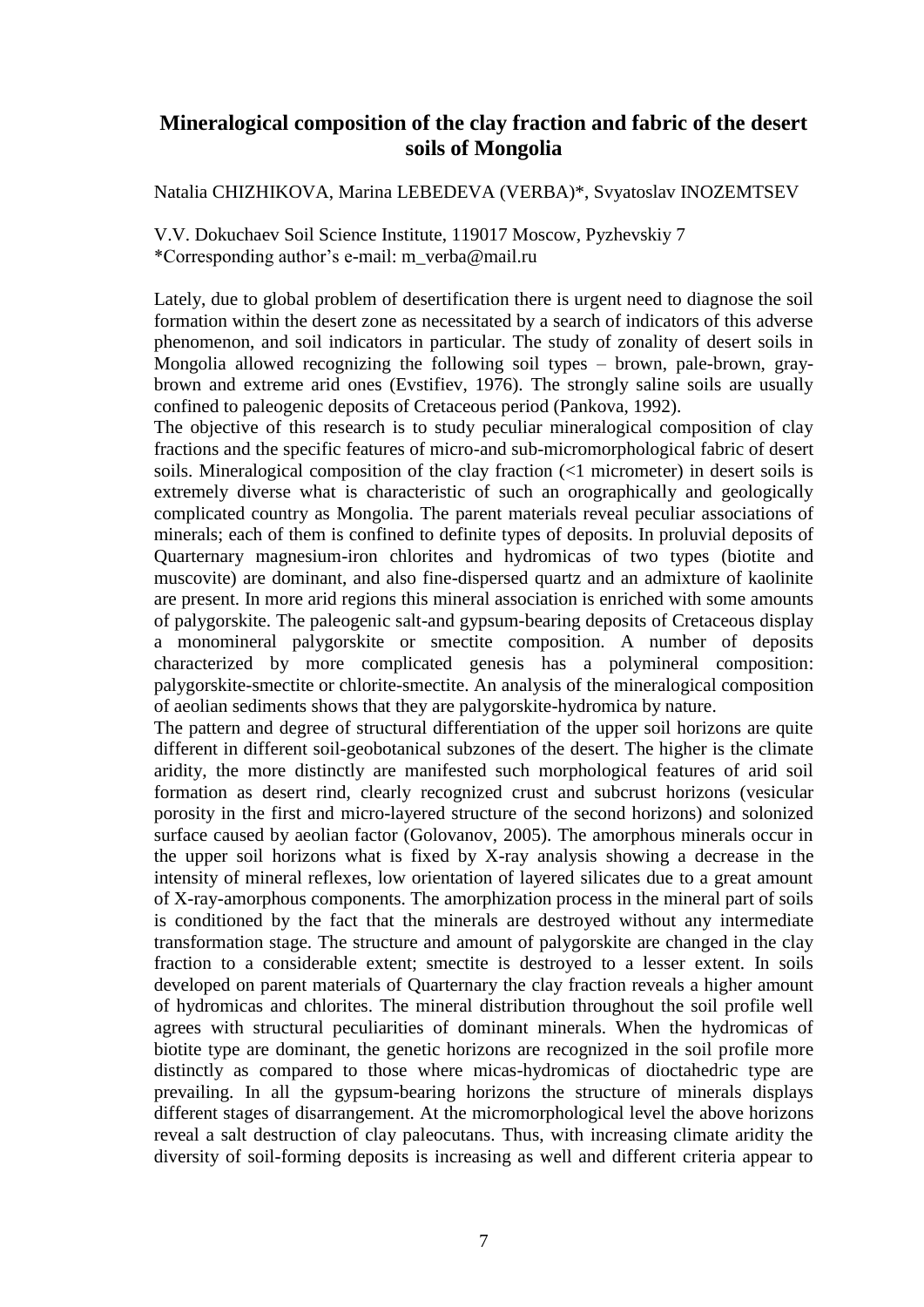diagnose elementary soil formation processes in desert automorphic soils developed on deposits, which are different in their salinization.

The research was supported by the Russian Foundation for Basic Studies (project 08- 04-01333).

Key words: salinization of desert soils, mineralogical composition, micro-and submicrofabric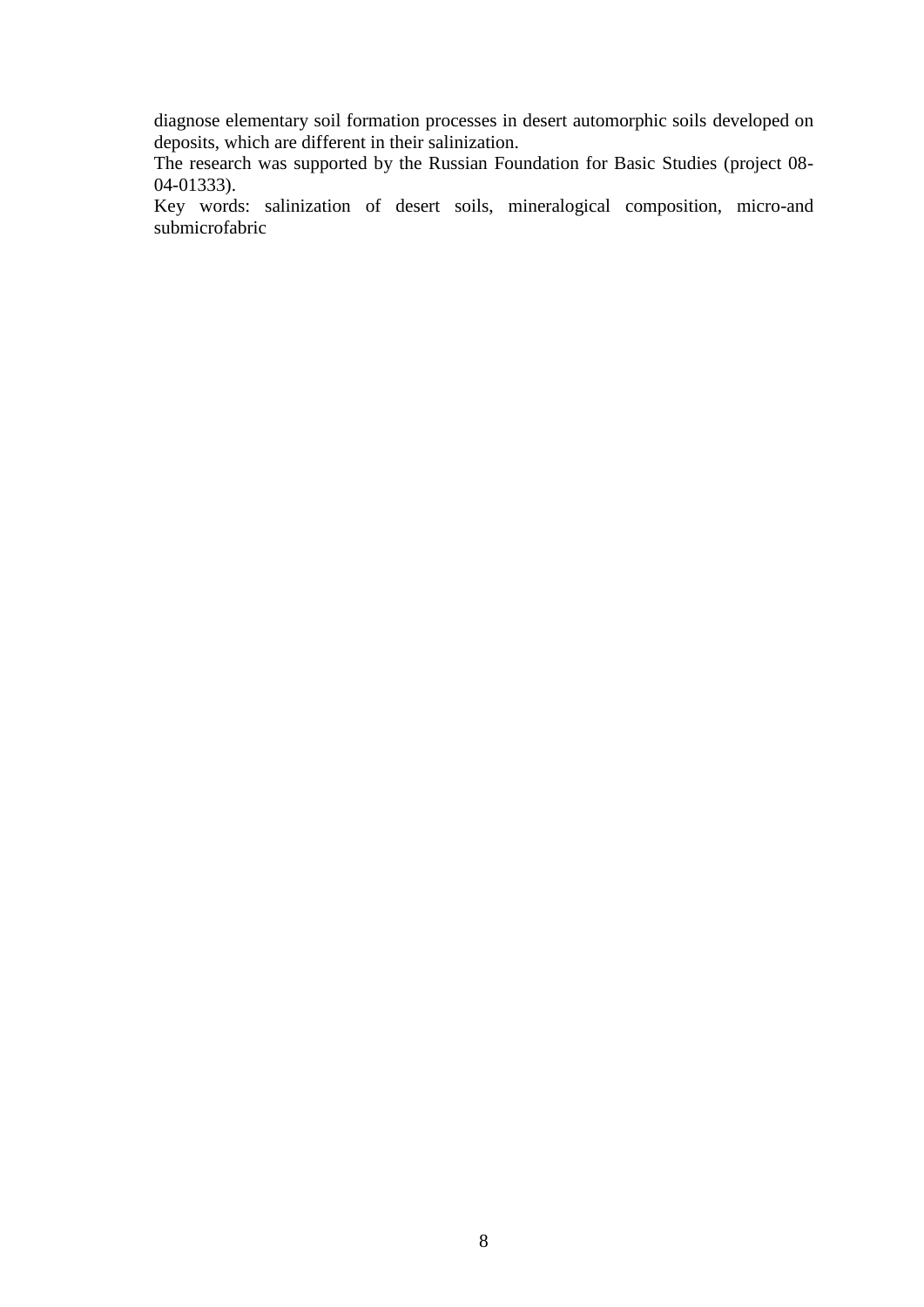#### **Mapping the risk of soil salinization: application of electromagnetic induction and non-parametric geostatistics**

Houria DAKAK $*^{12}$ , Brahim SOUDI<sup>3</sup>, Ahmed DOUAIK<sup>1</sup>, Aicha BENMOHAMMADI<sup>2</sup>, Mohamed BADRAOUI<sup>1</sup>, Fatima-Zohra CHERKAOUI<sup>4</sup>

1: National Institute of Agricultural Research (INRA), Avenue de la Victoire, BP 415, Rabat, Morocco ;

2: UFR ST 11/DOC/K, Department of Earth Sciences, Ibn Tofail University, Kenitra, Morocco:

3: Department of Soil Science, Hassan II Institute of Agricultural Sciences and Veterinary Medicine, Rabat, Morocco.

4: Regional Office of Agricultural Development of Tadla (ORMVAT), Fqih Ben Saleh, **Morocco** 

For a better management of salt-affected soils, the knowledge of the magnitude, the spatial extent and the evolution with time of soil salinity is required. Soil salinity is determined, conventionally, by measuring the electrical conductivity of a saturated past extract (ECe). However, given the spatio-temporal variability of the salinity, numerous samples are necessary, which makes the conventional procedure laborious and expensive. As an alternative, the apparent electrical conductivity of soil (ECa) can be measured in the field by the use of the electromagnetic induction (EMI). This procedure is fast and allows making an extensive sampling in space and monitoring in time. The study area covers 2060 ha in the irrigation district of Tadla, central Morocco. Twelve samples were taken for the determination of ECe while about hundred ECa measurements were realized with the EM38 instrument of Geonics. The pairs of ECe-ECa values allowed establishing the calibration equation permitting to convert the ECa into ECe values. This equation was used to convert the other ECa values for which there was no measure of ECe. Then, geostatistics was used for the establishment of the maps of the risk of soil salinization. First of all, a threshold for risk of soil salinization was determined and indicators were built. Then, the spatial variability of these indicators was described and modeled using the variogram. Finally, the maps were generated based on a non-parametric method of geostatistical interpolation, i.e., indicator kriging. The results showed that the study area presents various degrees of soil salinization risk. In the centre of this area, the risk is low; the major part of the study area has a moderate risk while the south and northwestern parts have a high risk. In conclusion, the combined use of the electrical conductivity, electromagnetic induction and geostatistics allowed establishing a reliable soil salinization risk map. This information could serve as a basis for any rehabilitation effort of salt-affected soils, in the future, according to their actual risk of salinization and not by considering the average risk of the whole study area.

Keywords. Electrical conductivity, indicator kriging, salinization risk, variogram.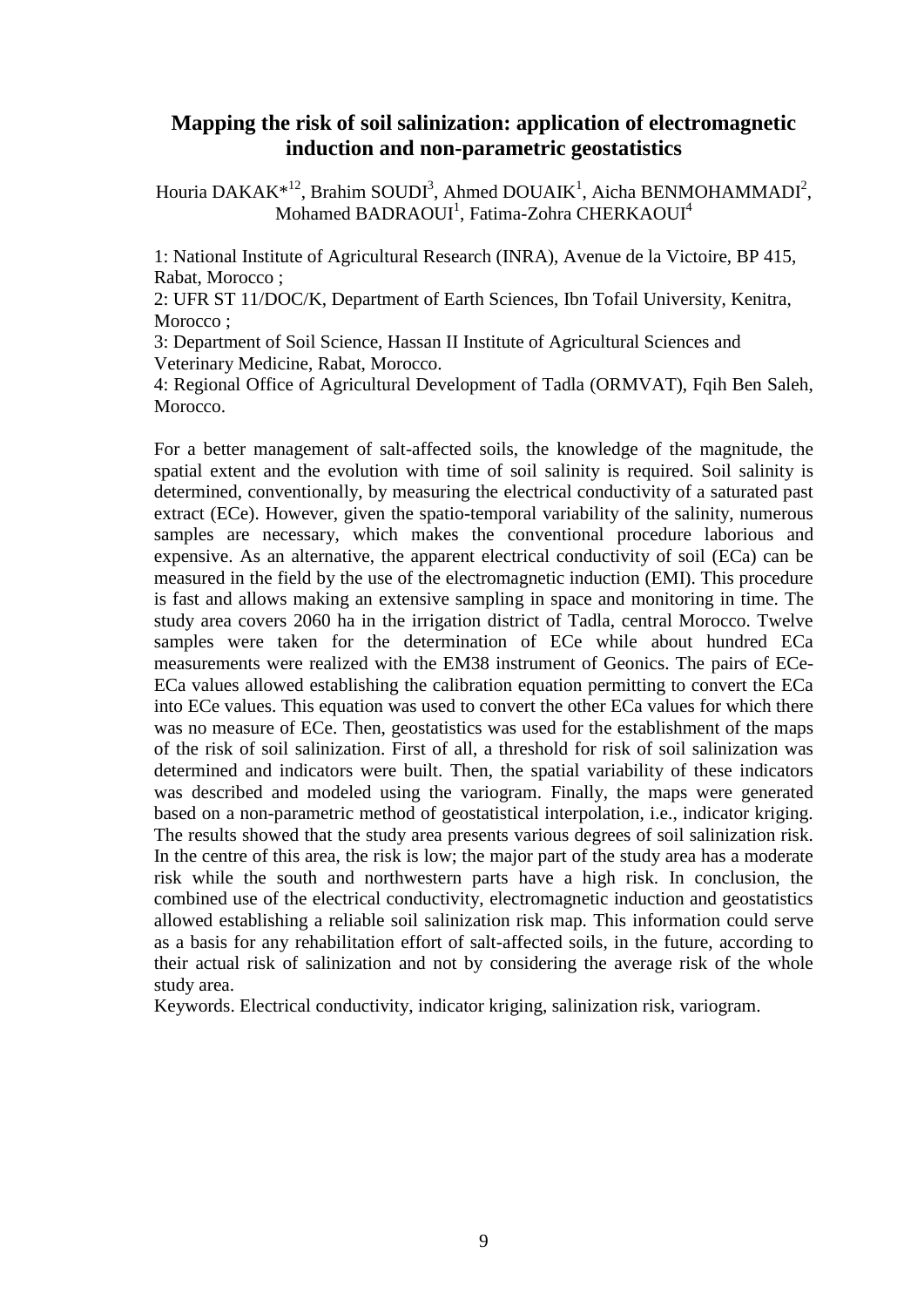## **Studies on the prevention of salinization of peat soils**

#### Ali Rıza DEMIRKIRAN

Kahramanmaras Sutcu Imam University, Agricultural Faculty, Soil Science, Kahramanmaras, Turkey, 46100 Contact e-mail: ademirkiran@ksu.edu.tr, ademirkiran2000@yahoo.ca

The addition of organic matter, such as peat, intends to optimize the production of plants, including crops, flowers, and young tree saplings and to maintaining soil fertility. It is also important to prevent soil salinization and high soil pH levels in the soil. Peat organic matters have been used as nutrient sources since ancient times; and the use of organic matter also contributes to good soil till and structure, but many peat soils have salts and it can cause salinization. Different materials and methods can be used to minimize the risk of salinization. Our invention seeks to provide a multi-step process in which the quality of peats and their effifcient application to farmland is maximized, so that peat organic matter will be provide as much benefit as can reasonably be achieved for the farmland.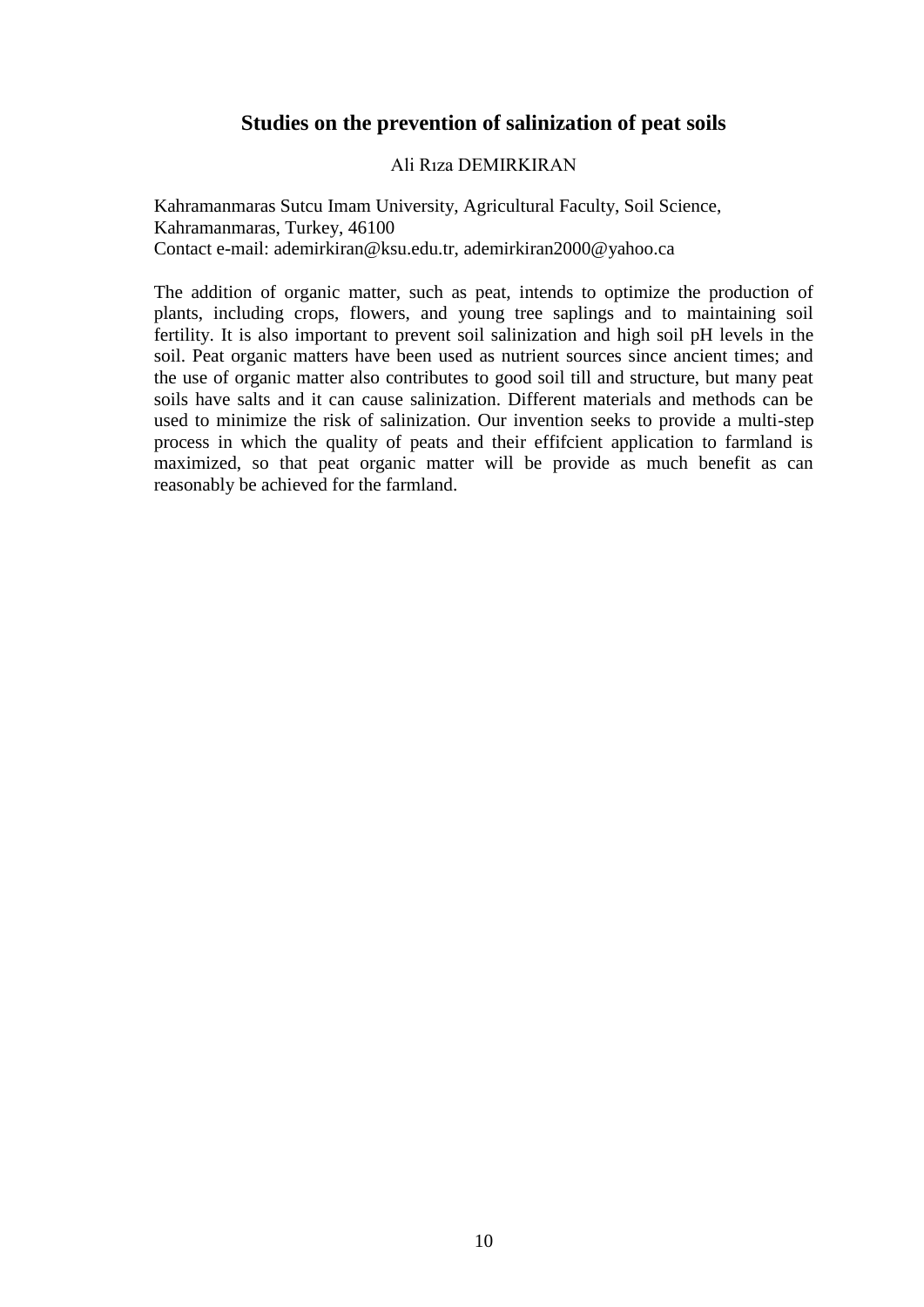## **Evaluating the ability of hyper accumulator plants for the reclamation of salt affected soils**

#### A. M. EL-GHAMRY\*, A. A. MOSA, A., G. A. K. REHAM

Soils Dept., Faculty of Agriculture, Mansoura University, Egypt

Reclamation of salt affected soils requires huge amounts of water for alleviation of soil salinity, but the problem is the supplies of good-quality water are falling short of demand for intensive irrigated agriculture in many arid and semi-arid regions. The judicious selection of salt tolerant plants, which are able to grow successfully on saline soils to remove enough amounts of salts to reduce salinity may improve or bring easily such soils under cultivation, among these plants kochia and barnyard grass could be ideal plants.

For this purpose two pot experiments were conducted at the experimental greenhouse of the Faculty of Agriculture, Mansoura University, Egypt, to estimate the ability of kochia *(Kochia scoparia)* and barnyard grass *(Echinochloa crusgalli)* on salt affected soils reclamation. Soil salinity was decreased after cultivation of kochia and barnyard grass under both clayey and sandy soil conditions, and kochia was more efficient in decreasing soil salinity as compared with barnyard grass. Soluble cations (Na<sup>+</sup>, K<sup>+</sup>,  $Ca^{++}$ , and  $Mg^{++}$ ), and anions (CO<sub>3</sub>, Cl, and  $SO_4$ <sup>=</sup>) were decreased after cultivation of kochia and barnyard grass under clayey and sandy soils, whereas  $(HCO<sub>3</sub>)$  anions were increased. Nutrients concentration in kochia and barnyard grass were varied according to soil salinity in both soil types, and it is cleared that concentrations of N, P, K, Ca and Mg were decreased, whereas Na was increased.

Keyword: Kochia , Barnyard grass, Salt affected soils, Reclamation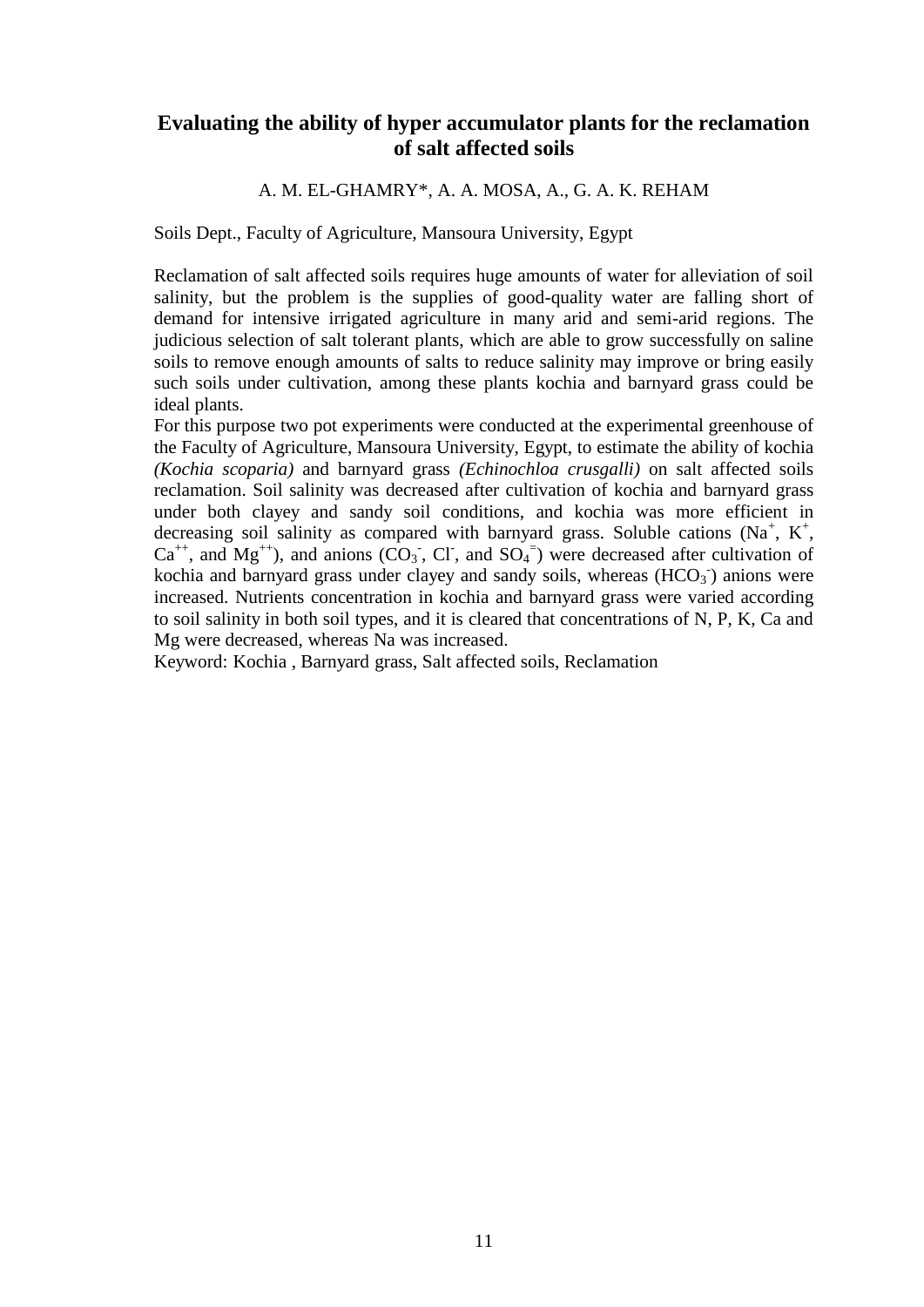## **New approach to the ecological standardization of saline soils**

#### A.V.FEDOTOVA\*, L. V. YAKOVLEVA

#### Astrakhan State University 20a, Tatichev st, Astrakhan, 414056 Russia

The new approach to an ecological standardization of soil is proposed, where the main criteria for the assessment of the condition of saline soils are the physical properties of soil. The quality of soil is defined as "ability of soil to execute its functions" (Karlen, 1997). The disruption of ecological functions of saline soils is due to the disruption/change of their physical properties. In spite of quite a number of works and broad popularity of the studies about the standardization of soil, including different degree of salinity, there is no description of the role and quantitative standard of the disruption of physical function of soil (the filtration ability, hydrotermic processes, water - and salt transport and others) up to now.

For the first time the system of scientifically based classifying features and standards of assessment of the physical processes, defining "biospherical functions" of saline soils and the quantitative standard of their breaches is worked out. The development of the [evaluation criteria](http://www.multitran.ru/c/m.exe?t=3433289_1_2) of the physical foundation of "biospherical function" of the saline soils, in the processes of water- and salt transport, water, air and thermal diffusion rates, permits, besides the assessments of the condition, to forecast further evolution of saline soils and their role in the biosphere.

For the first time the proposed approach will permit the assessment of the ecological importance of saline soils in the ecological functioning of salt-affected territories and their role in the soil-related processes which affect the "biospherical functions". This will in turn permit to assess the intensity of the soil degradation processes, and the direction of the evolution of saline soils.

Keywords: ecological standardization, salinity, physical properties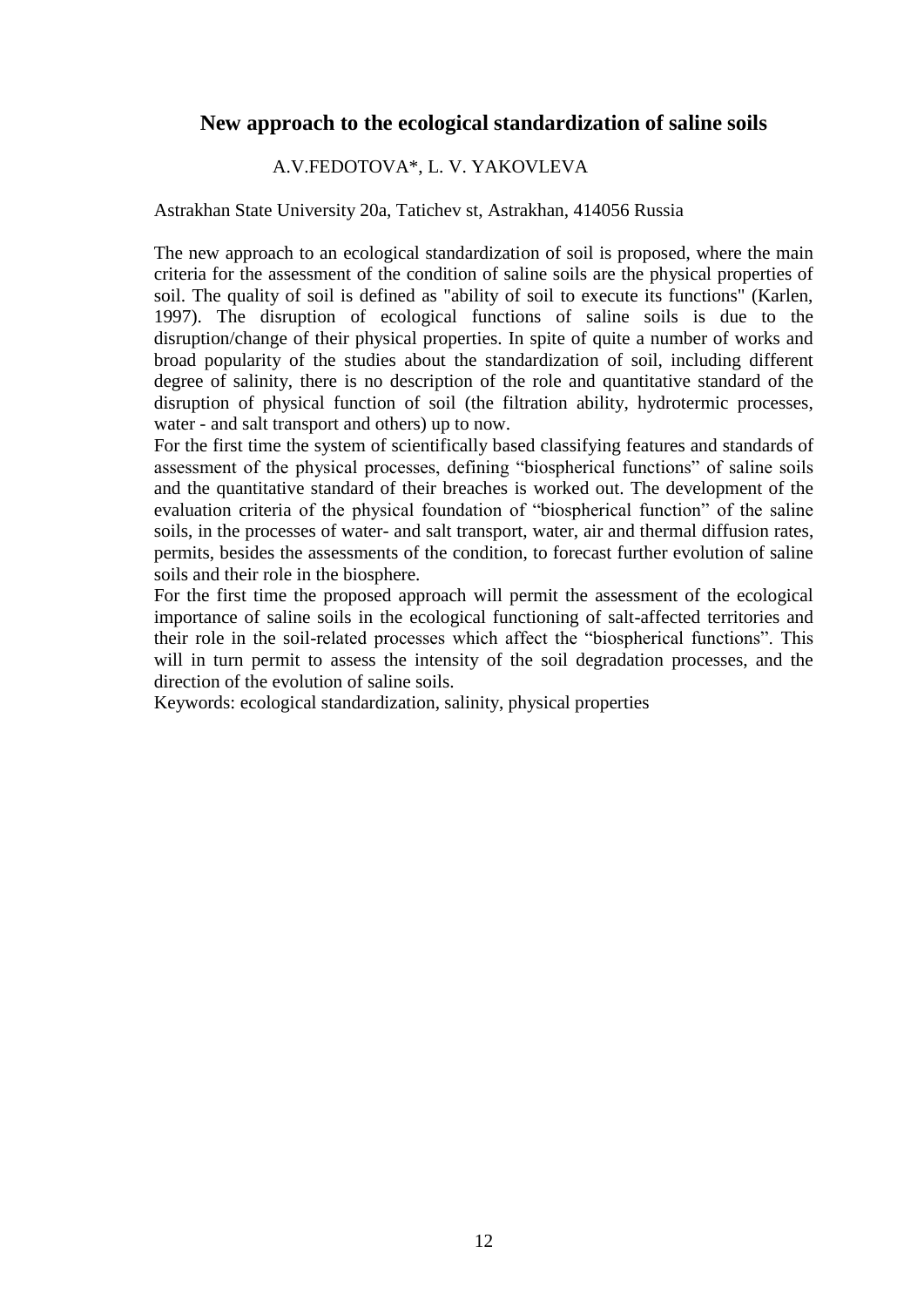## **Saline water irrigation effect on soil organic carbon sequestration**

#### Tahar GALLALI

UR Pedology 04/UR/10-02. Faculty of Science. Campus Universitaire. Tunis 2092. Tunisia

Contact e-mail: gallali.tahar@planet.tn

In arid zones, low precipitation combined with very high evapo-transpirations are expressed, on a pedogenetic level, by organic matter-depleted soils. The use of irrigation to compensate the high water demand does only aggravate the organic stock. In fact, the highly mineralised water induces a solubilisation of the SOM as fulvates or even as sodium humates.

In this paper, we propose to study the balance of organic matter in terms of increased salinization. This is an open field experiment undertaken in the alluvial plain of the Medjerda Valley (Northern Tunisia) on a clay- silty soil with irrigation waters varying from freshwater (EC = 0,3-0,5 mmhos /cm at  $25^{\circ}$ C, SAR= 1,1-1,6) to mineralized waters (EC=  $4.7-5.4$  mmhos/cm at  $25^{\circ}$ C, SAR= 7.0- 9.0). After twenty-five years experiments, the organic matter balance carried out on 1.5 m soil depths is established as follows:

-Organic Carbon: 148.5 Tons/ha in the freshwaters irrigated soils against 139.6 Tons/ha in saltwater irrigated soil.

-Organic nitrogen: 18.1 Tons/ha against 16.8 Tons/ha respectively.

In effect, the increase in salinity results on one hand, in less important long-term organic restitutions, and on the other hand, by an increased solubilisation as hydrosoluble carbon.

Key words: Salinization, organic matter, arid zone, Tunisia.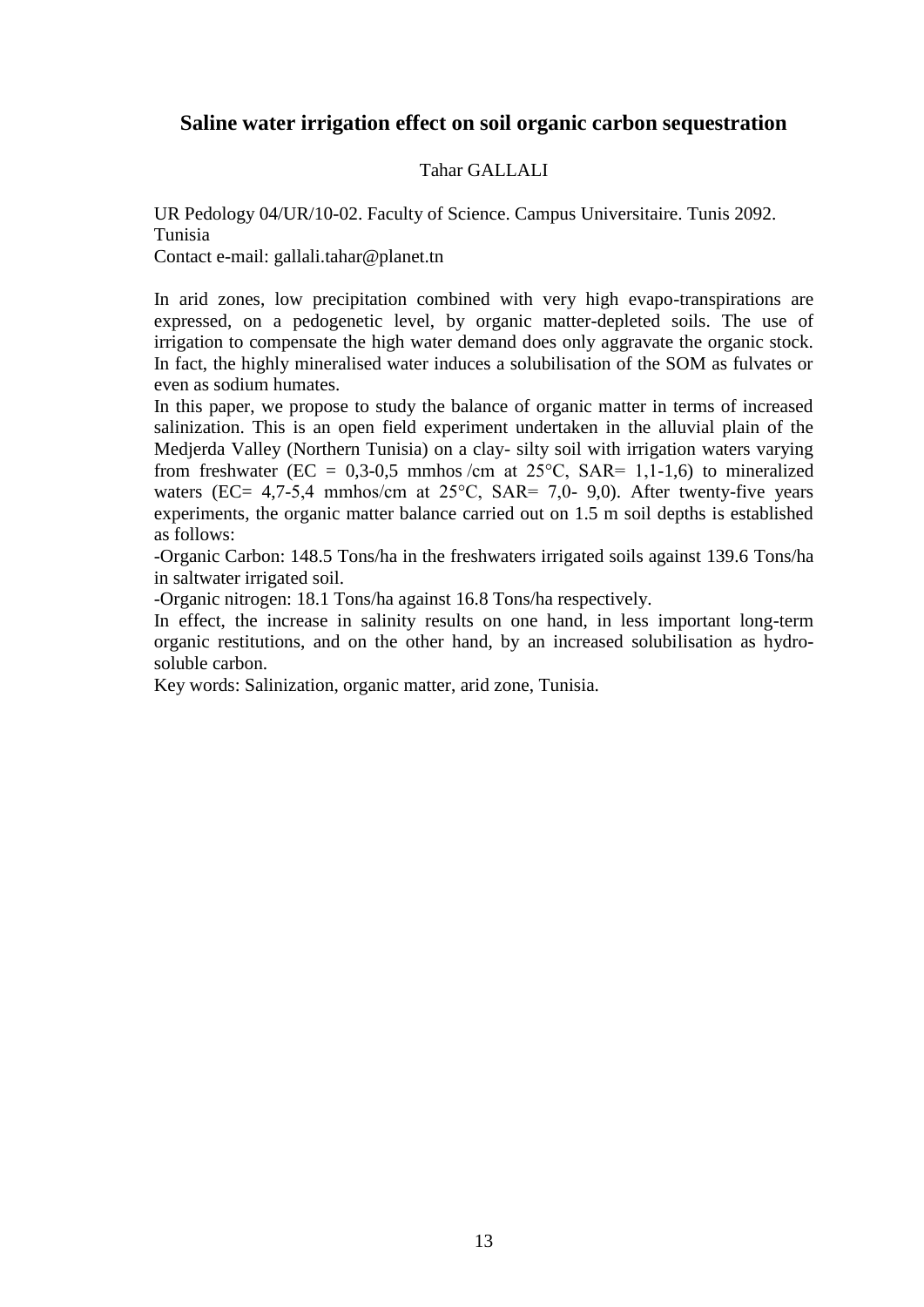### **The use of the halophyte salt marsh plant species** *Kozteletskya virginica* **for removal of heavy metals from contaminated waste water**

Rui-Ming HAN, Michel-Edmond GHANEM, Stanley LUTTS\*

Groupe de Recherche en Physiologie végétale (GRPV), Université catholique de Louvain, 5 (Bte 13) Place Croix du Sud, 1348 Louvain-la-Neuve, Belgium. \*Corresponding author's e-mail: stanley.lutts@uclouvain.be

Metals are ubiquitous environmental pollutants that can arise from a variety of sources in an industrialized society. Salt marshes are among the most productive natural ecosystems of the world but are often considered sinks for pollutants. The capability of salt marsh plants to accumulate heavy metals is advantageous as it reduces the level of those metals in sediments and water and they could thus be used in either phytoextraction or phytostabilization processes. *Kozteletzkya virginica* (L.) Presl is a perennial dicot native to brackish portion of tidal marshes of the mid-Atlantic in United States and is considered as an obligate wetland species. It contains high amounts of mucilage consisting mainly in polysaccharide. Although such kind of polymer was reported to sequester both monovalent and divalent cations in some plant species, these properties were never analyzed in *K. virginica*. Moreover, chloride salinity has been reported to interact with heavy metal absorption but this aspect was never considered in this species.

Plants were grown in hydroponic system in the presence or absence of 100 mM NaCl and regularly harvested for growth parameter assessment and mucilage analysis by gas chromatography-mass spectrometry methods. Qualitative and quantitative data from control and salt-treated plants were compared. Salt treatment stimulated shoot growth and induced a gradient of growing mucilage content from the roots to the leaves, as well as mucilaginous precipitates on the leaf surface. Mucopolysaccharides were detected in the xylem vessels. Mucilage composition drastically differed between organs but salt stress had only a marginal impact on the composition. A high proportion of rhamnose and uronic acid in stem mucilage suggest that those pectic polysaccharides could be involved in Na<sup>+</sup> fixation but only a minor fraction of accumulated sodium appeared to be tightly bound to mucilage.

The plant was able to cope with 10  $\mu$ M Cd<sup>2+</sup>, 10  $\mu$ M Cu<sup>2+</sup> and 100  $\mu$ M Zn<sup>2+</sup> in the nutrient solution and to accumulate up to 0.2%  $Cd^{2+}$ , 0.25%  $Cu^{2+}$  and 0.6%  $Zn^{2+}$  in the roots (on a dry weight basis). Heavy metals also accumulated in the shoots, although to a lower extent (0.07%, 0.02% and 0.08% for  $Cd^{2+}$ ,  $Cu^{2+}$  and  $Zn^{2+}$ , respectively). The presence of heavy metals in the leaf tissues decreased osmotic potential and stomatal conductance but had only a minor impact on net photosynthesis. The presence of NaCl in the heavy-metals containing nutrient solution reduced pollutant accumulation in relation to a salt-induced decrease in heavy metal bioavailability. Since NaCl increased plant growth, the total amount of pollutant removed from the solution was however higher in the presence of salt than in its absence. A consistent portion of heavy metal was bound to mucilage which remained similar whatever the salinity level, thus suggesting that  $Na<sup>+</sup>$  and heavy metals are fixed at different binding sites. It is concluded that *K. virginica* is a promising species for phytoextraction and rhizofiltration purposes. Key words: halophyte, heavy metals, phytoremediation, pollution, salinity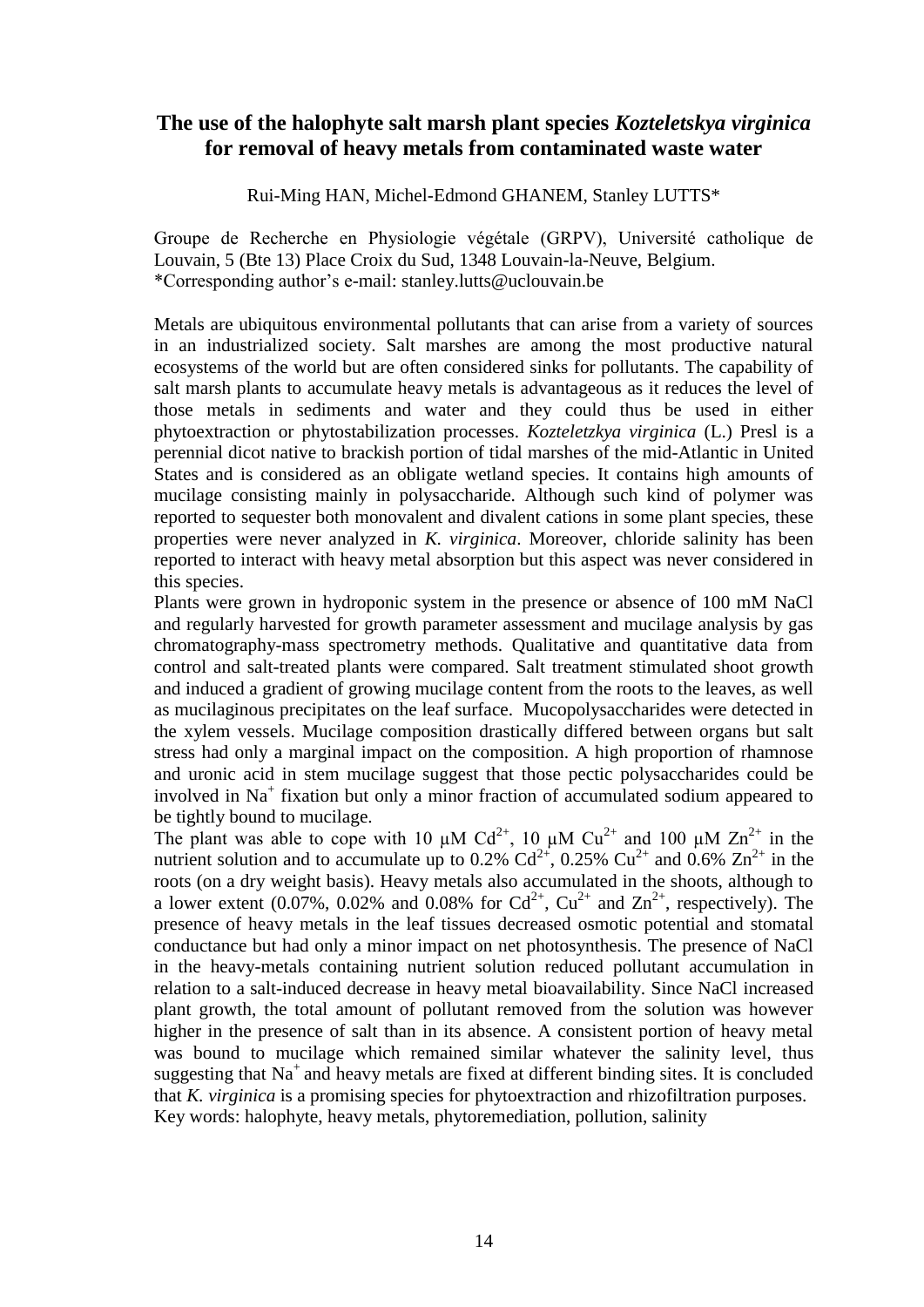## **Salinity control under saline shallow ground water conditions of the San Joaquin Valley, California**

Blaine HANSON\*<sup>1</sup>, Don MAY<sup>1</sup>, Jirka ŠIMŮNEK<sup>2</sup>, Jan HOPMANS<sup>1</sup>

<sup>1</sup>Dept. of Land, Air and Water Resources, University of California, Davis, CA, USA  $^{2}$ Dept. of Environmental Sciences, University of California, Riverside, CA, USA \*Corresponding author's email: brhanson@ucdavis.edu

Shallow saline ground water conditions have caused soil salinity problems along the west side of the San Joaquin Valley, California. Subsurface drainage systems cannot be used to control soil salinity and water table levels because even after more than 30 years of research, no suitable method of drainage water disposal exists. Thus, improved irrigation practices must be used for salinity control.

Research has shown that under furrow, border, and sprinkle irrigation, soil salinity near the ground surface depends mainly on the salinity of the irrigation water, but soil salinity at deeper depths increases as the ground water salinity increases. Soil salinity increases during the crop season. A pre-plant irrigation in the early spring is used to leach salts that accumulated during the previous year. About 25 mm of water per 30 cm of soil depth in addition to that needed to replenish the soil moisture depletion are needed to reduce the soil salinity and to prevent ground water intrusion into the root zone.

Field studies have shown drip irrigation of processing tomatoes under shallow saline ground water conditions to be highly profitable compared to furrow and sprinkle irrigation, As a result, drip irrigation has increased in the saline soils of the valley. These studies revealed that soil salinity in the soil profile depended on the amount of applied irrigation water and its salinity and depth to the shallow ground water and its salinity. Highly concentrated or localized leaching occurred near the drip line with the zone of highly leached soil increasing as applied water increased. Yield also increased as applied water increased due to both the larger volume of low salt soil and higher soil moisture content near the drip line. A seasonal water application about equal to the seasonal crop evapotranspiration provided sufficient localized leaching, yet prevented intrusion of saline ground water into the root zone. However, it was found that the water balance approach underestimated leaching fractions under drip irrigation.

The HYDRUS-2D computer simulation model revealed a leaching fraction of about 25% for a water application amount equal to seasonal evaporation, whereas the water balance frequently showed no leaching. Simulated salt patterns around drip lines were similar to those found in the field studies. Reclamation of drip-irrigated saline soil occurred faster for relatively large applications applied two to three times per week compared to smaller applications applied daily. The initial soil salinity conditions affected the rate of reclamation.

Both field and simulation studies indicate that subsurface drainage systems and drainage water disposal facilities may not be needed under properly managed drip irrigation. Key words: soil salinity, drip irrigation, ground water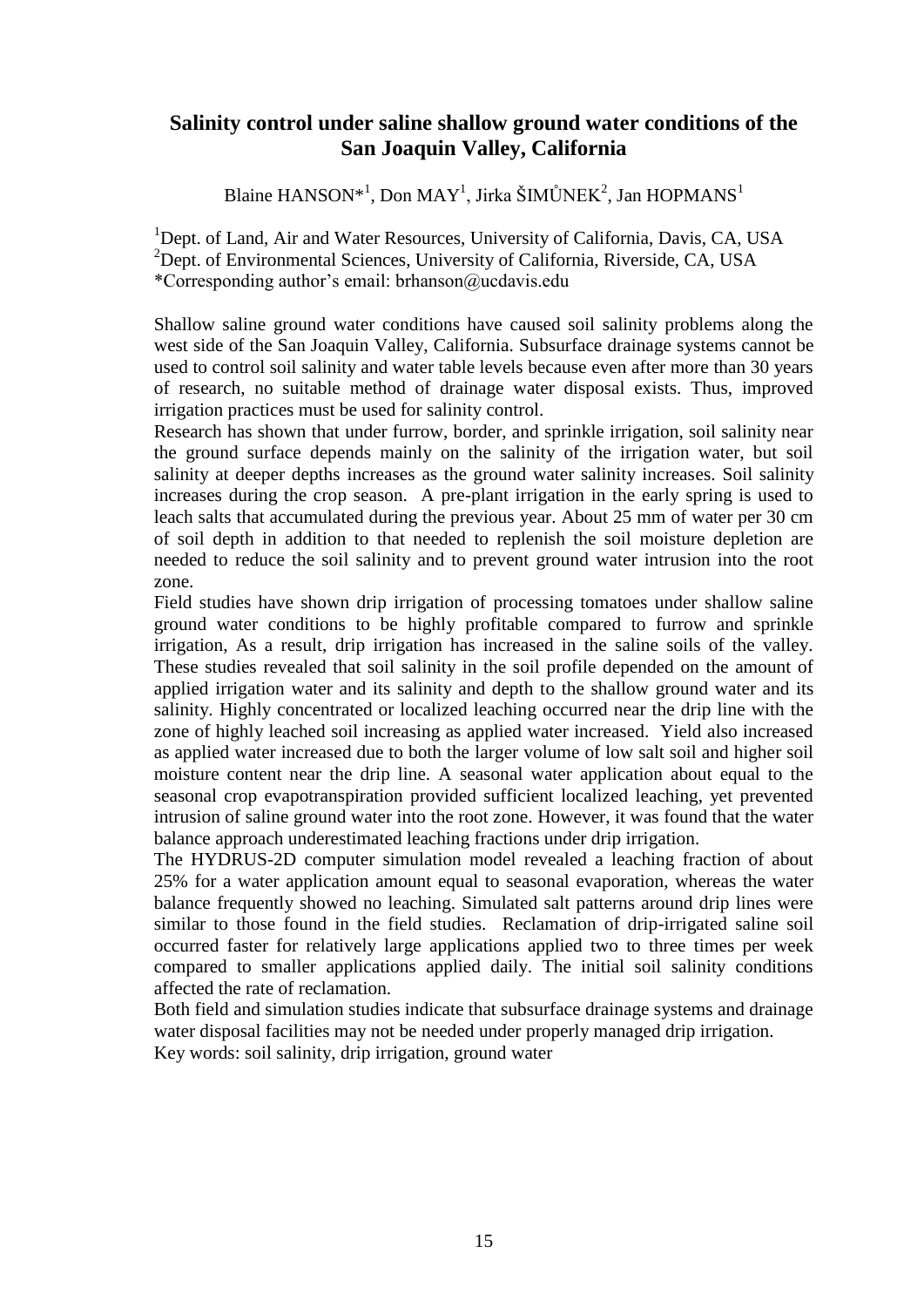## **Environmental impact of thermal water release on surface water at Kis-Balaton reservoir, in Hungary**

Adrienn HARMAT\*, Katalin BAA, András MAKÓ

Department of Plant Production and Soil Science, Georgikon Faculty, University of Pannonia

\*Corresponding author's e-mail: harmatadrienn@gmail.com

The two major direct and indirect receptive medium of percolating water that arises in the course of the utilization of thermal water are soil and surface water (desiccating lakes, natural streams). The high total salt and sodium content of percolating water arose in the course of plant operation may cause the direct and indirect damage of ground water and surface water. Percolating to the ground it may change the physical and chemical features of the soil. The resulting environmental damage can be very serious if it takes place in an important sensitive area.

We examine the environmental effects of percolating water emitted by Zalakaros Thermal Spa at our university since 2003. The surface streams of the sample field are collected and led by Kiskomáromi-channel to the most significant nature reserve of the Kis-Balaton reservoir. To our current survey we marked out six sampling and checking points in the territory of Kis-Balaton Minor and along receptive channels. We took water samples once per month, on the same days and we determined the most important water quality parameters on the basis of Hungarian standards. We present the total salt, sodium and chloride ion content of the analysed water samples and their spatial and time changes in our poster.

Key words: environmental impact of thermal water, Kis-Balaton reservoir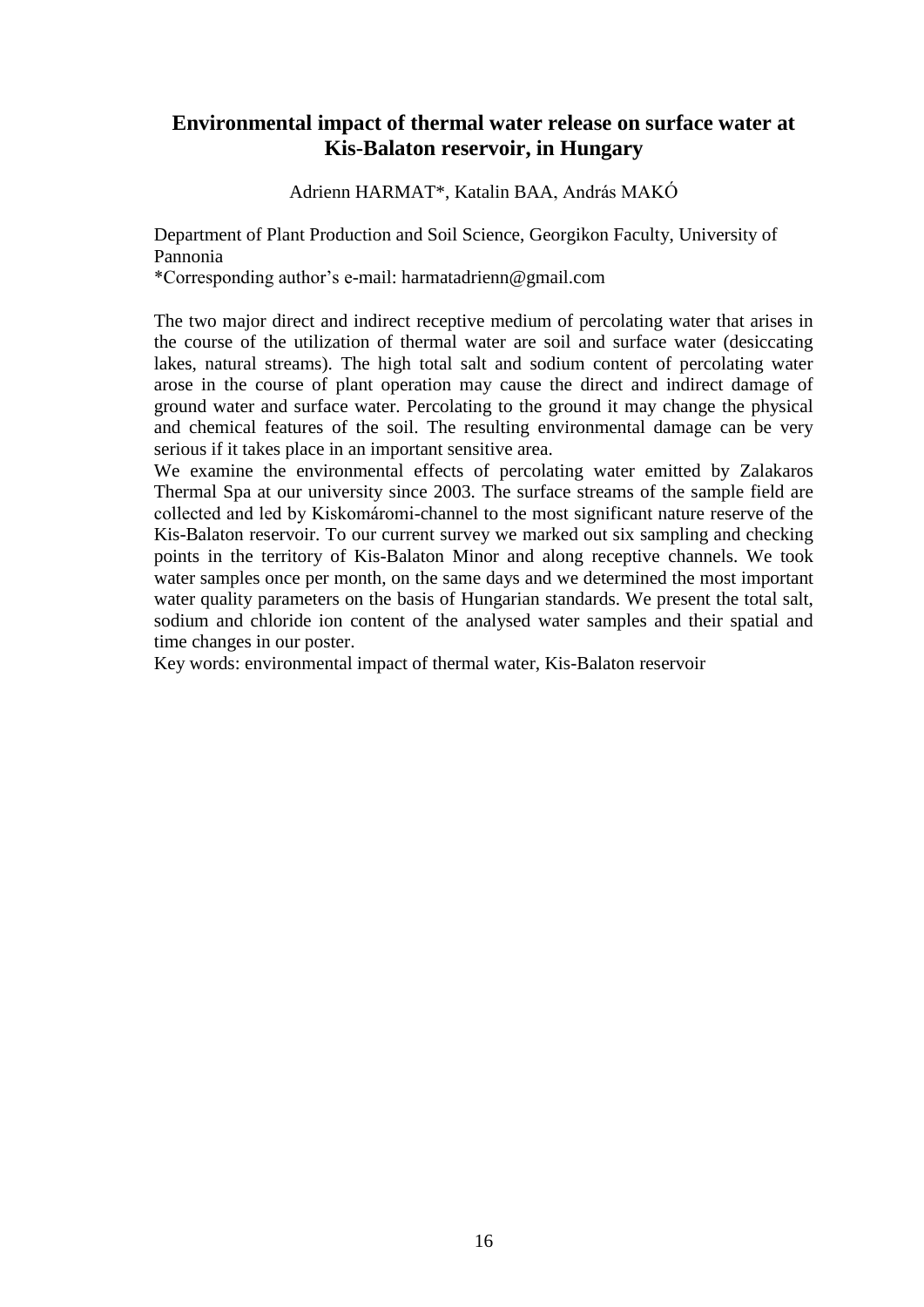#### **Impact of different salts on the microstructural soil stability for various textures measured with a rheological test**

Dörthe HOLTHUSEN\*, Stephan PETH, Rainer HORN

Institute for Plant Nutrition and Soil Science, Christian-Albrechts-University zu Kiel, Hermann-Rodewald-Str. 2, D-24118 Kiel, Germany, tel. ++49 431 880 4079 \*Corresponding author's e-mail: d.holthusen@soils.uni-kiel.de.

In humid climates salinity due to fertilization is seldom a threatening problem for agriculturally used soils. However, the advantages of fertilizers are not only restricted to their contribution to soil fertility. Rheological examinations showed a positive effect of fertilizers, as for instance, potassium depletion decreased microstructural stability. To distinguish between the effects and interferences of different nutrients on soil stability we measured the impact of several salts in varying concentrations with a method useful to determine microstructural strengthening of soils from the micro-aggregate down to the particle to particle level. We conducted an amplitude sweep test with a plate-plate system, where the lower plate is fixed whereas the upper plate is oscillating with an increasing deflection angle. The soil sample between the two plates is exposed to deforming forces and reacts with a defined resistance, recordable via the torque. The rheological parameters storage modulus G' and loss modulus G" can be derived, which represent the elastic and the viscous or plastic behaviour of the sample, respectively. During the amplitude sweep test the ratio of storage and loss modulus is changing. At the beginning, the deformation caused by a small deflection is reversible and G' is exceeding G". This range therefore is called linear viscoelastic (LVE) range. Further increase of the deformation, given by increasing deflection, causes both G' and G" to decrease. The deformation is no longer reversible, but still the behaviour of the sample is mainly elastic. As the loss modulus G" is decreasing to a lesser extent than G' the two moduli will intersect at a specific deformation value. The intersection point is referred to as the yield point indicating a structural breakdown of the sample and subsequent yielding. To identify the influence of a factor, the end of the LVE range and the yield point are used as characteristic values.

To detect the impact of salt, soil specimen of defined bulk density were prepared of different textures and saturated with solutions of different salts in varying concentrations, namely potassium, sodium and magnesium chlorides and sulphates. The samples then were rheologically measured with a rheometer MCR 300 (Anton Paar, Stuttgart, Germany) and the parameters described above derived. Considering the influence of the kind of cation, potassium showed the most distinct effect. Compared to samples saturated with deionized water, a molar concentration of 0.25 M potassium chloride doubled the stress necessary to exceed the yield point. Further increase of the concentration led to even higher stress values. Sodium chloride instead decreased the stress values and therefore the microstructural stability. Only very high concentrations of 1 M caused the yield point to reach a level similar to that of pure water. Magnesium chloride showed a slight tendency to increase stability with increasing concentration. The anion also had an effect as sulphates generally caused lower values and therefore lower microstructural stability than chlorides.

The results are evidence for the sensitivity of the method to salt influences on the stability of soil samples on the microscale. In our investigations potassium showed a stabilising effect whereas sodium destabilised the soil.

Keywords: amplitude sweep test, rheology, microstructure, soil stability, shear strength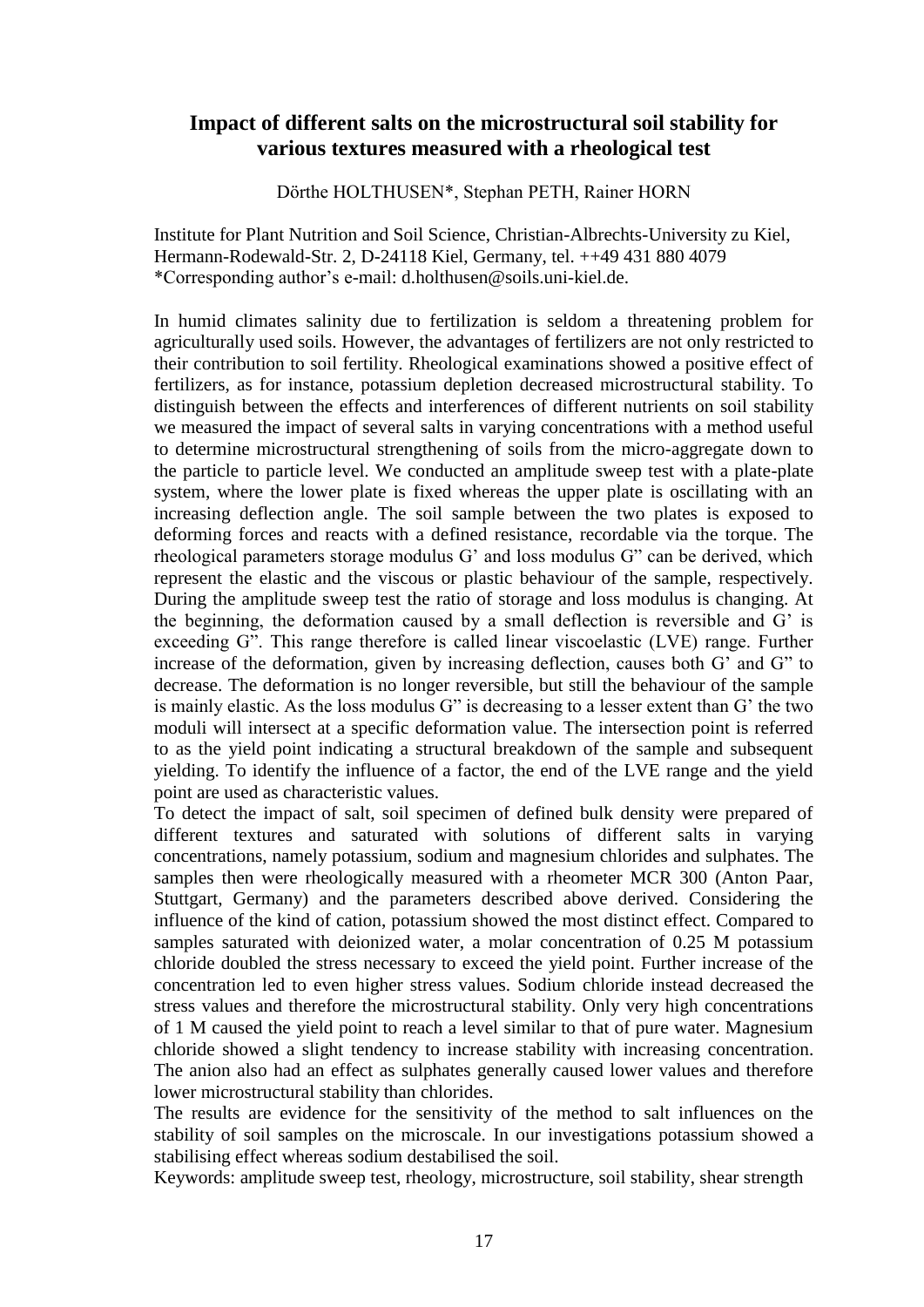## **Biogenity of the irrigated meadow grey soils of Azerbaijan dry subtropics**

#### S. M. HUSEYNOVA, M. P. BABAYEV, F. M. RAMAZANOVA

Institute of Soil Science and Agrochemistry of the Azerbaijan National Academy of **Sciences** 

The process of biogenic transformations of soils is closely associated with organic matters (vegetative residuals, etc.) and microbiological activities (Agayev U. 1975; Gresta J., Olszowskij. 1999). The role of the soil microflora in the current soil processes taking place in the irrigated meadow grey soils is barely studied.

In this connection, the study of the microflora and the state of the mineral part (sulphate, alkaline-earth metal carbonate, solubility of which depends on the partial pressure of  $CO<sub>2</sub>$ ) of the irrigated meadow grey soils in Azerbaijan arid zone under fodder crops is actual.

The purpose of the research is to study biogenic transformations of mobile forms of the mineral fraction of soils under fodder crops subject to species of plants and types of their sowings, numbers of microorganisms and particular physiological groups.

The researches were conducted in the territory of Azerbaijan Shirvan steppe (2000- 2007). According to the data obtained from climatologists, agroecologists, physicogeographists, the climate of the territory has some features of the Mediterranean climate (Salayev, etc., 2004). The climate is warm, the average temperature in January is 0.2- 2.2<sup>0</sup> C, in July – 27.7-28.9<sup>0</sup> C; the accumulated temperatures make >10<sup>0</sup> C – 4349-4472<sup>0</sup> C; the annual precipitation is 263-300 mm (Salayev M., Babayev M., Jafarova Ch., Hasanov V., 2004).

Soil characteristics are the following meadow grey, low-humic (1.3-2.3%), carbonate, solonetzic, clayey, clayey loam. Soil exchange capacity is high (25-30 mg-equiv.) with an increasing fraction of Mg and Na cations among absorbed bases; the ratio of Ca:Mg is narrower (1-2). The soil develops in leaching irrigation regime. The ground waters depth is from 2.5 to 3.1m. The ratio of C:N with regard to virgin lands is larger 8-10. Water pH is 8.0-8.2.

Agrotechnology is standard. 20 t/ha of organic (in autumn while ploughing) and mineral fertilizers (N<sub>90</sub>P<sub>120</sub>K<sub>60</sub> kg/ha of an active substance, fractionally – 20% in autumn before sowing, 50%- in spring during a tillering phase, 30%- during a budding and booting phase) was introduced. Variants for the experiment: virgin lands, lucerne (12 kg/ha), sainfoin (80 kg/ha), rye (180 kg/ha), rye (40 kg/ha) +vetch (60 kg/ha) + rape (4 kg/ha). The type of sowing: for lucerne, sainfoin, rye – full sowing, for rye +vetch (full sowing) + rape (full and cross sowing). Watering: 1 after sowing  $(280 \text{ m}^3/\text{ha})$  and 3 irrigations during vegetation period (per  $350-400 \text{ m}^3/\text{ha}$ ).

Soil samples for microbiological analysis were taken seasonally from the depth of 0-25, 25-55, 55-100 cm from under each variant. Group analysis of the soil microflora was performed by the method of Valkov V.F., Kazeev K. (1999).

Solonetzic meadow grey soils of Shirvan steppe in their natural state are characterized by low biogenity. Long-term researches indicate that sowing of fodder crops (vegetative residuals remaining in the soil contain 1.0-2.16% of N, 0.20-0.69% of  $P_2O_5$ , 0.56-2.62% of  $K_2O$ ) favours the improvement of properties of the meadow grey soils. However, the influence of each crop or type of sowing differs. It was established that the sowing of lucerne, sainfoin, rye+vetch+rape are most effective: salt sum is decreasing from 0.23 to 0.11%, the content of the absorbed Ca is increasing from 79 to 81%, the content of Mg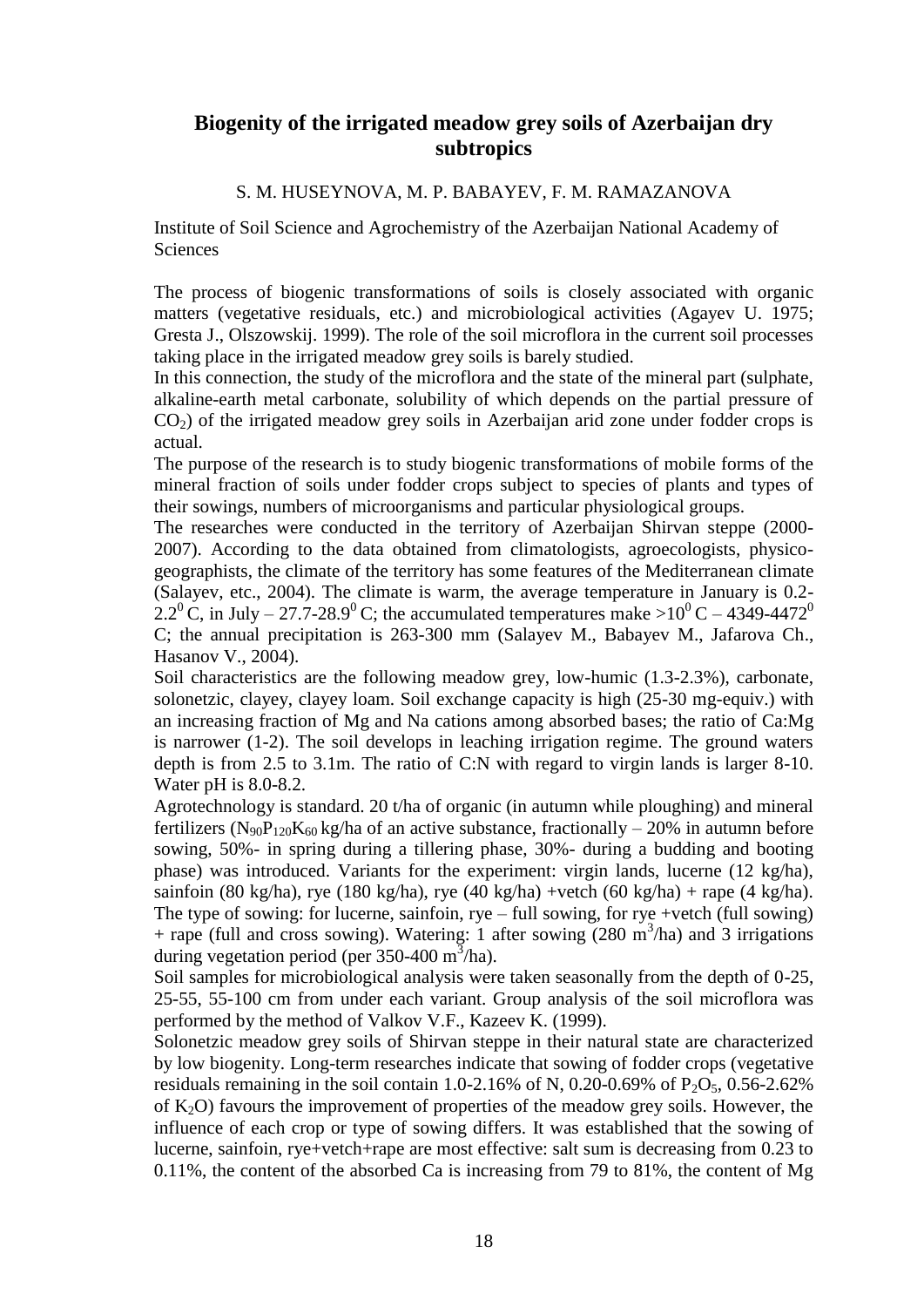and Na is decreasing up to 6-8% and 1-1.8%, the indices of pH environment and total alkalinity decreased to the side of soil neutralization (pH 7.8-8.4), the content of calcium carbonate increased (6.2-7.9%).

Vegetative residuals favoured intensive development of the main physiological groups of microorganisms (see Table). Their stimulating effect is especially seen in the soil under lucerne (4820 ths/g), sainfoin (4694ths/g), rye+vetch+rape (4517ths/g). But in the soil under wild vegetation and pure rye sowing, the stimulating effect of vegetative residuals is lower.

| $\mu$ , $\mu$ or $\sigma$ and $\sigma$ and $\sigma$ are solid in spiring |                 |                                               |               |             |              |  |  |  |
|--------------------------------------------------------------------------|-----------------|-----------------------------------------------|---------------|-------------|--------------|--|--|--|
| Plant                                                                    | Total number of | Percent of the total number of microorganisms |               |             | Spore        |  |  |  |
|                                                                          | microorganisms  |                                               |               |             | forming      |  |  |  |
|                                                                          |                 | Bacteria                                      | Actinomycetes | Microscopic | bacteria as  |  |  |  |
|                                                                          |                 |                                               |               | fungi       | percent of   |  |  |  |
|                                                                          |                 |                                               |               |             | total number |  |  |  |
|                                                                          |                 |                                               |               |             | of bacteria  |  |  |  |
| Wild vegetation                                                          | 1489            | 58                                            | 42            | 0.09        | 15.0         |  |  |  |
| Lucerne                                                                  | 4820            | 76                                            | 24            | 0.19        | 9.8          |  |  |  |
| Sainfoin                                                                 | 4694            | 75                                            | 25            | 0.18        | 9.4          |  |  |  |
| Rye                                                                      | 2849            | 68                                            | 32            | 0.11        | 13.9         |  |  |  |
| $Rye+vector+range$                                                       | 4517            | 75                                            | 25            | 0.18        | 9.7          |  |  |  |

**The ratio of the main physiological groups of microorganisms in the irrigated meadow grey soil (layer-0-25cm, ths/g of soil) in spring**

In the composition of microflora, the number of nonspore-forming bacteria increases, but that of spore-forming bacteria decreases. In the virgin soil, the content of actinomycetes is higher (up to 50% out of the total number of microorganisms), but the number of spore ammonifiers is lower (up to 10-19% out of the total number of bacteria).

The qualitative composition of microorganisms in the soil under lucerne and rye+vetch+rape is rich compared to the soil under rye and wild vegetation. Here among the ammonificating bacteria the representatives of *Bacillus prevail. Bac. mesenteicus* multiplied intensively (38-45%). The number of bacilli was at its highest point in rhizosphere close to the flowering period.

The number of microscopic fungi in the virgin soil is low and they are only from Aspergillus genus. In the soil under lucern and rye+vetch+rape there are an increasing number of microscopic fungi and enrichment of their qualitative composition (*Aspergillus, Penicillium, Trichoderma*, and *Alternaria*). The appearance of the representatives of *Penicillium, Trichoderma*, and *Alternaria* along with *Aspergillus* indicates the formation of favorable environmental conditions in the soil under lucerne, rye+vetch+rape. The vegetative residuals of these plants have a stimulating effect on the intensive development of the main physiological groups of microorganisms.

In the soils under all the variants, we could observe seasonal fluctuation of the number of the particular physiological groups of microorganisms as well as their total number (maximum exceeds minimum 2-2.5 times as much).

While observing the soil profile under all the crops downwards, it was found that the absolute and relative number of microorganisms decreased drastically. It was also found experimentally that correlation coefficient among the number of microflora, and the total reserve of vegetative residuals of lucerne and rye+vetch+rape is 0.127-13, together with living roots – 0.380-0.401, together with dead roots- 0.680-0.715.

The sowing of lucerne and rye+vetch+rape and the application of organic and mineral  $(N_{90}P_{120}K_{60}$  kg/ha) fertilizers, improving physical and chemical properties of meadow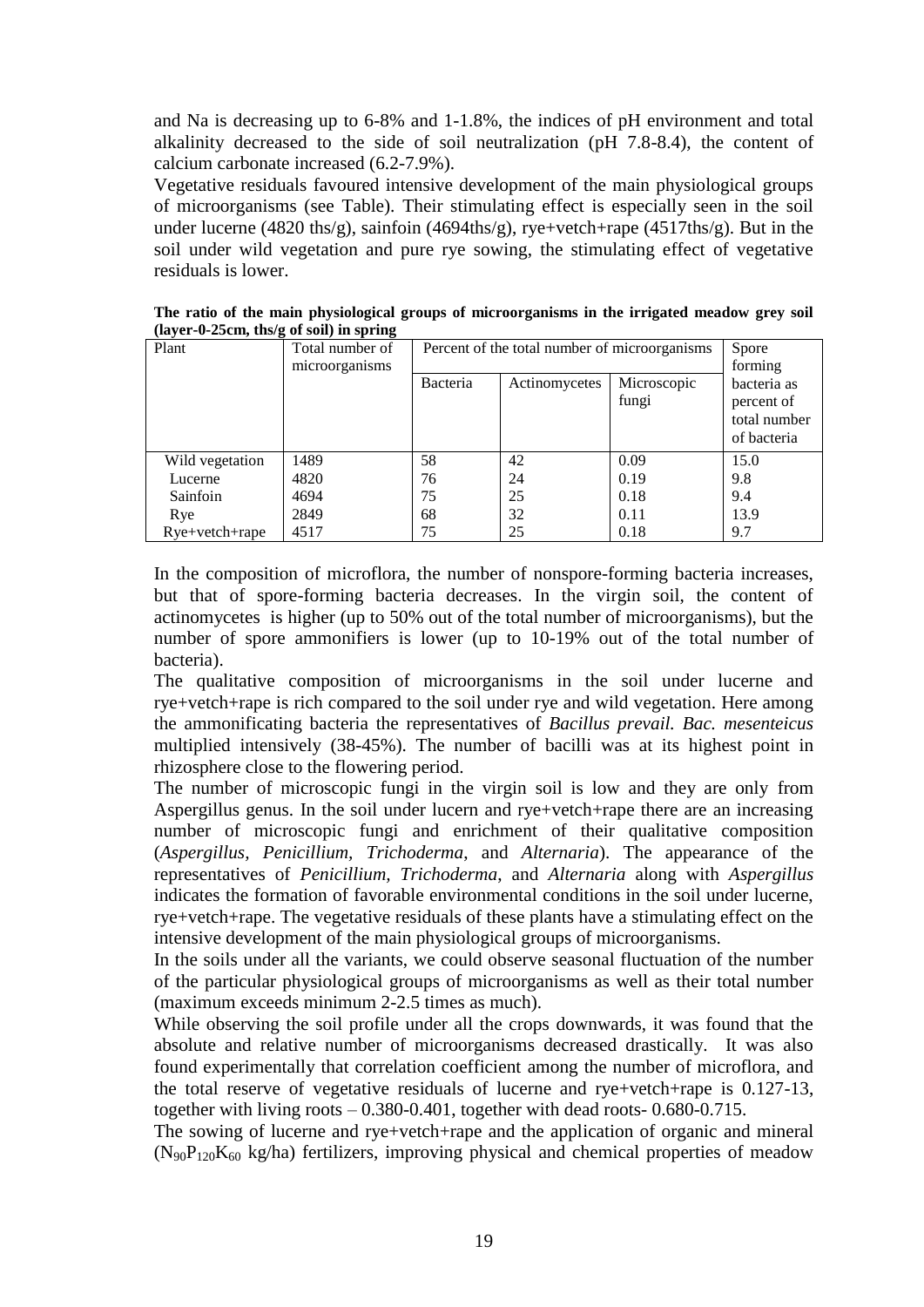grey soils, favours soil desalinization, the growth of microflora number, and the increase in soil fertility.

References: **Agayev U.B. ( 1975)**: The influence of cultivation on morphological, physico-mechanical and chemical properties of light-chestnut soils in Kirovbad massif / area. // Report. Conference on cultivation and recultivation of soils of Transcaucasia, Kirovbad, p.46. **Babayev M.P., Ramazanova F.M. (2004)**: The soil protective role of fodder crops in the irrigated soils of Azerbaijan dry subtropics. // Report. Forum "Let's preserve the planet Earth", St. Petersburg, p.317. **Gresta J., Olszowskij. (1999)**: The effect of fertilization on the biological activity of the soil of former open casts/ Ecol. Pol. Vol. 22, № 2. **Valkov V.F., Kazeev K.SH., Kolesnikov S.I., (1999)**: The methodology of the research of soil biological activity by the North Caucasus example.//The scientific idea of the Caucasus, Rostov-on-Don, № 1, pp.32-37. **Salayev M.E., Babayev M.P., Jafarova Ch., Hasanov V. (2004)**: Morphogenetic profiles of Azerbaijan soil // "Elm" Publishers, Baku, pp. 155-159.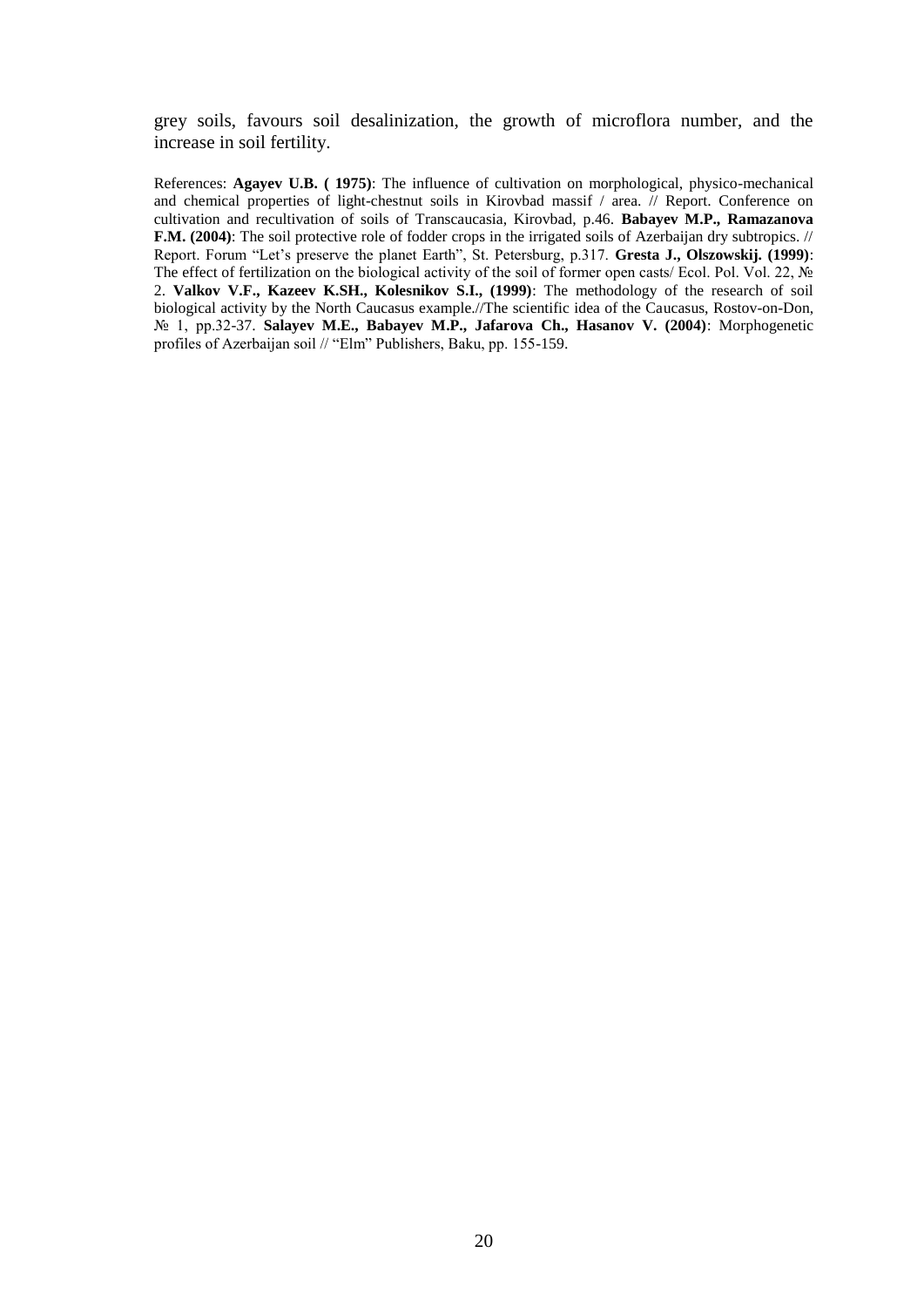## **Groundwater under salt affected soils**

#### Barbara KERÉK\*, László KUTI, Ubul FÜGEDI

Department of Environmental Geology, Geological Institute of Hungary \*Corresponding author's e-mail: kerek@mafi.hu

The project on studying changes in groundwater chemistry started in 1995 at the Nyírőlapos model area, Hortobágy. After the first results, it became clear that the regular observations have to be extended to other model areas. Between 1995 and 2004 new observation wells were located in different parts of the Great Hungarian Plain (in two bigger salt-affected plains: Hortobágy and Apajpuszta; others in the smaller saline lakes at Fülöpszállás, Fülöpháza, Bugac, Csólyospálos, in the Danube-Tisza Interfluve). At some locations the observation is available from different depths at the same place.

Wells are monthly sampled and groundwater level, conductivity and pH are measured in the field. Water samples are filtered and conserved, then they are analysed in the Water chemistry Laboratory of the Geological Institute of Hungary. Total water analysis (Na, K, Ca, Mg, Fe, Mn, NH4, Cl,  $SO_4$ ,  $HCO_3$ ,  $NO_3$ ,  $NO_2$ , hardness, alkalinity, total soluble salt content), and microelement determination (Cr, Zn, Co, Ni, Ba, AL, Cu, Sr, Mo, B, Pb, Cd, Li) are completed on every water samples. Based on our results, in some extremely salt affected areas not just the concentration of the groundwater changes, but its chemical composition too.

Precipitation has a great importance in the changes of the salt content in the groundwater. Rainwater, fallen on the surface, infiltrate into the geological media and going through the layers above the groundwater, can dissolve significant amount of soluble salt and transport them to deeper layers. Poorly permeable layers on the surface hinder or slow down the filtration of precipitation into the groundwater, so the leaching effect of percolating rainwater cannot or just partly can predominate. Evaporation clearly increases salt concentration in groundwater, and if the groundwater becomes saturated in any compound, its precipitation alters the chemical composition of the groundwater.

Changes in groundwater chemistry could also be caused by lateral water movements and inflow. Groundwater level above see level in wells at Nyírőlapos-model area shows that lateral groundwater flow has to be taken into account even in absolutely flat areas. The flow direction can sometimes reverse. The groundwaters of the areas close to each other have different chemical composition and concentration, so they can be mixed up by lateral water flow.

The composition of the groundwater is influenced by meteorological factors, the thickness-, the rock development-, and the quality of the layers above the groundwater level. These factors influence the chemistry of the infiltrating rainwater and the chemical composition of the groundwater changes, too.

Key words: groundwater, salt affected soils, changes in chemical composition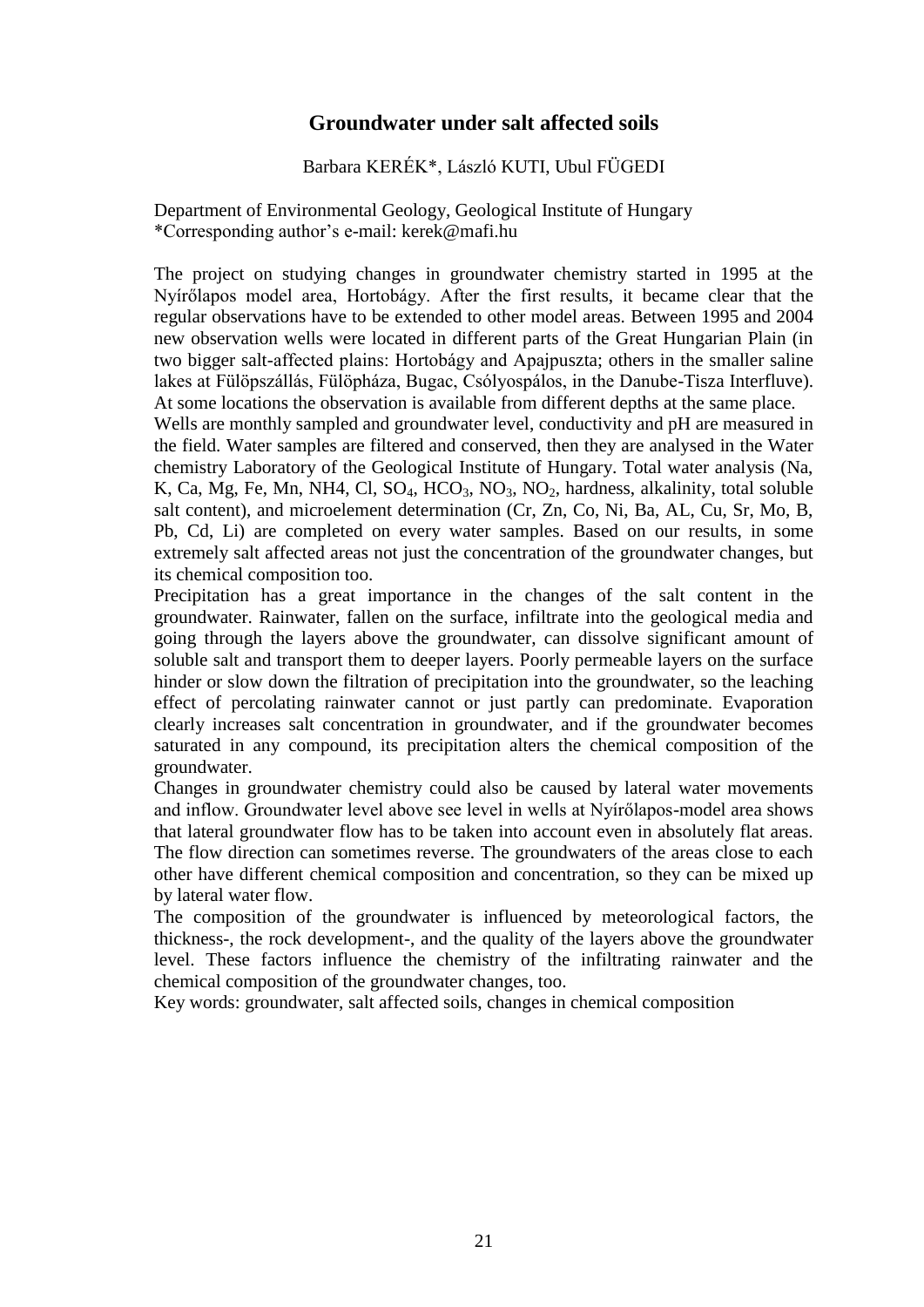## **Production of auxin hormone by fluorescent** *Pseudomonas*

#### Nazanin KHAKIPOUR

Islamic Azad University- Savadkooh Branch Contact e-mail: Nazanin\_kh\_43713@yahoo.com

Plant growth promoting rhizobacteria (PGPR) are considered to promote plant growth directly or indirectly*. Pseudomonas* bacteria, specially *P. fluorescens* and *P. putida* are the most important kinds of PGPR. Production of auxin is one of the main reasons to promote yield because of inoculation with this bacteria. In this research fifty strains of Fluorescent pseudomonads belong to microbial bank of Soil and Water Research Institute, isolated from Iran soils, selected and evaluated about secretion of auxin compounds.

In HPLC device,72% of the strains exuded at least one type of indolic auxin composites.The amount of exuded IAA by *P. fluorescens* strains was varied from zero to 31.6 mg/l while it was producing from zero to 24.08 mg/l in *P. putida*.

The amount of exuded IAM by *P. fluorescens* and *P. putida* was between 0-16.2 mg/l and 0-17.2mg/l, respectively. Also these strains exuded 0-7.2 mg/l ILA for *P. fluorescens* and 0-10 mg/l for *P. putida*.

Neither of experimental strains exuded the IBA. The results showed that 65% of the studied *P. fluorescens* used IAM pathway to synthesize IAA and 35% used the IAM and IPyA path, while 48% of the *P. putida* through IAM, 41% through both paths and 7% used the only IPyA path towards IAA synthesize. But 78% of the strains studied in spectrophotometery exuded auxins with their amounts were producing between 0-7.09 mg/l for *P. fluorescens* and 0-4.40 mg/l for *P. putida* strains.

Key words: Auxin, *Pseudomonas*, HPLC, Colorimetric Method.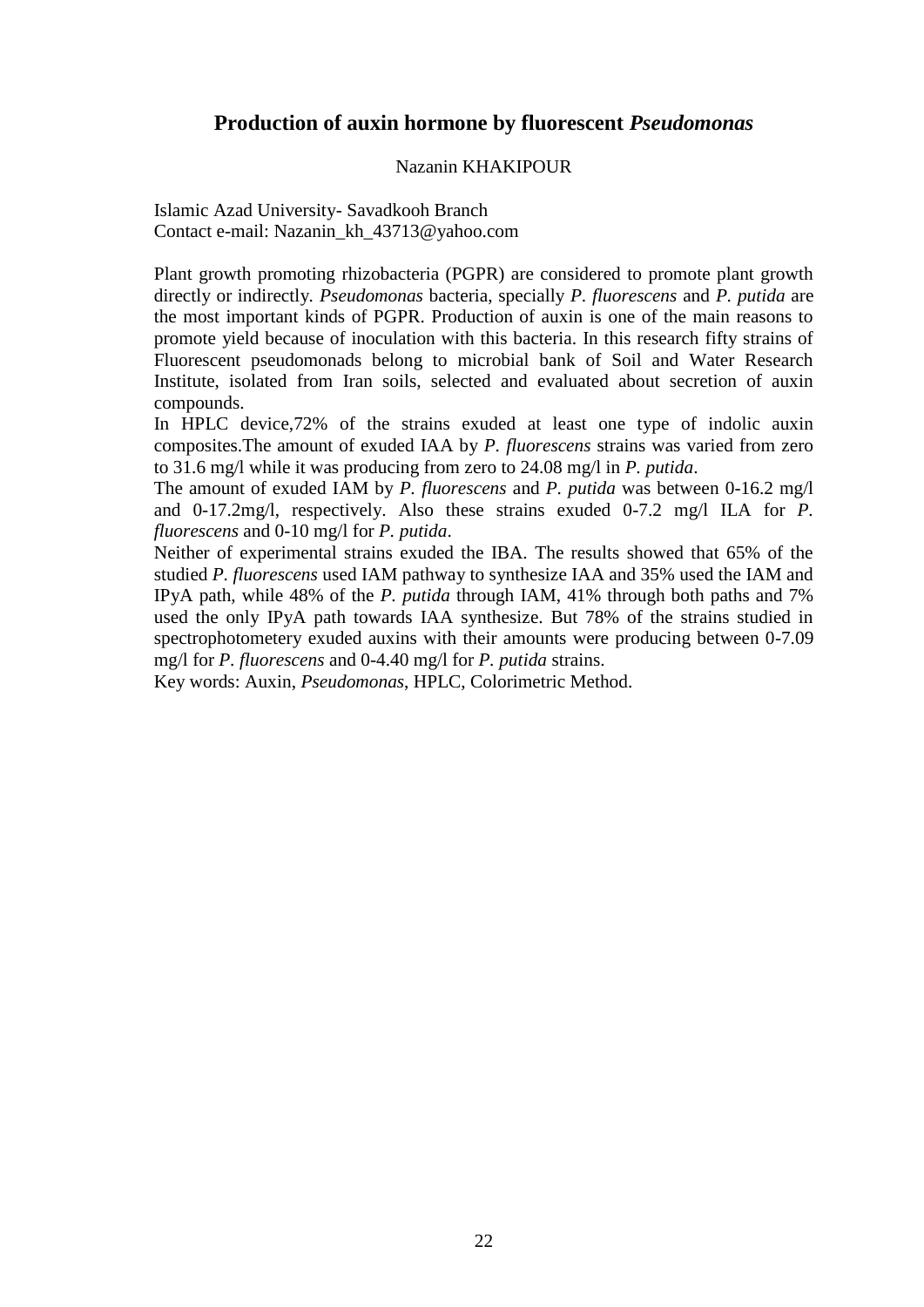## **Regeneration and evolution of solonetz properties in soils of Kamennaya steppe for the second half or the 20th century**

Nikolai KHITROV\*<sup>1</sup> **,** Yuri TCHEVERDIN<sup>2</sup>

<sup>1</sup>V.V. Dokuchaev Soil Science Institute, 119017 Moscow, Pyzhevskiy 7, Russia; <sup>2</sup>V.V. Dokuchaev Institute of Agriculture in Central Chernozem Region, Talovsky district, Voronezh region, Russia \*Corresponding author's e-mail: khitrov@agro.geonet.ru

In the context of intensive human interventions on soils and expecting global climate changes the concern has been growing about the study of soil processes that take place in soils, determine the trend in their development or maintain the available quasistationary status of these soils now.

The aim of this paper is to show the investigation results obtained in the study of spontaneous regeneration and evolution of solonetz properties in soils of solonetz complexes after stopping their amelioration and annual ploughing. The objects of research are the soils of two solonetz experimental stations located in Kamennaya Steppe (Talovsky district, Voronezh region, Russia). Before trial establishment in the 1950s the soil cover was represented by a combination of ordinary and broken-up chernozems on convex relief elements, solonetzic chernozems on gentle sloping hollows, meadow-steppe chernozemic sodium-sulfate solonetzes and leached (nonsolonetzic) chernozems on hollow bottoms. Within 1952-1954 the ameliorative measures have being taken in different combinations: (1) ploughing at a depth of 30-40 cm, (2) gypsum application (10 t/ha), (3) fertilization (40 t/ha of manure) and (4) earth mulching – creating a humus horizon of 20 cm thick.

As seen from the long-term observations, within the second half of the  $20<sup>th</sup>$  century the soils retained physico-chemical conditions for the development of the solonetz process (low concentration of salts combined with exchangeable sodium above 5-10% of CEC) in the presence of the groundwater table at a depth of 1-1.5 m, the salt content (1.4-2.2 g/l) and the sulfate-hydrocarbonate-sodium composition with soda in ground waters. 55 years later the present soil-forming factors continue to maintain and support the soil processes in chernozems and solonetzes taken place before their amelioration and ploughing. After stopping the effects of human activities they enable to be conducive to regeneration of morphological differentiation of solonetzes into eluvial and solonetz illuvial horizons. At present, the humus horizon of chernozem that has been created above the solonetz soil as resulted from earth mulching reveals morphological and physico-chemical solonetz properties under hydromorphic conditions (prismatic structure, skeletal grains, humus-clayey pendant cutans, alkaline pH, a higher concentration of sodium salts in the soil solution, accumulation of exchangeable sodium).

The work was supported by the Russian Foundation for Basic Research (project No. 08- 04-01195).

Key words: solonetz, solonetz process, amelioration, spontaneous regeneration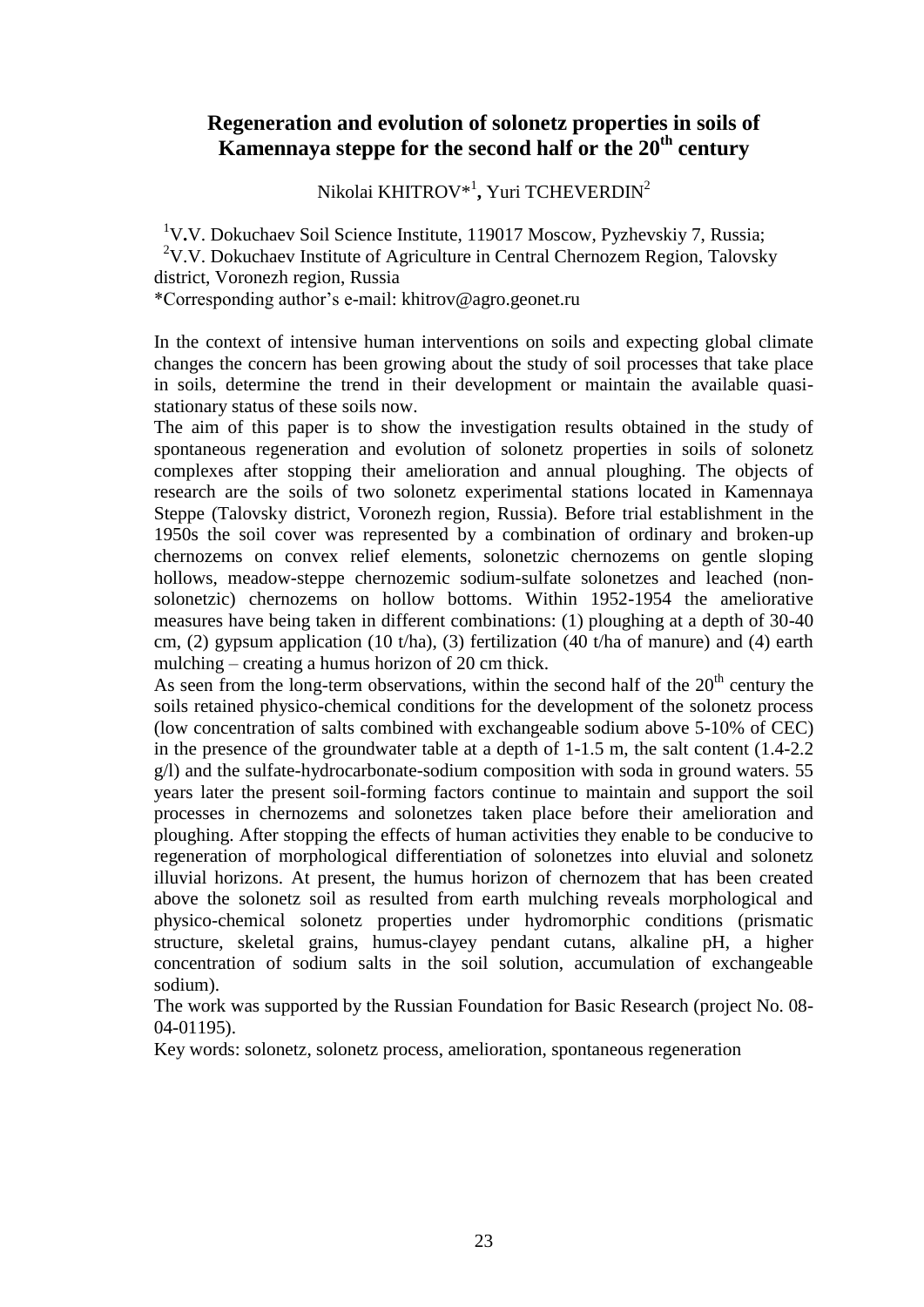## **Integrating remote sensing, cartographical and GPS-based ground data for salt-affected soils identification, case study: Talas Valley (Kyrgyzstan)**

G. KOKOEVA $\ast^1$ , S. MAMYTKANOV<sup>2</sup>

<sup>1</sup>Free University Brussels (Belgium)  ${}^{2}$ Republican Soil-Agrochemical Station (Kyrgyzstan) \*Contact e-mail: gkokoeva@vub.ac.be, kgulzat@kyrgyzstan-sci.org

The natural environment of Kyrgyzstan and climatic conditions, where evaporation rate during the summer period is much higher than the rainfall rate, in combinations with human-induced processes, such as intensive or inappropriate irrigation and poor water management have led to the extension of salt-affected soils. Soil salinity has reduced soil quality, by affecting agricultural crops decreased its production and leads to the abandonment of agricultural lands in Kyrgyzstan. Between 1985 and 1990, the area of salt-affected soils in Kyrgyzstan increased from 666 300 to 1170 300 ha (Mamytov, 1995).

Monitoring and mapping of soil salinity is one of the main challenges in Kyrgyzstan. The traditional method is time consuming and requires considerable resources for field sampling and laboratory analysis. The availability of multispectral satellite data of Landsat series allows for wider opportunities of using Remote Sensing and GIS techniques for salt-affected soils monitoring and enables us to detect temporal changes for over 40 years. The objective of this study is to identify salt-affected soils by integrating satellite derived data with existing soil maps and GPS-based groundcollected data. In order to achieve this goal, the Normalized Difference Vegetation Index (NDVI), the Transformed Vegetation Index (TVI), the Salinity Index (SI) and the brightness parameter of Tasseled Cap transformation have been applied to distinguish salt-affected soils from none-affected bare and vegetation-covered soils. The best algorithms of a supervised classification have been chosen on the basis of overall accuracy and Khat statistics of classification. In order to achieve this goal, the best algorithms of a supervised classification have been chosen on the basis of overall accuracy and Khat statistics. The extraction of relevant geomorphologic parameters from SRTM data plays also a significant role in soil salinity identification.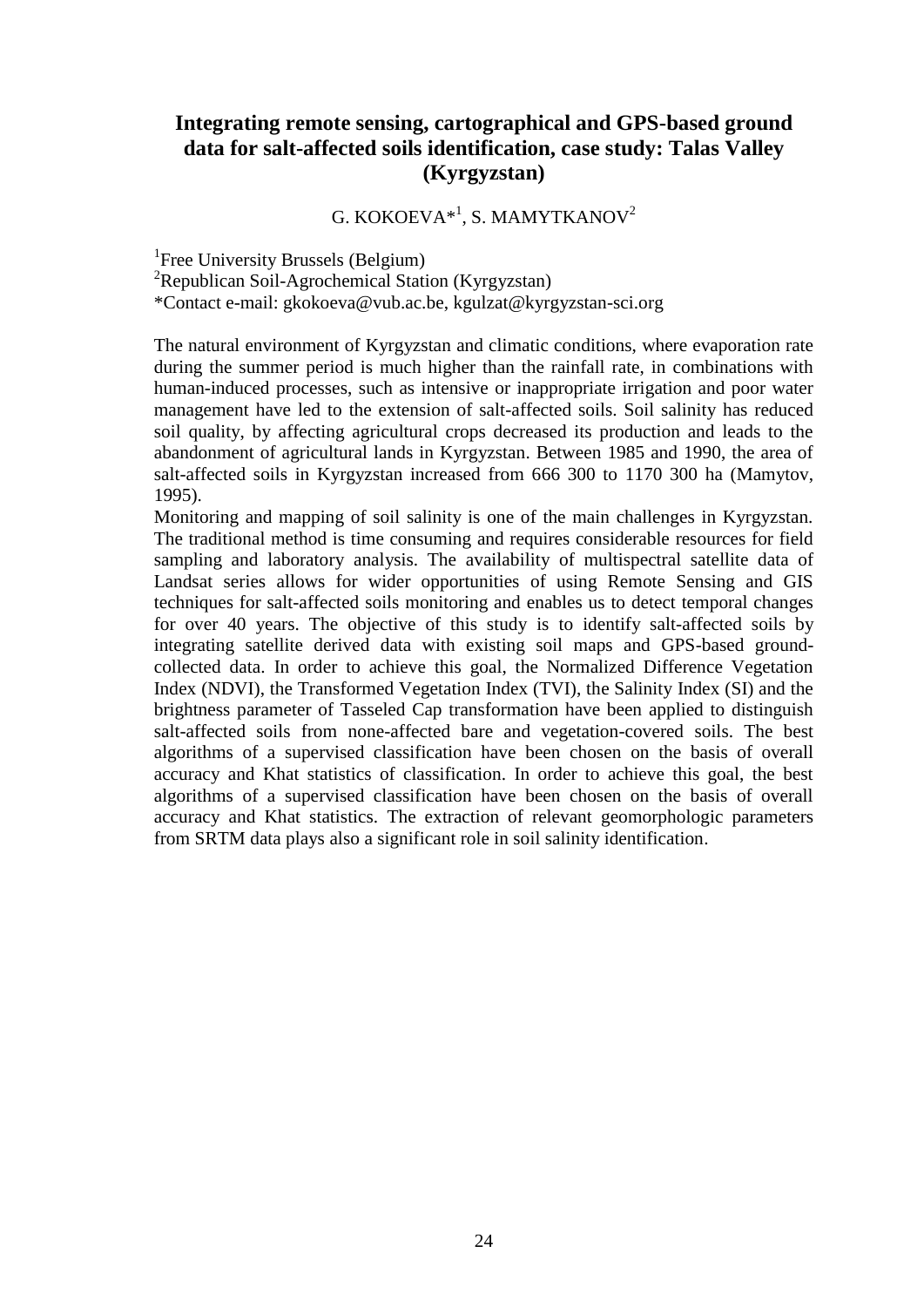#### **Exchangeable cations of the meadow-chestnut soils at the Dzhanybek Research Station in the Northern Caspian Region**

#### A. V. KOLESNIKOV

Institute of Forest Research, Russian Academy of Sciences, 143030, Sovetskaya str., 21, Uspenskoe, Odintsovsky district, Moscow region, Russia. Contact e-mail: wheelwrights@rambler.ru, root@ilan.msk.ru

The predominance of exchangeable  $Ca^{2+}$ ,  $Mg^{2+}$ , and  $Na^{+}$  in soils of arid regions is a well-known fact. The relationship between these cations in the soil adsorption complex (SAC) is determined by the content and chemical composition of soluble salts in the soil solution and by the values of the selectivity factors. This general regularity is well seen in the studied soils of solonetzic complexes in the semidesert zone of the northern Caspian region. The soil cover differentiation is related to the microtopography: microhighs are occupied by solonchakous solonetzes, and microlows are occupied by nonsaline meadow chestnut soils. In the solonchakous solonetzes, the portion of exchangeable Na<sup>+</sup> reaches 30 – 40% of the cation exchange capacity (CEC); in the meadow-chestnut soils, it does not exceed  $1 - 2\%$  of the CEC.

The studies of the composition of the SAC in the soils of solonetzic complexes at the Dzhanybek Research Station were mainly focused on the solonchakous solonetzes, as the high percentage of exchangeable sodium in them was one of the factors exerting a negative effect on forest shelterbelts and crops grown in the course of the agroforest amelioration of this area. The SAC of meadow-chestnut soils was studied to a lesser extent.

Our work is aimed at studying the composition of the SAC and the nature of the CEC in the meadow chestnut soils located in the microlows under virgin herbaceous vegetation and in the analogous soils located under artificially planted forest shelterbelts

Taking into account that the main carriers of exchangeable cations are the organic matter and clay minerals, the humus content, particle-size distribution, and the mineralogical composition of the clay and fine silt fractions were determined. We made approximate calculations to estimate the contribution of these factors to the value of the effective CEC in the soils. The activity of  $Na<sup>+</sup>$  and the salt reserves were determined to characterize the level of the soil salinity

The meadow-chestnut soils of the Dzhanybek Research Station are characterized by the eluvial-illuvial textural differentiation of the solonetzic type. It is supposed that solonetzic process took place in these soils at the earlier stages of their development. Later, the excessive salts and the adsorbed sodium were removed from these soils by the fresh water supplied with the snowmelt.

In the virgin and ameliorated meadow-chestnut soils, the portions of exchangeable calcium and magnesium in the CEC reach 70–80 and 13–30%, respectively. The composition of exchangeable cations remains relatively stable in the entire profile. The exchangeable sodium percentage is less than 1%, and there are no indications of the current activity of solonetzic process in the profiles of meadow-chestnut soils.

The research was supported by the Russian Foundation for Basic Studies (project 09- 04-00030).

Key words: salt-affected soils, soil salinization, soil adsorption complex, cation exchange in soils.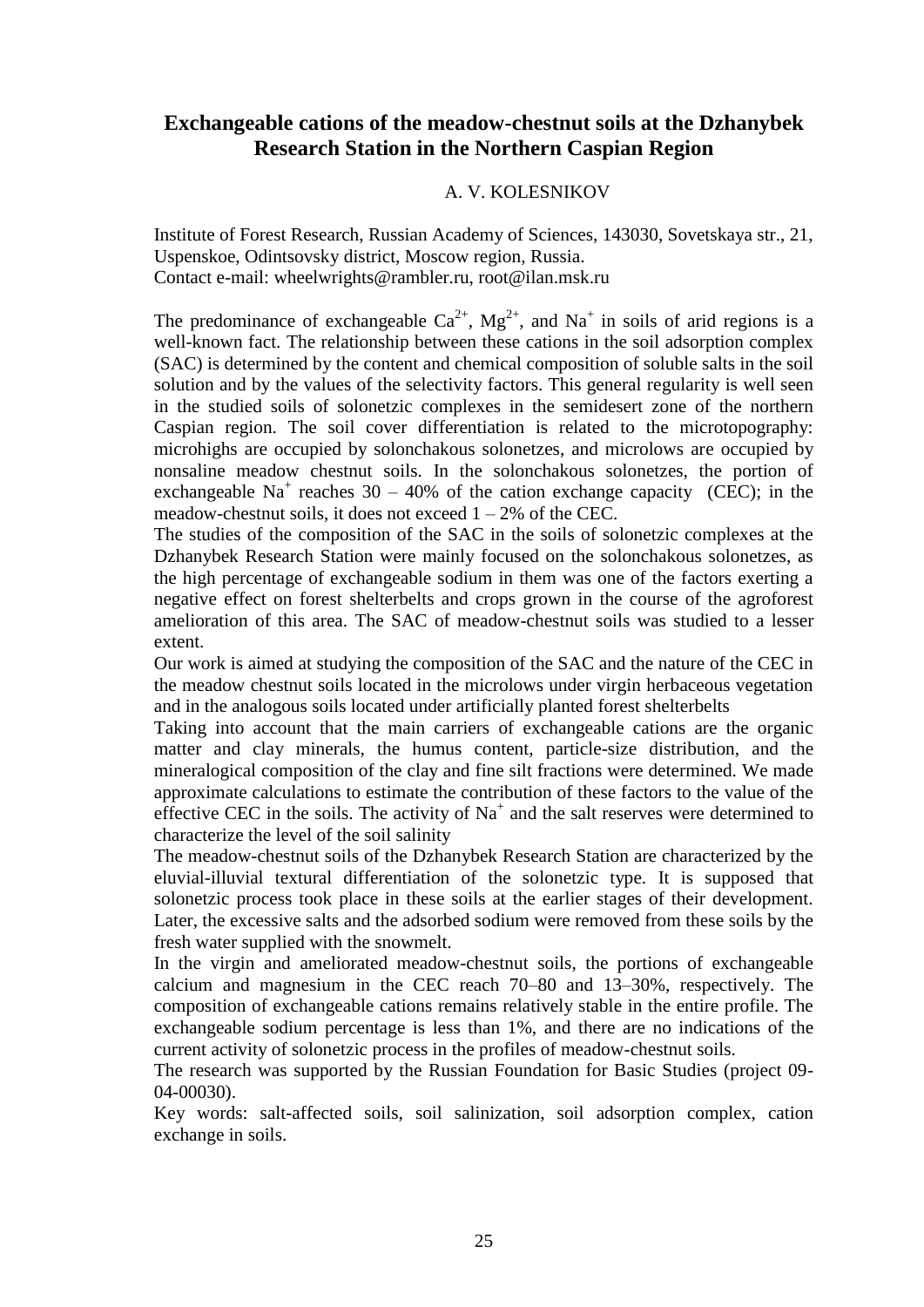## **Large-scale mapping of solonetzic complexes in the Northern Caspian Lowland using automated interpretation of Quickbird images**

#### Mariya V. KONYUSHKOVA

V.V. Dokuchaev Soil Science Institute, Russian Academy of Agricultural Sciences, Pyzhevskiy per. 7/2, Moscow, 119017 Russia Contact e-mail: mkon@inbox.ru

The goal of this study was to develop a procedure for large-scale mapping of solonetzic complexes using automated interpretation of very-high-resolution space-borne images.

Solonetzic complexes are widespread in the northern part of the Caspian Lowland. They include the soils with different degrees of salinization: strongly saline Solonetzes (SN), slightly saline light chestnut soils (Kastanozems, KS) and nonsaline Chernozem-like (CL) soils replacing one another at distances of about 5–30 m. Dark-coloured CL occupy microlows with a relative depth of 10–30 cm, SN occur on microhighs, and KS occupy slopes. The portion of SN in the soil complexes varies from 25 to 75%.

Earlier, large-scale soil maps of solonetzic complexes were developed on the basis of detailed surveys at key plots with a further extrapolation of the obtained data. The reliability of such extrapolation is low, because the proportions between different soils in the complexes may change considerably at distances of about 500 m. High-resolution (<5 m) space-borne images allow us to obtain more accurate large-scale maps. However, their visual interpretation is an extremely labour-consuming process. A semiautomated mapping of solonetzic complexes with the use of 2.4-m resolution multispectral Quickbird imagery was set as the goal of this study.

The test area at the Dzhanybek Research Station is  $65 \text{ km}^2$ ; one-third of it is occupied by shelterbelts and fallow land. Our approach was developed for virgin soils and natural pastures. The computer-based image analysis was performed with the help of ILWIS Academic 3.4 Open GIS. The major results are outlined below.

I. The use of a supervised classification (discriminant analysis) made it possible to delineate the areas of CL soils on the basis of the NDVI values and brightness values in the near-infrared band with high level of cross validation (88%). An automated separation of the remaining two soil types by this method proved to be of poor quality. A map of soil areas with different portions of CL soils was obtained at this stage.

II. To estimate the portions of SN and KS, a visual interpretation of the image was performed for 20 test plots (200x200 m). The portions of different soils in the complexes were tightly interrelated. Two groups of test plots with different portions of CL were specified: (1) CL 0–15% and (2) CL 15–30%. No complexes containing  $>30\%$ of CL were identified. In group 1, the portions of KS and CL were interrelated: K1(%)  $= -4.17CL$ (%) + 86.8 ( $R^2 = 0.94$ ). In group 2, the area of K1 is about 20% (15–25%).

III. These regularities were used to develop the soil map of the test polygon (scale 1:25000) with the following mapping units (solonetzic complexes): (1) CL 0-5%, КS 70-80%, SN 20-30%; (2) CL 5-10%, KS 50-70%, SN 30-40%; (3) CL 10-15%, KS 35- 50%, CN 40-50%; (4) CL 15-30%, KS 15-25%, SN 50-75%.

Thus, this method ensured an automated delineation of the areas with CL with high (90%) reliability, on the basis of statistically reliable  $(R^2=0.94)$  relationships, the portions of SN and KS were determined in each mapping area. This study was supported by the Russian Foundation for Basic Research, project no. 07-04-00136a).

Key words: Solonetzic soil complexes, Caspian Lowland, Quickbird imagery, image interpretation, large-scale soil mapping.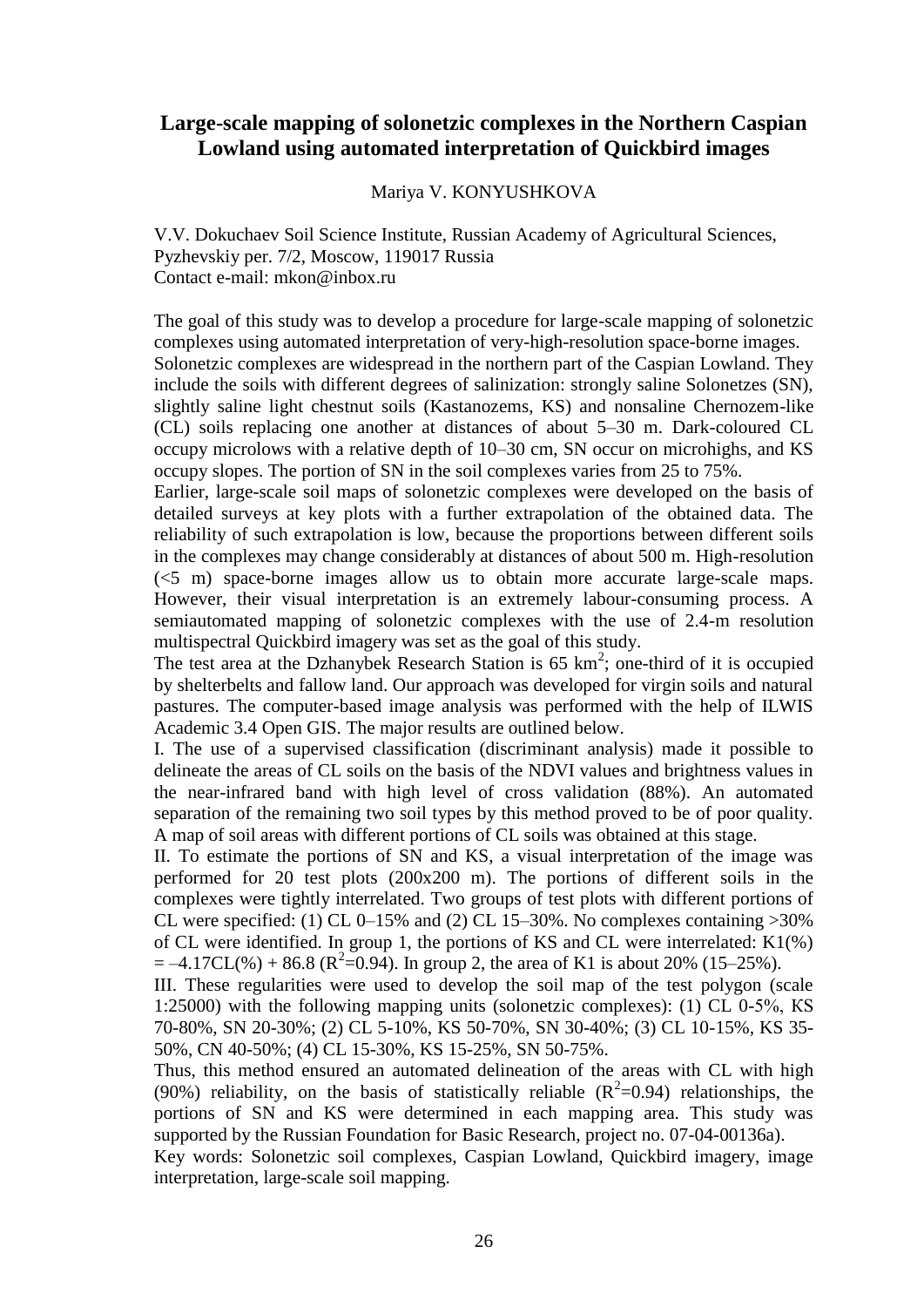## **Diagnosis and control of salinity and nitrate pollution in Mediterranean irrigated agriculture. The case of Beni Amir (TADLA – Morocco)**

#### Mouanis LAHLOU\*, Brahim SOUDI

Institute of Agronomy and Veterinary Hassan II. Morocco

Agricultural productivity may be constrained by limited water resources and soil and water quality degradation. In Moroccan conditions, the main degradation processes occurring under intensive cultivation in the irrigation schemes are: (i) soil salinization, and alkalinization, soil compaction and ("on-site" impacts) and increased salt and nitrate loads in irrigation return flows (IRF) ("off-site" impacts) and groundwater nitrate pollution. A subsequent revision of agricultural practices should be established and an Integrated Agro – Environmental Management of these constrains is essential.

In order to reinforce scientific, technical and socio-economic investigations and findings on salt and nitrogen contamination and on pollution control measures in Mediterranean irrigated agriculture, seven research partners and ten stakeholders in six countries have collaborated during four years (2006-2009) in the framework of a project called "QUALIWATER: Diagnosis and Control of Salinity and Nitrate Pollution in Mediterranean Irrigated Agriculture INCO-CT-2005-015031".

In Morocco the Academic institutions are represented by the "Institute of Agronomy and Veterinary Medicine Hassan II", and stakeholder by the "Regional Office of Agricultural Development-Tadla" where hydraulic unit covering 2600 ha was selected as study area. The result of the two hydrological years 2007 and 2008 show that the District Irrigation Efficiency was about 56% and 52% respectively in 2007 and 2008; the Water Use Efficiency is about 60% and 59% respectively in 2007 and 2008; the mass of salts that percolate to the water table (Mg/ha) is about 5.3 and 4.8 respectively in 2007 and 2008; and the mass of  $NO_3-N$  that percolate to the water table (Kg/ha) is about 137 and 117 respectively in 2007 and 2008.

In addition a simulation studies has been carried using a set of calibrated and validated water, salt and nitrogen models to analyze the effectiveness of best management alternatives for off-site pollution control.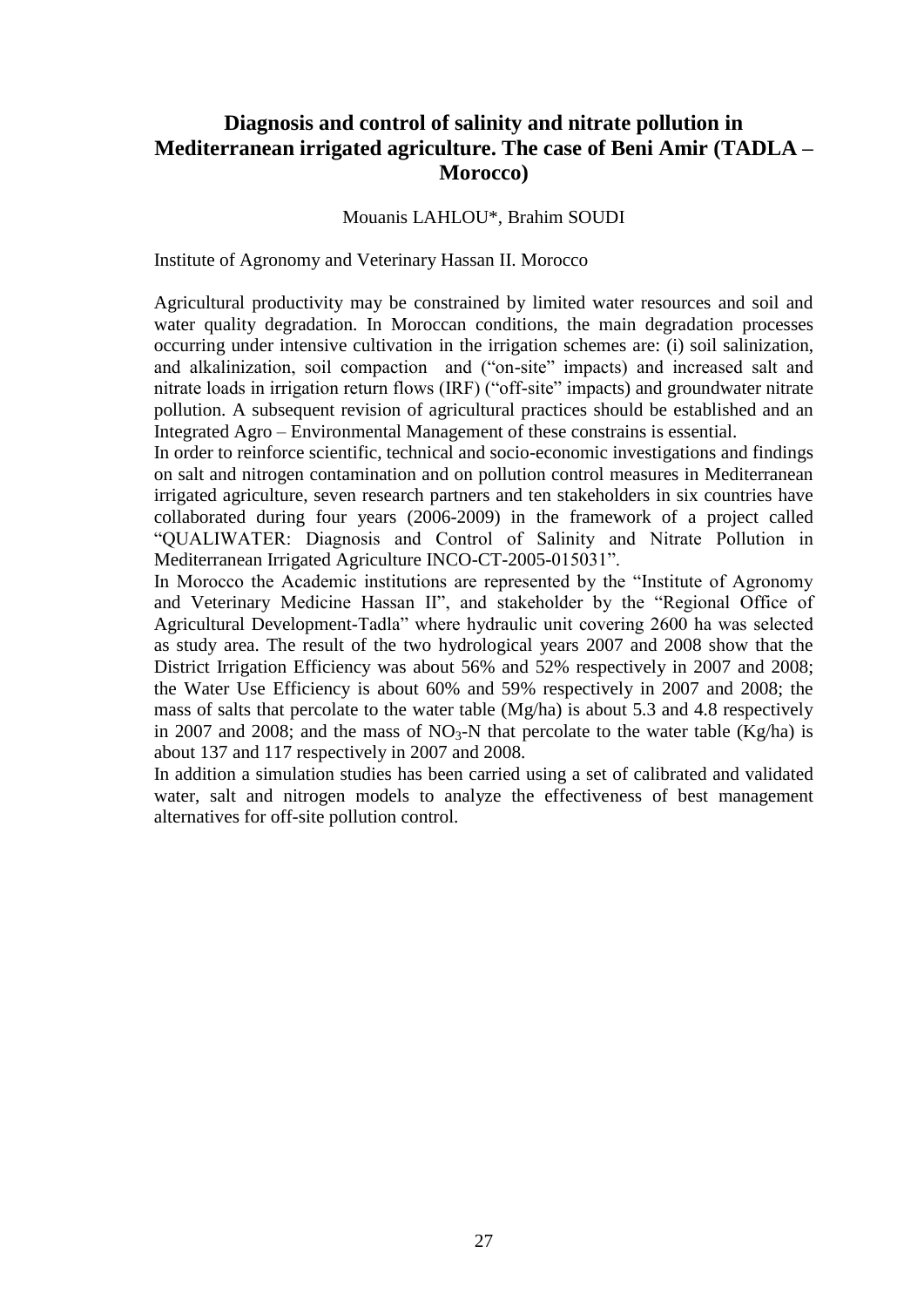## **Spatial and vertical heterogeneity of the crystal chemistry and fabric of the salt accumulations in crusty solonchak of Uzbekistan**

Marina LEBEDEVA (VERBA) $^{*1}$ , Natalia CHIZHIKOVA $^{1}$ 

<sup>1</sup>V.V. Dokuchaev Soil Science Institute, 119017 Moscow, Pyzhevskiy 7 \*Corresponding author's e-mail: m\_verba@mail.ru

The studies of mineral associations in salt crusts have been performed in many parts of the world (Mermut, 1986; Mees and Stoops, 1991). In this paper, we consider the results of special investigation into the composition and properties of different types of salt accumulations sampled from the surface salt crust of a crusty solonchak in Uzbekistan. The main goals of our study were to (1) typify the morphologically different parts of the salt crust, (2) determine the chemical properties of different types of salt accumulations, (3) determine the mineral composition of salt crusts using mineralogical and submicromorphological analyses, and (4) give a comprehensive characterization of the diversity of crystal chemistry features of salt minerals. The soil profiles were dug in the dry delta of the Zeravshan River in Uzbekistan. The mean annual air temperature is  $+15.1^{\circ}$ C; the mean January temperature is  $-0.6^{\circ}$ C, and the mean July temperature is +29.6ºC. The annual precipitation averages 125 mm, with only 2.0 mm in June–August. Morphologically different parts of the salt crust were sampled hermetically sealed in glass tubes. The particular minerals were diagnosed with a help of X-ray diffraction and thermogravimetric (TG) methods using an XZG-4a diffractometer (Carl Zeiss Jena, Germany) and a Q-1500 D derivatograph (F. Paulek &t  $K^{\circ}$ ). The samples were also analyzed under a scanning electron microscope (SEM); Xray diffraction patterns of separate crystals were obtained using a Camebax (Cameca, France) microprobe. The analysis of water extracts (1:5) from salts crusts was performed to determine the chemical type of salinity. The surface salt crust of the crusty solonchak can be differentiated into three major morphological types. Chemical analyses of water extracts from these types of the crust suggest that all of them consist of a mixture of sodium and magnesium sulfates and chlorides with somewhat different  $C<sub>1</sub>/SO<sub>4</sub>$  ratios. The specificity of the predominant first type of the crust consists of its high alkalinity (both total and bicarbonate), which is absent in the other two types confined to microhollows and microelevations of the surface. The appearance of high alkalinity in the first type of the crust might be related to the activity of microbiota concentrated in certain microzones in the lower crust layer. Micromorphological and mineralogical investigations showed that each morphological type of the salt crust is characterized by its own paragenetic association of mineral salts with a predominance of sodium and magnesium sulfates: thenardite, mirabilite, and bloedite (astrakhanite); more careful examinations with the use of TG and SEM techniques have shown the presence of glauberite, polyhalite, and gypsum. Different morphological forms of thenardite and mirabilite have been registered. The possibility of the presence of small amounts of trona cannot be excluded judging from chemical data, though we failed to detect this mineral by mineralogical methods. It is important that only a combination of different investigation techniques makes it possible to identify different minerals of salts in their mixture and suggest a reliable interpretation of the obtained data. The research was supported by the Russian Foundation for Basic Studies (project 08-04-01333; 08- 04-90266Uzb.).

Key words: salt minerals, micromorphological and mineralogical investigations.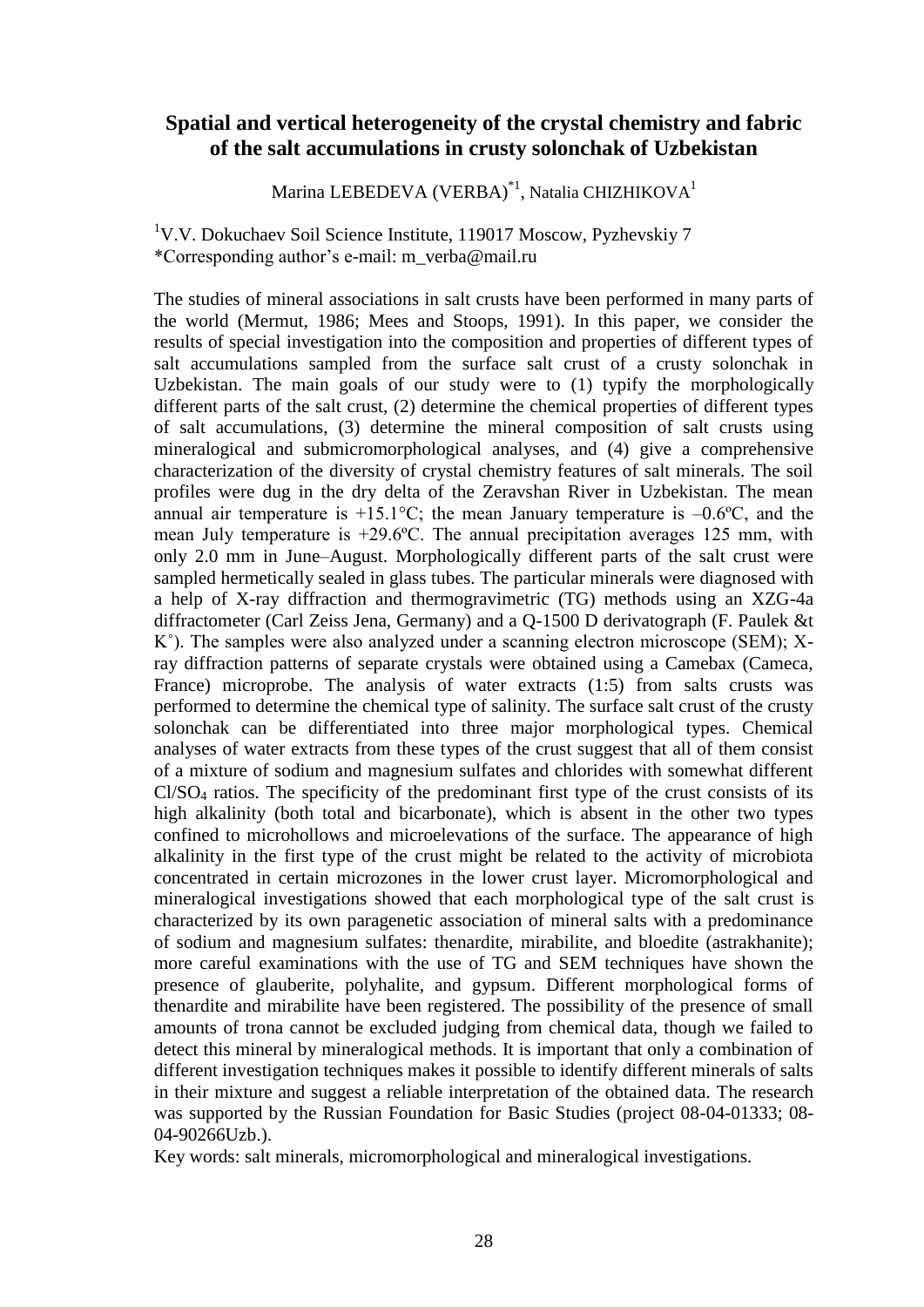## **Geological conditions of the salinization in case of two irrigated fields in Central and South Sahara, Libya**

Bashir H. MAHDI<sup>1</sup>, János KALMÁR<sup>\*2</sup>

<sup>1</sup>Industrial Research Institute, Tripoli, Libya

 $^{2}$ Geological Institute of Hungary, Stefánia út 14, Budapest, Hungary

Presenting the environmental problems of the mapped Saharian region, two significative areas were studied: the first area, situated in Wāw al Kabir oasis (NG 33-12 sheet) and the second one, near to Rabiyanah village (NG 34-15 sheet). Both areas are located in the driest zone of the African continent, consequently plant production is possible only by irrigation, in so called Agricultural Projects.

In Wāw al Kabir, an ancient Islamic eremite site, during a long historical time the sandy soil was irrigated from 5-8 m deep wells, using with care the groundwater found in disaggregated Paleogene rocks and in the gravels from the base of the Quaternary deposits, with ~2000 mg/l total salinity. Boring a few hydrogeological wells, an artesian water, below 500 mg/l was obtained, but because of the accidental mixing with groundwater in the northern part of the oasis, in a few years the soil became saline, with 2-5% NaCl.

In Rabiyana, a large Pleistocene proluvial fan, with silty-sandy or clayey-silty deposits were irrigated with low saline (500-700 mg/l.) water from the Cretaceous aquifer. Unfortunately, the clay retained more and more salts, resulting, after 15 years of irrigation, the total salinization of the soil, with 2-10 mm thick halite lenses, in which all of vegetation has disappeared.

The paper is illustrated with tables and graphics of analytical data, with X-ray diagrams and optic and SEM micrographs of the salinized soil samples as well.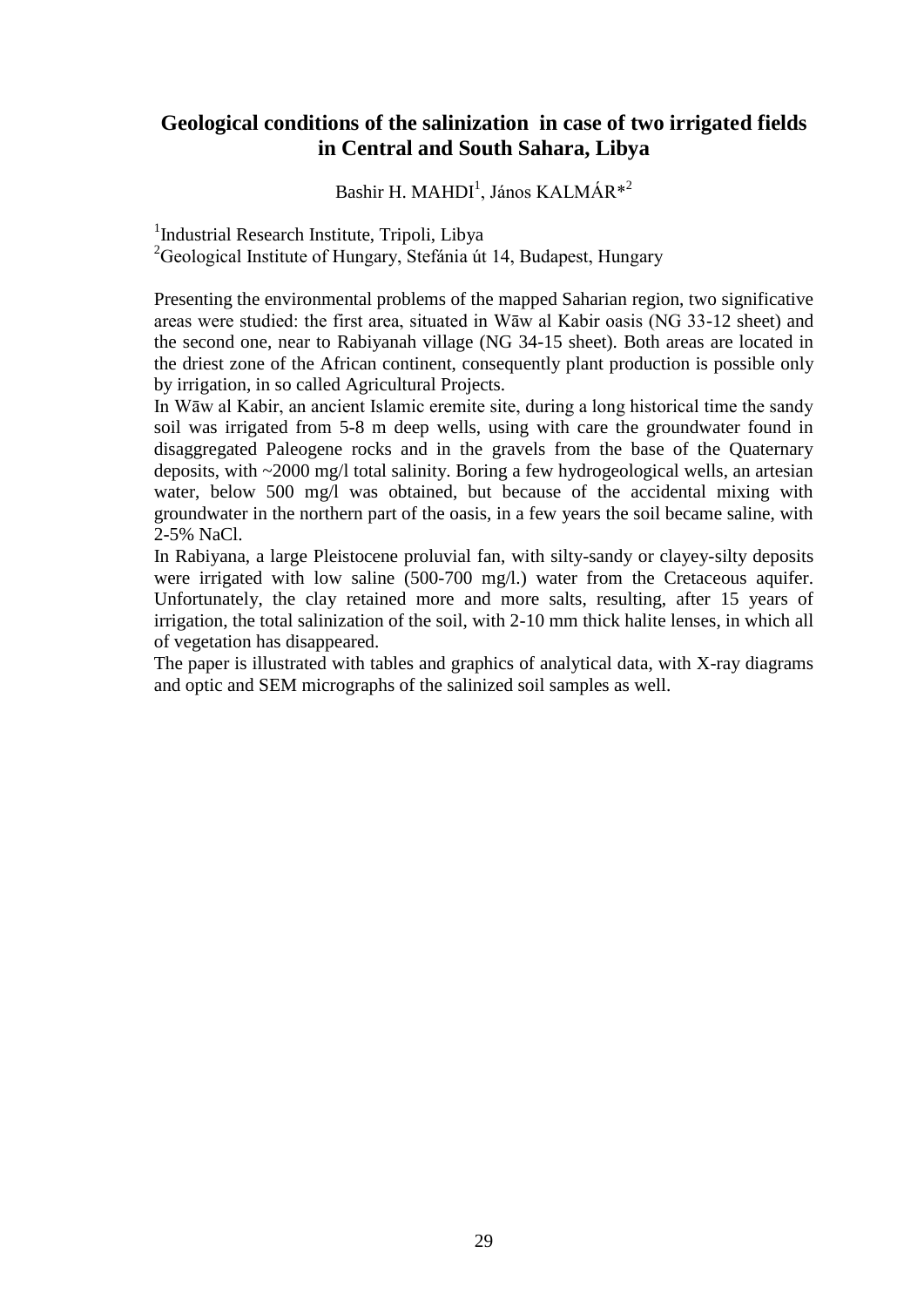## **Multi-scale analysis of soil salinization. A Case study from an oasis in Tunisia**

Serge MARLET $^*$ <sup>1</sup>, Fethi BOUKSILA<sup>2</sup>, Wafa GHAZOUANI<sup>1,2</sup>, Insaf MEKKI<sup>2</sup>

<sup>1</sup>Centre de Coopération Internationale en Recherches Agronomiques pour le Développement, UMR Gestion de l'Eau, Acteurs, Usages, TA C-90/02, 34398 Montpellier Cedex 5, France

<sup>2</sup>National Research Institute in Rural Engineering, Water and Forestry, 17 rue Hedi Karray, BP 10, 2080 Ariana, Tunisia

\*Corresponding author's e-mail: serge.marlet@cirad.fr

Soil salinization results from a combination of hydrological processes operating at different time and space scales. Thus effective salinity control measures should recognize the natural processes that operate in irrigated systems as well as on-farm processes, and understand how they affect the long-term quality of soil and water resources.

A multiscale analysis was developed and applied in Fatnassa oasis (Nefzaoua, Tunisia). The approach combined a water and salt balance model at irrigation scheme and yearly time scales, spatial variability of the shallow groundwater, and the influence of the shallow groundwater and some farmers' practices on soil salinity at field scale. The salt balance model accounts for input by irrigation, export by drainage and groundwater flow, the influence of biogeochemical processes and variations in the resident amount of salt for each chemical component in the soil and shallow groundwater. The groundwater was monitored and sampled from a network of 27 observation wells. Soil salinity was calculated from electro-magnetic conductivity (EM38) on 416 fields.

From a salt input of 39 Mg ha<sup>-1</sup> year<sup>-1</sup> by irrigation, 21 Mg ha<sup>-1</sup> year<sup>-1</sup> (54%) and 10 Mg ha<sup>-1</sup> year<sup>-1</sup> (26%) were exported by groundwater flow and drainage, respectively. 7Mg ha<sup>-1</sup> year<sup>-1</sup> (18%) were removed from groundwater by geochemical processes, while a non significant  $2 \text{ Mg}$  ha<sup>-1</sup> year<sup>-1</sup> were estimated to have been stored in the soil and shallow groundwater where the residence time was only 2.7 years. The current extension of date palm plantations and salinization of groundwater resources are expected to significantly increase the salinity hazard while the degradation of the drainage system is of lesser impact. Groundwater salinity ranged between 5.8 and 18.5 dS.m<sup>-1</sup>. Whereas salinity increased with the decrease in groundwater depth, their spatial distributions were partly different and evidence for dissimilar causes between waterlogging and salinity. They pointed out a need for reinforcing drainage in the lower part of the oasis. Soil salinity ranged between 3.7 and 46.2 dS.m<sup>-1</sup>. This resulted from a combination of the groundwater depth and salinity, the yearly irrigation amount and the magnitude and frequency of sand application by the farmers.

The results did not show any rapid salinization process but a progressive evolution of salinity depending on the management of soil and water both at the irrigation scheme and the farmers'fields scales. The farmers can, to certain extent, control salinity at field scale but don't clearly grasp the root causes of salinization related to the current extension of date palm plantations and salinization of groundwater resources. The combination of various approaches was essential to identify measures for controlling salinity in the long term.

Key words: salinity, irrigation, drainage, oasis, Tunisia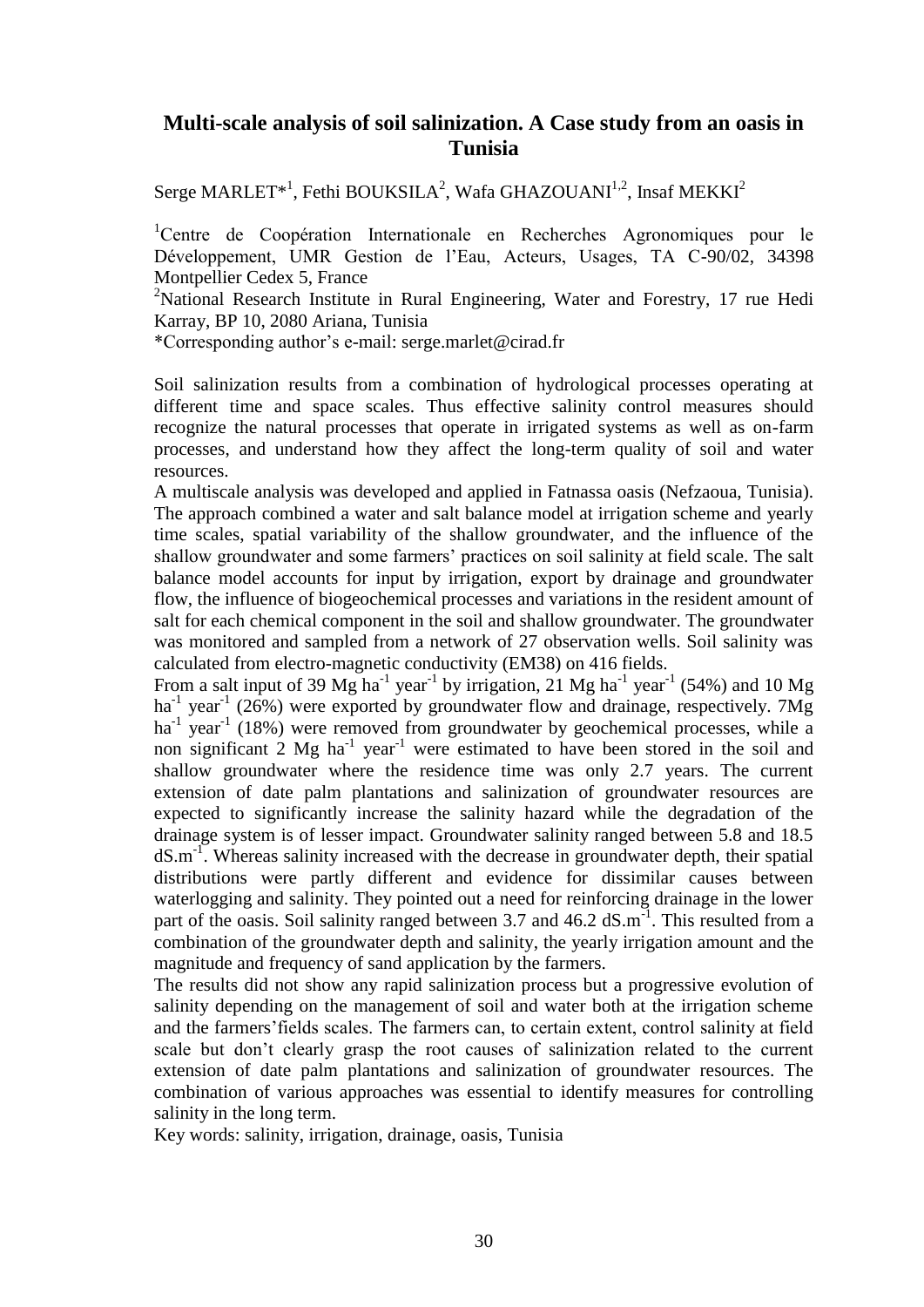## **Using propagule mimics to model seed bank formation in salinized soils**

#### G. MATUS $^{*1}$ , O. VALKÓ<sup>1,2</sup>, P. TÖRÖK<sup>2</sup>, M. PAPP.<sup>1</sup>, E. VIDA<sup>1,2</sup>, A. KELEMEN<sup>2</sup>, T. MIGLÉCZ $^2$ , B. TATÁR $^1$ , S. KÉKI $^3$ , T. TÓTH $^4$

#### <sup>1</sup>Dept. of Botany, <sup>2</sup>Dept. of Ecology, <sup>3</sup>Dept. of Applied Chemistry, University of Debrecen; <sup>4</sup>Research Institute for Soil Science and Agricultural Chemistry, HAS

Studying soil seed banks is among the research highlights in plant ecology, especially in ecological restoration. Several attempts were made to reveal correlation between size and shape vs. vertical distribution of seeds in the soil. Based on empirical data from natural seed banks, the generally accepted assumption among plant ecologists is that species with small and spherical seeds are more likely to build up dense and deeply penetrating soil seed banks than species with large and flattened seeds. It was, however, not known how long does it take for a seed to travel to certain depths in the soil. Without this information the vertical distribution and seed age can hardly be compared.

The aim of our study was to provide a reference by giving statistical description of the movement of non-decomposing propagule mimics, the size and density of which falls into the range of naturally occurring Central-European plant species. Granules made of high-density polyethylene (HDPE, specific gravity  $p=0.95$ ) and of different sizes and shapes were applied as propagule mimics. The selected study sites are located in the Bihar Plain in the vicinity of Derecske (East-Hungary). on meadow solonetz soils of silty loam texture covered with differently degraded stands of traditionally managed pastures (*Achilleo-Festucetum pseudovinae* and *Cynodonti-Poetum angustifoliae*). The impact of grazing (cattle and/or sheep) on vertical and horizontal dispersal of propagule mimics is to be assessed by comparing fenced and unfenced plots. Results collected on the sodic soils are compared to a similar dataset on non salt-affected soils in order to show how special physical conditions of sodic soils affect seed bank formation.

Basic soil characteristics in the uppermost 10 cm of the studied soils have been analyzed (particle size distribution, sum of exchangeable cations and CEC values, pH-H<sub>2</sub>O, soil organic matter, CaCO<sub>3</sub>, AL(ammonium-lactate extractable)-Ca, AL-K<sub>2</sub>O, AL- $P_2O_5$ , NH<sub>4</sub>-N, NO<sub>3</sub>-N, exchangeable Al, Ca, Fe, Mg, Mn, Na and K). Movement of granules is also to be correlated with penetration resistance determined by a drop hammer penetrometer.

Altogether 160,000 granules were placed to 400 spots in October 2008. In the project (OTKA 67748) planned for 5 years, recollection of small soil monoliths (15x15x7.5 cm) is scheduled twice a year (April, October) in five replicates per plot in each date. Granules resting on soil surface are collected first then monoliths are cut into slices of 12.5 mm width. Granules are separated through soaking in water then washing over a series of sieves. Coinciding with former observations, our first results suggest that smaller granules traveled to deeper layers in a larger portion.

Key words: soil seed banks, propagule size, propagule shape, physical soil type, grazing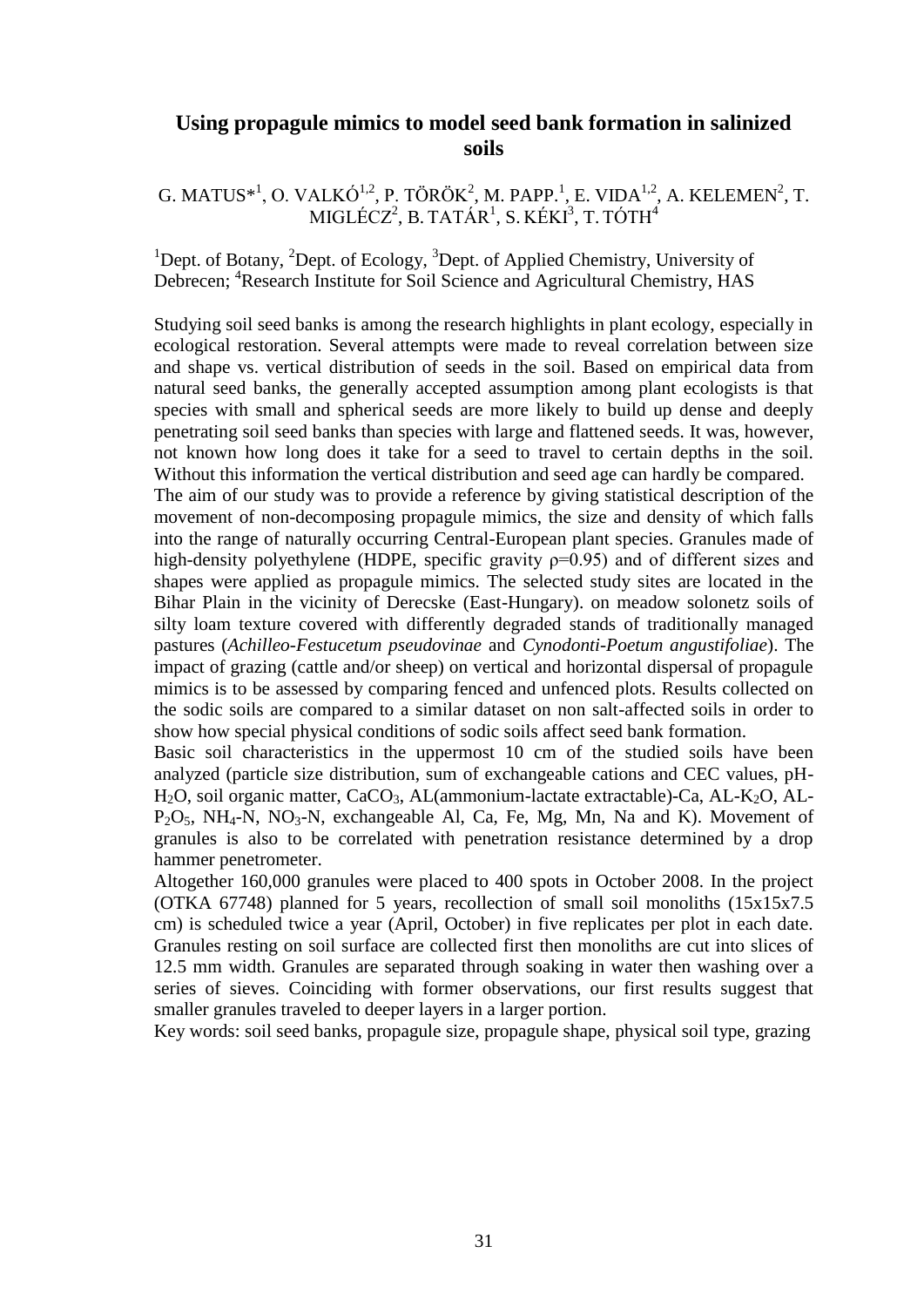## **Modification of solonetz soil profile characteristics caused by organic matter influx on the livestock resting sites of Hortobágy, Hungary**

Tibor NOVÁK<sup>\*1</sup>, Kirsten BECKER<sup>2</sup>, Luise GIANI<sup>2</sup>

<sup>1</sup>University of Debrecen, Department of Landscape Preservation and Environmental Geography, Hungary

<sup>2</sup>Soil Science Division, Carl von Ossietzky University Oldenburg, Germany

\*Corresponding author's e-mail: novakti@delfin.unideb.hu

Extensive livestock grazing is a traditional way of using the solonetz grasslands of Hortobágy (Eastern Hungary). This way of use results in livestock resting places developed around the shepherds lodging places and wells. Since these sites are situated on the highest elevations of the landscape (87.5-89 m a.s.l.), their soil characteristics differ slightly from that of the surrounding surfaces (86-87 m a.s.l.). However, the original "deep meadow solonetz" or "meadow solonetz turning into steppe formation" soil types of these places were modified by the effects of livestock trampling and organic matter influx due to muck accumulation and straw and hay input as well. The degree of modification seems to differ by the intensity and the length of use.

We investigated soil characteristics of 4 profiles from 3 locations modified by effects mentioned above and compared their characteristics with 2 reference profiles situated very close to these places but not modified in this way.

The profiles were sampled every 10 cm to 70 cm depth. Thickness of accumulation horizon, morphologic properties of the sampled layers, particle size fractions, pH, carbonates, EC, ESP, CEC, organic matter (via ignition loss), total amount of C and N, C/N ratio were measured and taken into consideration by the evaluation process. In one case the organic matter of the anthropo-organic accumulation layer was also analyzed with IR spectroscopy.

Organic accumulation layers reached a thickness of 3-18 cm. Under the accumulated organic matter compacted soil layers were found with laminated structure. The characteristics of the accumulation layers could be summarized as follows: lower pH and higher EC values, higher cation exchange capacity (CEC: 20-75.5 mg.eq/100 g) but lower ESP (5.7-28%) values in comparison with the topsoil of control profiles. The amount of organic matter reaches up to 22.3%. C:N ratio was higher than 11% in the accumulation layers. IR-spectroscopy showed that the material of the organic accumulations is mostly decomposed, dominated by cellulose compounds and it is in reactive form. The degree of humification is very low and probably blocked by the cold winter, the dry summer periods and the particularly high salinity of the soil as well.

Based on the properties and the thickness of the accumulation layers these soils do not satisfy the criteria of an Anthrosol of WRB, because the thickness of the accumulation horizon does not reach 50 cm in any case, given in the definition. However, based on the physical and chemical characteristics of the topsoil these soils differ significantly from undisturbed meadow solonetz soils.

Key words: livestock resting sites, solonetz, anthropic soil, organic horizon, C:N ratio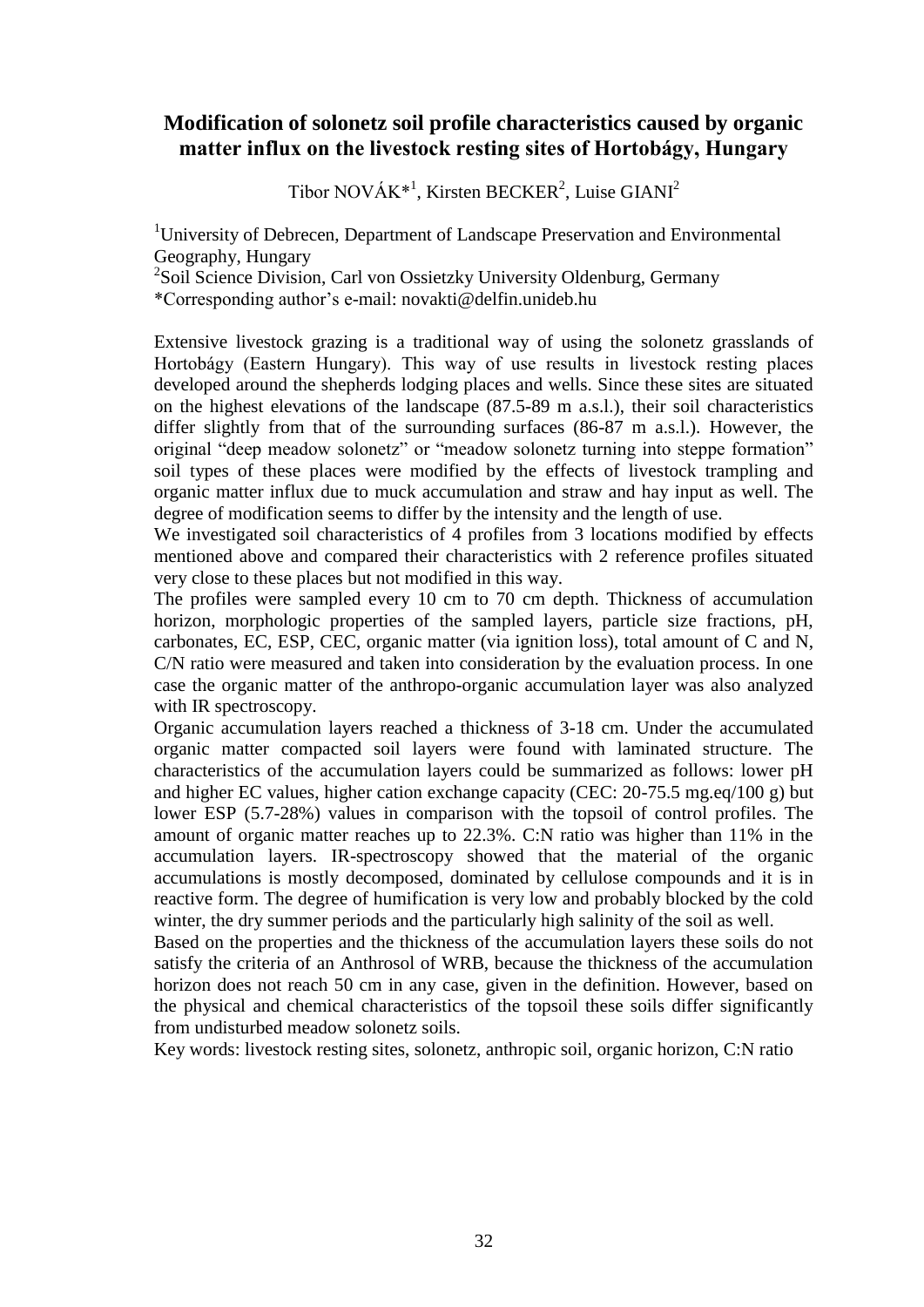#### **Soil-plant correlations in native salt-affected habitats in central Poland**

Agnieszka PIERNIK<sup>1</sup>, Piotr HULISZ\*<sup>2</sup>

<sup>1</sup>Laboratory of Ecological Modeling, Institute of Ecology and Environment Protection, Nicolaus Copernicus University, ul. Gagarina 9, 87-100 Toruń, Poland; E-mail: piernik@umk.pl  $^{2}$  Department of Soil Science, Institute of Geography, Nicolaus Copernicus University, ul. Gagarina 9, 87-100 Toruń, Poland; E-mail: hulisz@umk.pl

The natural inland saline areas in central Poland are connected with the occurrence of the geological structure of the Zechstein salt-bearing formation. In addition inland halophytic vegetation may occur as a result of soda industry. This research aimed at describing differences in soil-plant relations on natural and anthropogenic stands. Three types of habitat were investigated: 1. natural saline grasslands in the villages Jacewo, Turzany and Słonawy and meadows in the valley of river Zgłowiączka, 2. anthropogenic saline meadows next to the sediment traps of two soda factories in town Inowrocław and Janikowo and 3. halophytic vegetation along brine pipelines connecting salt mains with soda factories and pipelines providing saline wastes of soda production to the adjacent rivers. In total 76 phytosociological relevés and soil samples from the root zone (0-25 cm) in each plot for chemical analyses were taken. In the natural stands soil salinity was characterized by  $Na^+\text{>Ca}^{2+}\text{>K}^+\text{>Mg}^{2+}$  cations and by  $Cl\text{>SO}_4^2\text{>HCO}_3$ anions. Spearman rank correlations demonstrated high significant correlation between Cl<sup>-</sup> and Na<sup>+</sup>, SO<sub>4</sub><sup>2-</sup> and Ca<sup>2+</sup> and Mg<sup>2+</sup> cations and high correlation between HCO<sub>3</sub><sup>-</sup> and K<sup>+</sup>. Next to the sediment traps  $Ca^{2+} > Na^{+} > Mg^{2+} > K^{+}$  and  $Cl > SO<sub>4</sub><sup>2</sup> > HCO<sub>3</sub>$  ions dominated. Only Cl<sup>-</sup> was significantly correlated with all cations. Along pipelines cations and anions dominancy in the extract was similar like in the natural stands, but only Cl<sup>-</sup> was significantly correlated with Na<sup>+</sup> and Ca<sup>2+</sup>. After discriminant analysis (CVA) including all measured soil properties high pH values were identified as significant for pipeline habitats, high electrical conductivity of saturation extract  $(EC_e)$ together with high  $Ca^{2+}$  concentrations and the highest  $Ca^{2+}/Na^{+}$  ratio for the sediment traps surroundings and finally relatively high  $K^+$  concentrations as characteristic for natural stands. CCA analysis, Monte Carlo permutation test and forward selection of all species and environmental data demonstrated that significant in species-environment relations model were  $EC_e$  values connected with sediment trap habitat,  $K^+$  characteristic for natural habitats and total nitrogen together with organic matter content. Vegetation of the natural habitats differed significantly from the vegetation of sediment traps and pipelines surroundings. More species were frequent there, as well halophytes: *Glaux maritima*, *Festuca arundinacea*, *Trifolium fragiferum*, *Melilotus dentata*, *Carex distans*, as glycophytic species. There were not significant differences in vegetation between sediment traps and pipelines stands. For these two anthropogenic habitats presence of obligatory halophytes i.e. *Salicornia europaea, Aster tripolium, Atriplex prostrata* and *Spergularia marina* was typical. Considering communities distribution results of CVA analysis identified natural stands as significantly different from two other categories. There were more frequent *Scirpus maritimus* community, *Glaux maritima-Potentilla anserina-Agrostis stolonifera* and *Triglochin maritima* community. *Salicornia europaea*, *Puccinellia distans-Salicornia europaea*, *Puccinellia distans* and *Atriplex prostrata* communities were typical for anthropogenic stands. Differences in soil condition in sediment traps and pipelines surroundings didn't reflect as well species as community's distribution.

Key words: halophytes, soil salinity, inland salt-marshes, discriminant analysis, CCA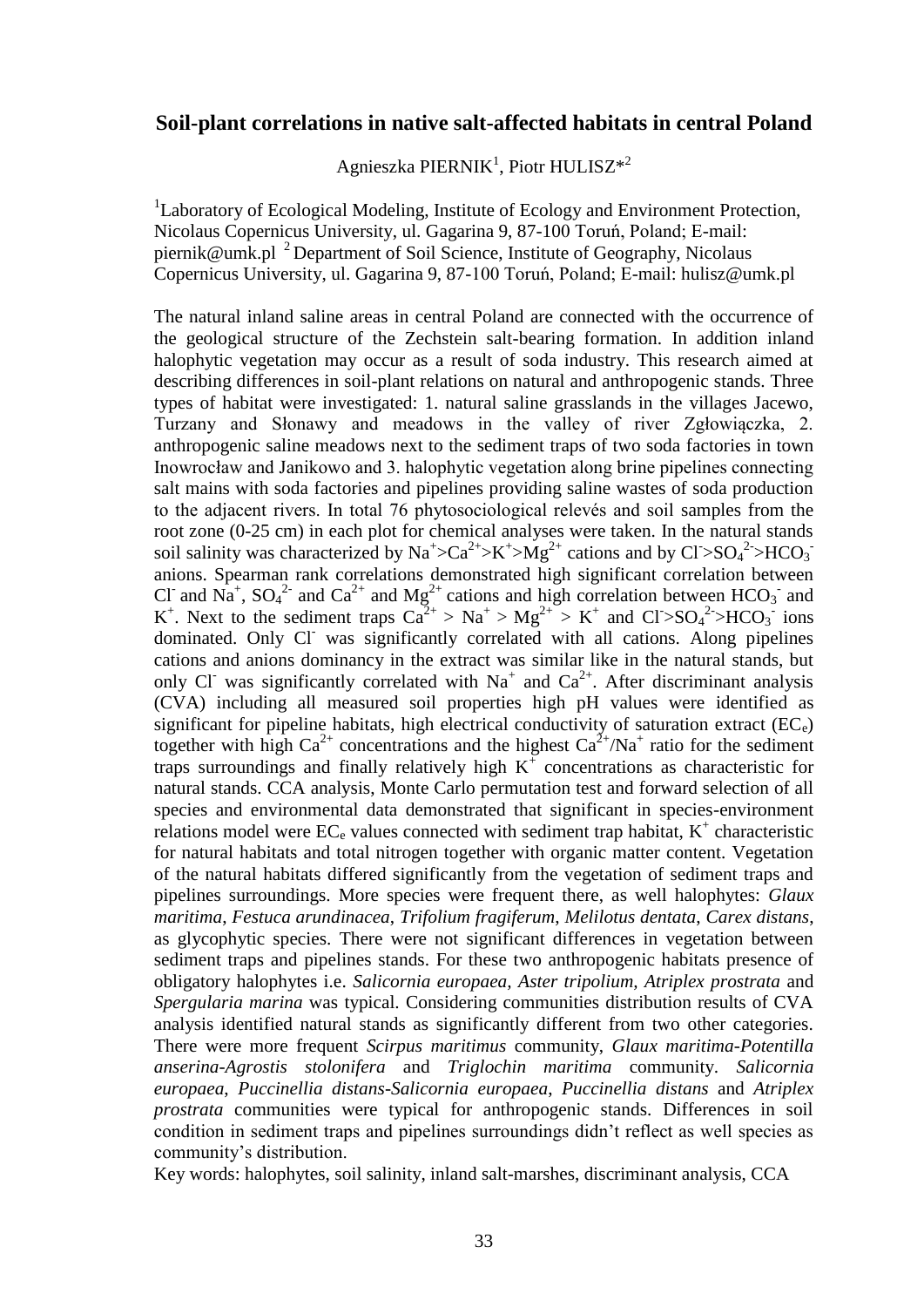#### **Monitoring and assessment of coastal saline soils in southern region (Badin) Pakistan**

Shabnam RATHORE\*, Karl STAHR, Boris VASHEV

Institute of Soil Science and Land Evaluation (310), University of Hohenheim, Stuttgart, Germany. \*Corresponding author's e-mail: rathore@uni-hohenheim.de

The salt affected soils in the southern region of Badin, Pakistan have been a challenge to agricultural production. In order to understand the nature and extent of these salt affected soils, a salinity study was conducted. Different profiles (0-120cm) were exposed from 16 different locations. The sampling sites were selected in such a way as to cover most of the salt-affected area. The results showed that the main causes of salinity were poor irrigation water management without having a suitable arrangement of drainage. Other causes are seepage from canals and shallow saline ground water table. However, there are several natural saline seeps in the region, which can contribute to salinization. Accumulation of salts was high on the surface soil due to capillary rise during fallow season, which resulted in secondary salinization. High free evaporation of water from the surface aggravated the salinization process. Saline and saline-sodic soils were the major salt-affected soils in the region. Most of these salts are easily soluble. While sodium was in excess in saline-sodic, calcium was in excess in saline soils. Chloride was the dominant anion in salt-affected soils. Ground water depth was shallower during the rainy months (June-August) and its salinity was lower than in dry months. Irrigation water salinity was also low from June to August. Saturated paste extracts are high in chlorides, sulfates, and carbonates in all profiles, ESP and SAR are more than 15 in all these soils studied. The average electrical conductivity (ECe) and pH values were17.2 mmhos/cm and 8.7, respectively. The results are valuable for producing a salinity map to show the areas at risk of salinization and planning the management of salinity.

Key words: salt affected soils; saline soil; sodic soil, water table depth.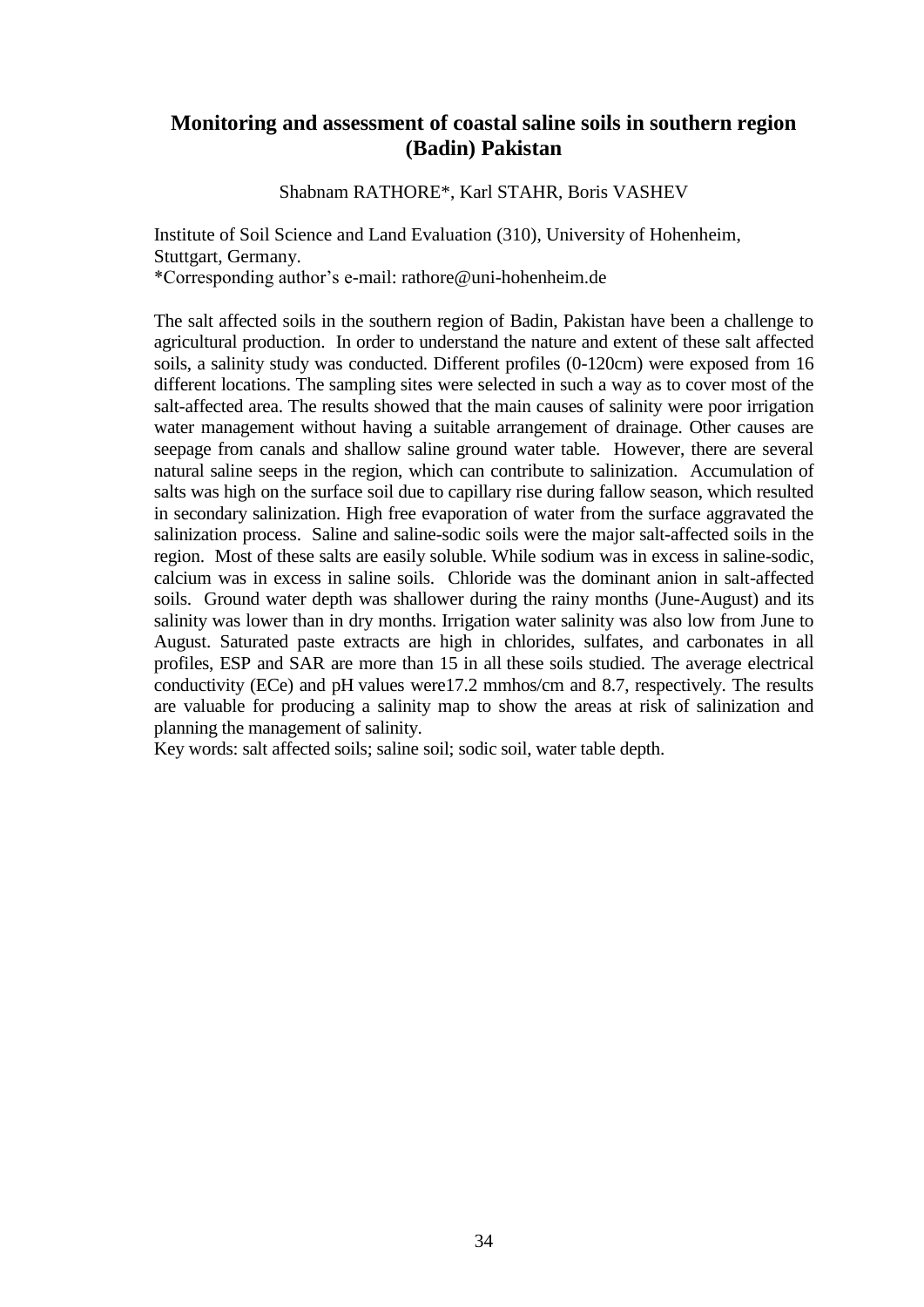#### **Methodology of the analysis of the maps of soil salinity to judge the dynamics of salinization-desalinization processes**

Dmitry I. RUKHOVICH\*, Polina V. KOROLEVA, Yekaterina V. VIL'CHEVSKAY Natalia V. KALININA, , Svetlana V. RUKHOVICH, Elena B. DOLININA

V.V. Dokuchaev Soil Science Institute, Russian Academy of Agricultural Sciences, Pyzhevskiy per. 7/2, Moscow, 119017 Russia \*Corresponding author's e-mail: ruh@agro.geonet.ru

Salinization is one of the most dynamic soil properties. Secondary salinization intensifies salt transfer in the soil profiles. In the newly irrigated area of the Golodnaya Steppe (Uzbekistan), the salt status of soils may change from nonsaline to strongly saline and vice versa within a year. Despite such a considerable dynamism of salinization–desalinization processes, traditional methods to assess the dynamics of soil salinity are based on the comparison of two maps of soil salinity developed at different times with an arbitrarily chosen time interval between them.

Maps of soil salinity reflect the chemical type and the degree of salinization. Nonsaline, slightly saline, moderately saline, strongly saline, and very strongly saline soils are specified. Nonsaline and slightly saline soils can be grouped in one category. Thus, for the soils with the same chemistry of salinization, four legend units characterize the degree of salinization. If two maps for different years are compared, seven combinations are possible: (1–3) soils, whose salinity has decreased by three, two and one grades, respectively (desalinization of different intensities); (4) soils, whose salinity has not changed; and  $(4-7)$  soils, whose salinity has increased by one, two and three grades, respectively (salinization of different intensities). It is supposed that the direction of salinization–desalinization processes in the particular area remains unchanged during the studied time interval.

We have developed 7 maps of soil salinity for the Usman Yusupov farm (no. 10) in the Golodnaya Steppe of Uzbekistan for different years from 1983 to 2008 on the basis of aerial and satellite images. Their analysis proved that the extrapolation or interpolation of tendencies for a period exceeding one year is incorrect. Thus, a comparison of the maps for 1983 and 1985 indicates the intense salinization, whereas the maps for 1985 and 1986 indicate the intense desalinization for the same area. If only two maps are compared, the error of the estimate of salinization–desalinization tendencies may be as high as 70–80%. To judge the dynamics of these processes, the following series of the maps is suggested. (1) Maps showing the areas with stable salinization. From year to year, their portion is about 25% for each salinity grade; for the entire period, it is only 2.5% of the territory. (2) The map showing the trend of salinization (slope of the curve approximating distribution of saline soils by years); for the studied farm  $(80 \text{ km}^2)$ , this map contains more than 50 000 polygons attesting to the high spatial variability of salinization-desalinization processes. (3) The map of salinization-desalinization dynamics characterizes the average amplitude (the dynamics coefficient) of salinizationdesalinization processes. In our case, it was calculated on the basis of five maps for 1983–1989:  $k = (aI-bI+Ib-cI+Ic-dI+Id-eI+Ie-aI)/5$ , where a, b, c, d and e are the degrees of soil salinization at a given point (or on a given plot) in 1983, 1985, 1986, 1988 and 1989, respectively. The map demonstrated that the degree of salinization changes by more than one grade on more than a half of the studied territory. Overall, a set of eight maps is suggested to judge the dynamics of salinization–desalinization processes.

Key words: soil salinity mapping, salinization–desalinization dynamics, image analysis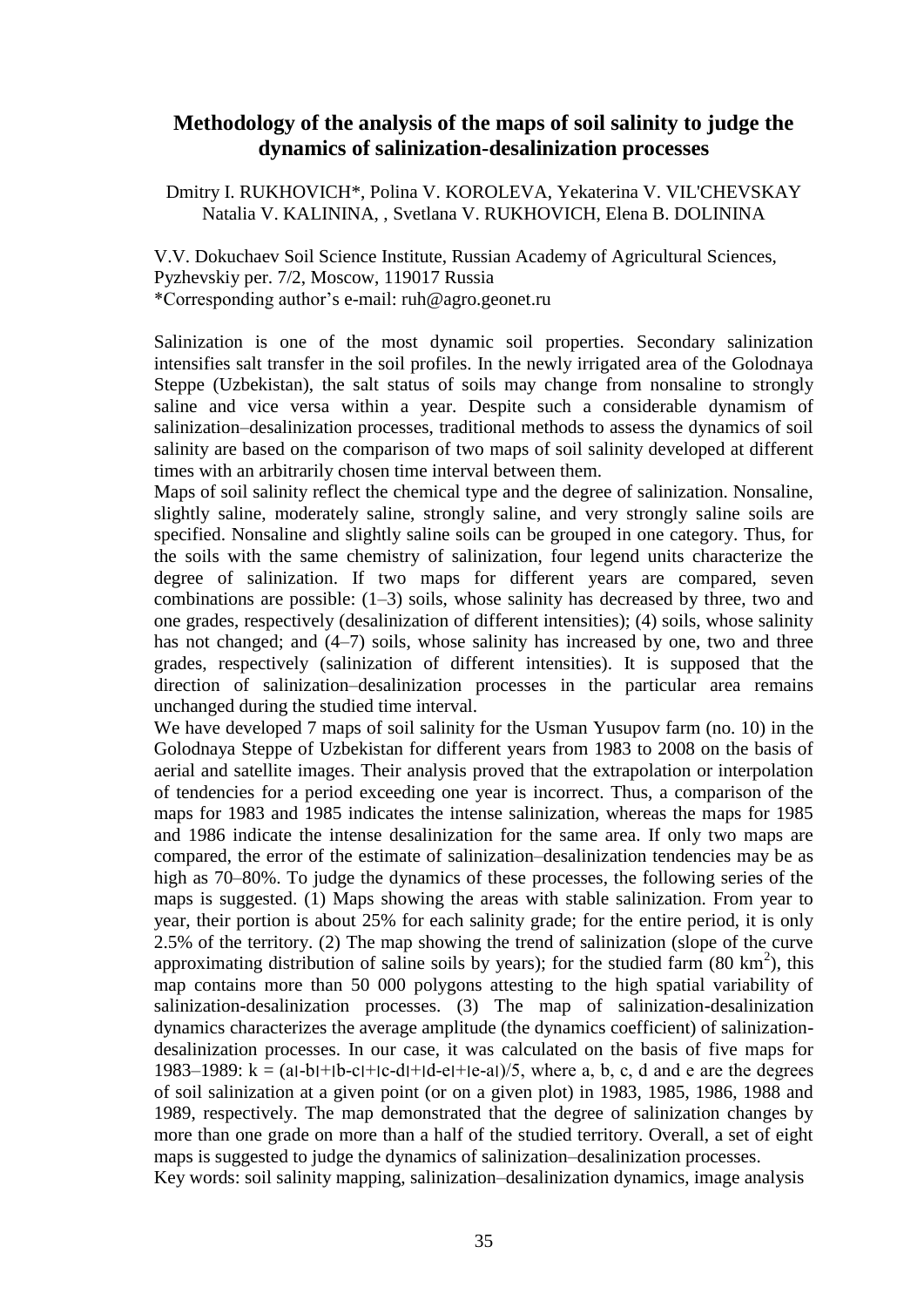## **Chemical-morphological properties of salt-affected soils as affected by biogenic factor in the meadow-semidesert complex in Russia**

N. P. SHABANOVA $^{\ast1}$ , M. P. LEBEDEVA (VERBA) $^2$ , A.V. BYKOV $^1$ 

<sup>1</sup>Institute of Forestation, Russian Academy of Sciences, 143030 Uspenskoe, Odintsovsky district, Moscow region, e-mail: root@ilan.msk.ru <sup>2</sup>V.V. Dokuchaev Soil Science Institute, 119017 Moscow, Pyzhevskiy 7 \*Corresponding author's e-mail: shabanova\_nata@mail.ru

Special attention has being paid long ago to studying the impact exerted by soil animals on the composition and properties of solonetz soils in the semidesert complex and their role in the formation of peculiar microrelief (Abaturov, 1972; Gacahu, 1987**)**. However, this problem remains very acute at the relatively young territory of the Volga-Ural interfluve area because it hasn't been studied earlier. The objective of this paper is to study the genesis and properties of virgin salt-affected soils in the meadow-semidesert complex on young terraces of Khaki shor and to show the role played by burrowing animals (gopher, vole) in the formation of peculiar microrelief and properties of the soil cover. Three soil pits have been studied as confined to different microrelief elements under a great variety of vegetation. 1) The flat surface under common wormwood-grass association, which hasn't been disturbed by burrowing animals - a control variant; 2) the micro-hillocks formed by gophers under wormwood-grass association and 3) the nano-depression under grass vegetation. The control variant is characterized by the Salic Solonetz soil (WRB-2006). The groundwater samples of a higher chloride-sodium composition at a depth of 2.2m. The soils of micro-hillocks display buried horizons named as zoo-turbated ones (according to «Classification of Soils in the Russian Federation», 2008). In the nano-depression, the genesis of which is connected with solution sinkhole the Endogleyic Kastanozem occurs.

In the micro-hillocks formed by gophers the carbonate material thrown by these animals for 5-7 years reveals destroying the morphologically expressed carbonate and salt neoformations so characteristic of the subsolonetz horizon. The buried horizon (albic) displays a slighter effervescence and some compaction. The horizon (natric) retains the color, but becomes more friable and fissured, effervescence is everywhere, what is absent in the control pit. In zoo-turbated solonetz there are numerous traces of intensive activity of burrowing vertebrates and invertebrates (passages, chitin, droppings, food, litter, etc.). Among the soils under study the soil in nano-depression seems to be most washed out. The absence of soluble salts is conditioned by lower relief and burrowing activity of animals (voles), thus providing transformation of the surface runoff into subsoil one. In the zoo-turbated solonetz the upper horizons are desalinized at a depth of 35 cm (the salt sum accounts for 0.1%). In the subsolonetz horizon the amount of salts is sharply increased (to 2.8%); it is possible to observe chloride and sulfate salinization combined with gypsum to the depth of 180cm. In the soil of control variant only the albic horizon is characterized by moderate extent of salinization and chloride-sulfate composition, being increased with depth. The biological activity of burrowing animals in combination with lithological layering of lacustrine deposits is conducive to higher changes in the chemical composition of soil salinization, thus complicating the soil cover pattern. The research was supported by the Russian Foundation for Basic Studies (project 08-04-01333 and 06-05-64082).

Key words**:** genesis of salt-affected soils, burrowing animals, soil salinization.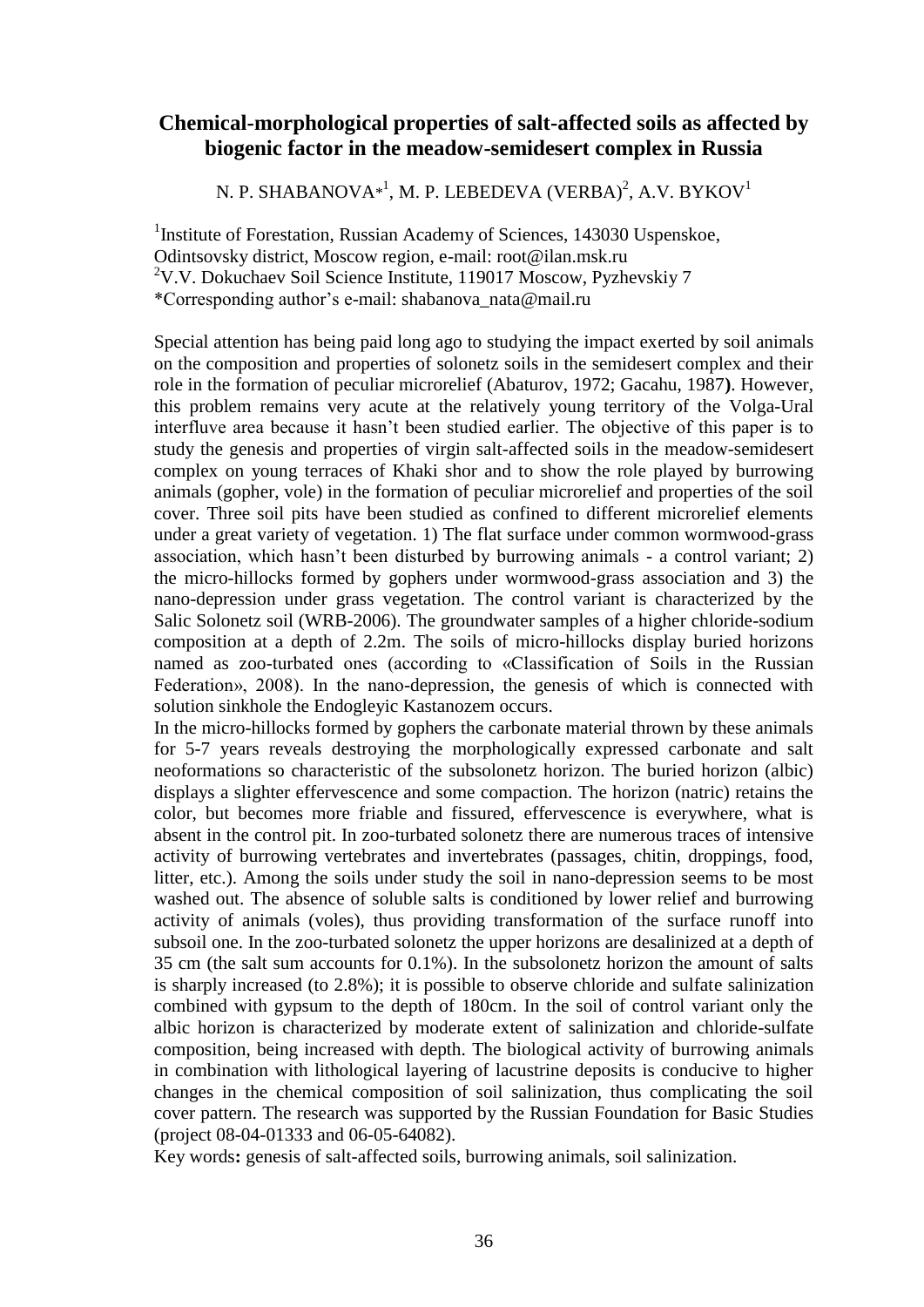## **Biosaline agriculture for biomass and biomaterials production to generate energy from salt affected soils: Indian experience**

#### Gurbachan SINGH

Director, Central Soil Salinity Research Institute, Karnal-132 001, India Contact e-mail: director@cssri.ernet.in

Nearly 1000 million ha area covering about 8% of the land surface of the world in about 100 countries is affected by the twin problems of soil salinity and sodicity. Australia followed by Asia (42.3 and 21.0 per cent, respectively) had the world's largest area under salinity and sodicity. Most of the salt affected soils and brackish ground water resources are confined to arid and semi-arid regions and are causative factors for triggering the process of desertification. Recent estimates indicate that 6.74 million ha in India are affected by higher concentration of salts in the root zone soil. A brief account of the extent, nature and distribution of salt-affected soils and poor quality ground water resources in different states in the country is reported in this paper. A sizeable part of the salty lands in India is constituted by the village community lands and as such these areas are not suitable for cultivation of annual grain crops because of lack of individual property rights. Utilization of such lands abandoned due to high salinity/sodicity for growing salt tolerant trees, grasses, bushes and other high value industrial crops seems promising option. The Central Soil Salinity Research Institute, Karnal has developed and standardized several options to produce biomass and biomaterials to generate energy/electricity from such lands. A brief review of the biosaline agricultural research in India is cited in this paper. The information has been discussed under the sub-heads : (i) promising salt tolerant trees, grasses, shrubs, halophytes and medicinal/aromatic crops, (ii) agrotechniques for practising biosaline agriculture, (iii) silvipastural and agroforestry models for forage, fuel and energy production, (iv) soil amelioration by biosaline agriculture practices (v) scope and limitations of *Jatropha* and *Pongami*a as biodiesel crops, (vi) case studies of energy plantations including post harvest handling, value addition and marketing, (vii) biomass quality in relation to salinity and sodicity, (viii) socio-economic and environmental impacts of raising energy plantations in salt lands and (ix) future research, development and policy needs. Recent results from a seven country consortium biosaline agriculture programme funded by European Union and Coordinated by Organization for Agriculture in Saline Environments (OASE), Netherlands will also be shared and discussed for dissemination and upscaling.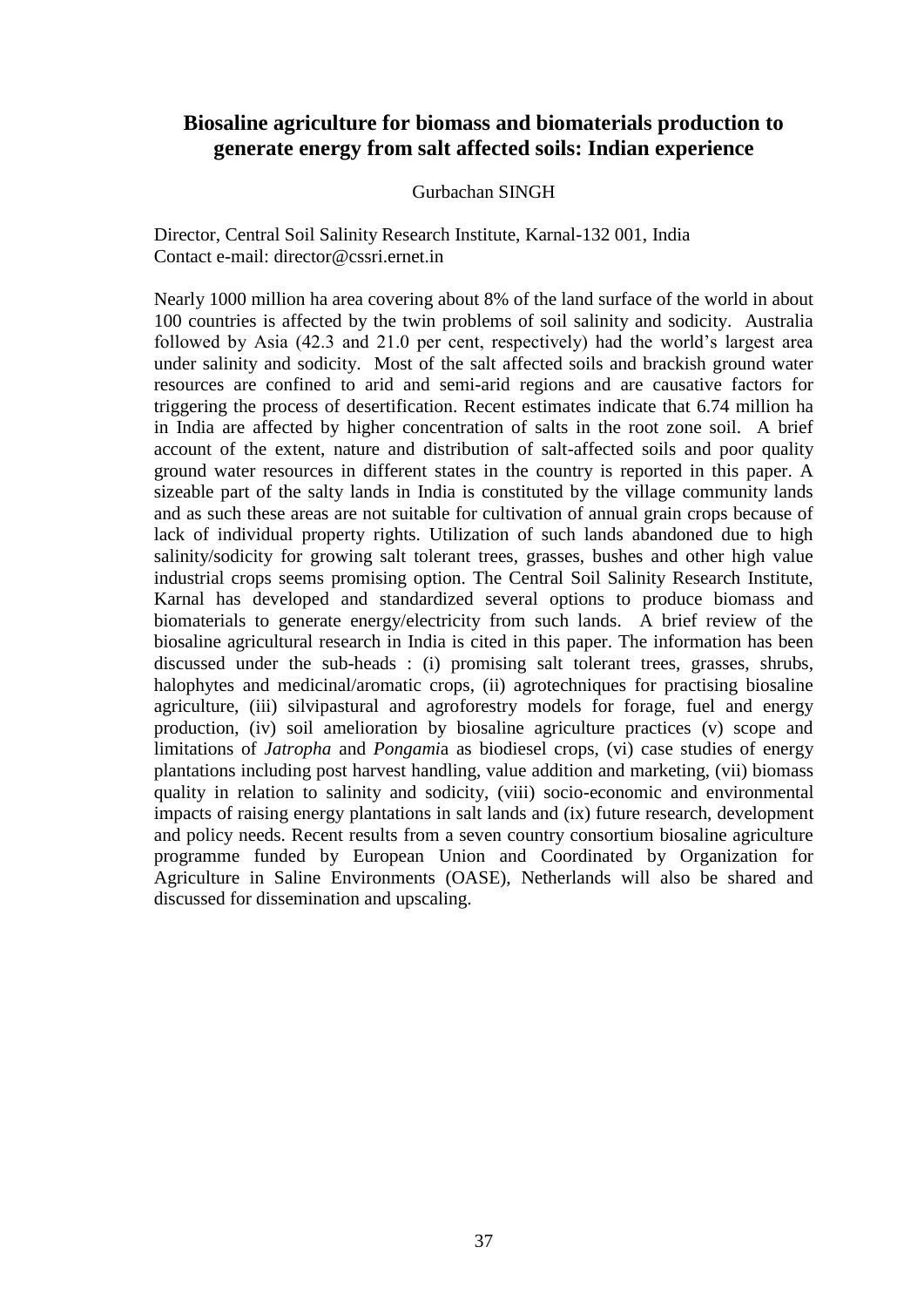## **Vegetation induced patterns of soil redox conditions and dissolved iron**

Zoltán SZALAI $^{*1,2}$ , Gergely JAKAB<sup>2</sup>, Klaudia KISS<sup>1</sup>, Katalin FEHÉR<sup>1</sup>

<sup>1</sup> Department of Environmental and Landscape Geography, Eötvös Loránd University, Budapest, Hungary

 $2$  Geographical Research Institute, Hungarian Academy of Sciences, Budapest, Hungary \*Corresponding author's e-mail: szalaiz@iif.hu

Our presentation focuses on spatial differences of soil redox condition, on causes of theses differences and on effects on seasonal dynamics of dissolved iron. Study areas are located in a hilly headwater area (Szabadszántók, SW Transdanubia, Hungary) and in a lowland area (Geje Plain, Danube-Tisza Interfluve, Hungary). Soil temperature, wind speed (at 1m), incident solar radiation (PAR), soil pH, soil Eh and dissolved iron were monitored. Measurements have been taken in four different patches in Szabadszántók, and three different patches in Gerje Plain: sedge (*Carex vulpina, Carex riparia*), horsetail (*Equisetum arvense*), common nettle (*Urtica dioica*), reed (*Phragmites communis*). Measurements focused on differences between core parts of patches and between edge and core areas. pH and Eh characteristics have been measured individually in the studied patches. Soil Eh, pH and dissolved iron have shown seasonal dynamics. Higher redox potentials and higher pH values were measured between late autumn and early spring in both study areas. The increasing physiological activity of higher plants causes (directly or indirectly) more acidic and more reductive soil environment and it leads to higher spatial differences. Iron content of soil solution also has shown strong correlation with soil redox conditions. Although temperature is an essential determining factor for Eh and pH, our results suggest that it rather have indirect effects through plants on wetlands. The spatial patterns of the studied parameters are influenced by the water regime, micro-topography, and climatic conditions and by direct and indirect effects of vegetation. The indirect effect can be the shading, which has influence on soil temperature and on the incident solar radiation (PAR).

Key words: wetland, redox, dissolved iron, *Carex, Phragmites*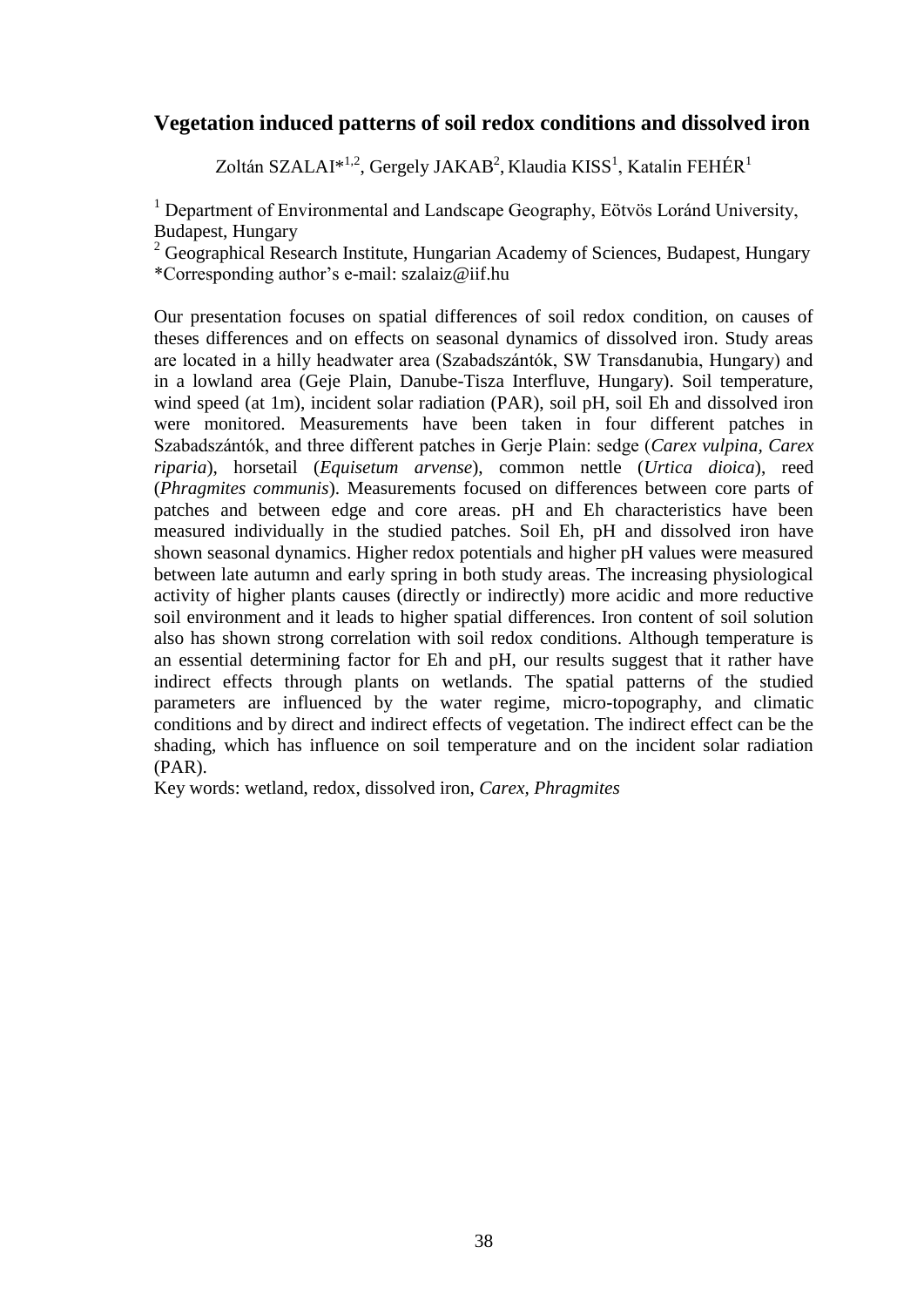## **Changes of salt minerals of soil surface efflorescences in space and time: a case study in Hungary**

Géza SZENDREI\*<sup>1</sup>, Tibor TÓTH<sup>2</sup>, Péter KOVÁCS-PÁLLFY<sup>3</sup>, Sándor SZAKÁLL<sup>4</sup>

<sup>1</sup>Department of Mineralogy and Petrology, Hungarian Natural History Museum, Budapest, Hungary

<sup>2</sup>Research Institute for Soils Science and Agrochemistry, Hungarian Academy of Sciences, Budapest, Hungary

<sup>3</sup>Hungarian Geological Survey, Budapest, Hungary

<sup>4</sup>Department of Mineralogy and Petrology, University of Miskolc, Hungary

\*Corresponding author's e-mail: szendrei@miner.nhmus.hu

In the European prairie ecological division (term after Bailey 1996) mineralogical investigations of soil surface efflorescences have not been published. As there are more minerals with sodium sulphate or sodium carbonate chemical compositions, more details were expected from the mineralogical study than from the chemical compositions alone.

176 spots were visited for surveying and characterizing salt minerals in soil surface efflorescences, and on 39 localities (at 29 villages) were found salt efflorescences between 1995-2005.

The soil profiles were described and sampled by the Hungarian soil survey manual and were analysed by international standard methods. The salt minerals were mainly determined by X-ray diffractometry.

There were differences in the geographical distributions of salt mineral associations in surface efflorescences: sulphate mineral associations were only found in salt affected areas West of the Danube and North of Tisza river. Other salt mineral associations: carbonate, carbonate-chloride, carbonate-sulphate and carbonate-sulphate-chloride minerals were found in Danube-Tisza interfluve and in Trans-Tisza river region. Except for gypsum, salt minerals were dominantly sodium salts, sodium-magnesium salt minerals were found only at one site.

Concerning long-term changes in salt efflorescences more occurrences were recorded in the past (1817-1995) than at present (1995-2005): 107 sites compared to 39 spots. The extent of salt efflorescences became much less than they were in the past.

The geographical distribution also changed, in the past more occurrences were observed in the Danube-Tisza interfluve and Nyírség region, and less in Hajdúság region than today, and sodium-carbonate minerals were more frequent.

Attempts were made to observe short-term changes by repeated sampling (six sampling in 2001) at Nyírőlapos (Hortobágy). Only thenardite was determined in springtime. In addition to this, mineral gypsum, sodium carbonate minerals (mainly trona) were identified in summer, termonatrite, thenardite and halite in autumns were found. This is likely due to increasing salt concentrations in the solutions.

The relationship between the chemical composition of groundwater and occurrence and nature of salt efflorescences has already been well-known. In our study we tried to find relationship of groundwater levels and the distribution of salt minerals in soil surface efflorescences.

Reference **Bailey, R. C. (1996)**: Ecosystem geography. New York. Springer.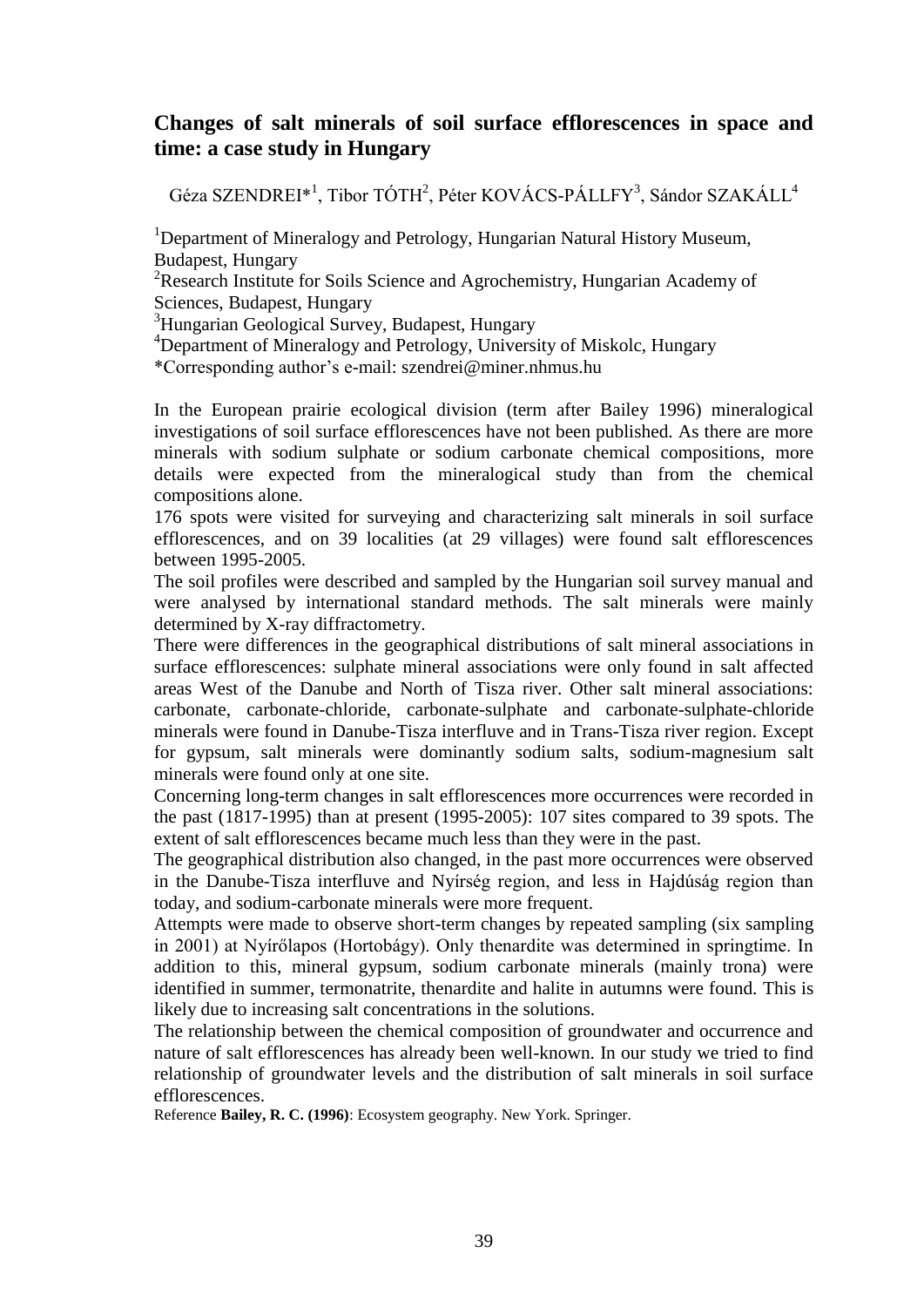## **An investigation on soil salinity variability using different methods of geostatistics**

## R. TAGHIZADEH MEHRJARDI $^{\rm l}$ , M. TAZEH $^{\rm 2}$ , Sh. MAHMOODI $^{\rm 3}$

<sup>1</sup>PhD Student of Soil Science, <sup>2</sup>PhD Student of Desertification, <sup>3</sup>Professor of Soil Science, University of Tehran, Iran

The spatial and temporal distribution of ecosystem characteristics is required for sustainable management and optimum exploitation of the resources. Soil quality preservation is one of the most important factors in sustainable ecosystem management. Therefore, knowing the spatial distribution of soil characteristics is very important. In the present study, kriging, cokriging and IDW methods were used for prediction of spatial distribution of salinity in soils of Khezrabad region in Yazd province. After data normalization, the variogram was developed. For selecting the best model for computing an experimental variogram, the lower RSS value was used. The best model for interpretation was selected by means of cross validation and error evaluation methods, such as RMSE method. The results showed that kriging and cokriging methods are better than IDW method for prediction of soil salinity spatial distribution. Also the results showed that soil salinity was better determined by cokriging method. The sum of Ca+Mg concentration which was highly correlated with soil salinity is used as auxiliary parameter in this study. At last the soil salinity map was prepared, using the best interpolation method in GIS environment.

Key word: soil salinity, spatial distribution, geostatistics, cross validation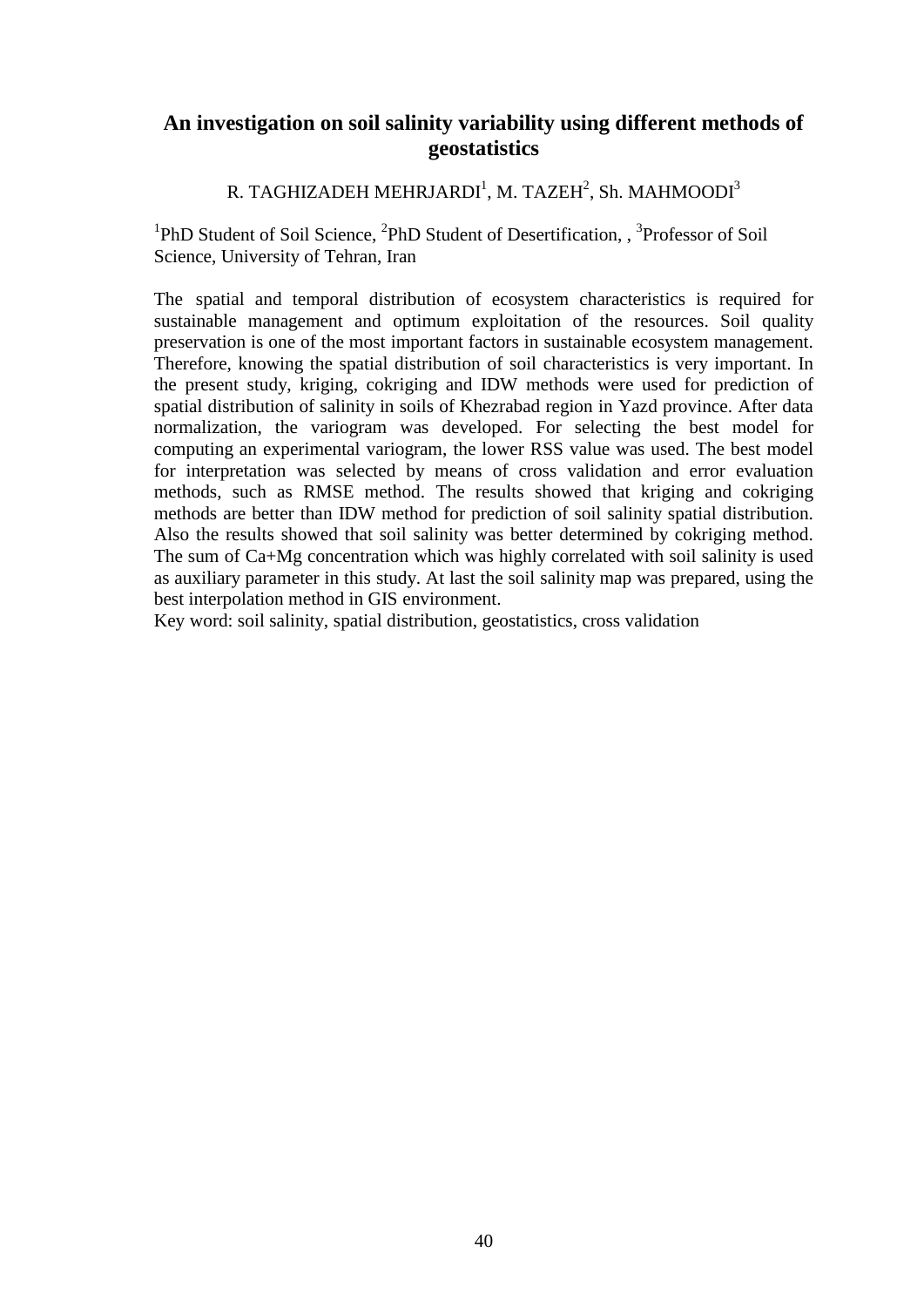## **Application of remote sensing to soil salinity mapping in the arid region (Iran)**

M. TAZEH $^1$ , R. TAGHIZADEH MEHRJARDI $^2$ , Sh. MAHMOODI $^3$ 

<sup>1</sup>PhD Student of Desertification, <sup>2</sup>PhD Student of Soil Science, <sup>3</sup>Professor of Soil Science, University of Tehran, Iran

Soil salinity is a severe environmental hazard that affects the growth of many crops. It pronouncedly occurs in arid and semiarid regions and reduces crop production with different levels. Therefore with correct information and up to date maps about it, evaluating and monitoring of soil salinity can be conducted. Mapping soil salinity is difficult due to its large spatial and temporal variability. Remote sensing is widely used to survey salinity. In the present research 48 surface soil samples representing Yazd-Ardakan plain were collected and surface soil salinity was measured. Landsat ETM<sup>+</sup> data were acquired in 2002. Results showed high correlation between ETM<sup>+</sup> band 3 and salt concentration expressed by the exponential equation:  $y = 0.001e^{0.058x}$  and correlation coefficient R=0.58. Thus, applying this equation to Landsat band 3, a soil salinity map was prepared. Ten soil samples for investigation of map accuracy were applied. The obtained soil samples and other ten soil samples which basically had high similarity in spectral reflectance and geomorphologic characteristics were used to examine the produced soil salinity map and to assess its accuracy. According to results the produced soil salinity map had an overall accuracy equal to 87% and Kappa index equal to 47% indicating an acceptable accuracy for this classification.

Key words: ETM<sup>+</sup> images, soil salinity, Yazd-Ardakan plain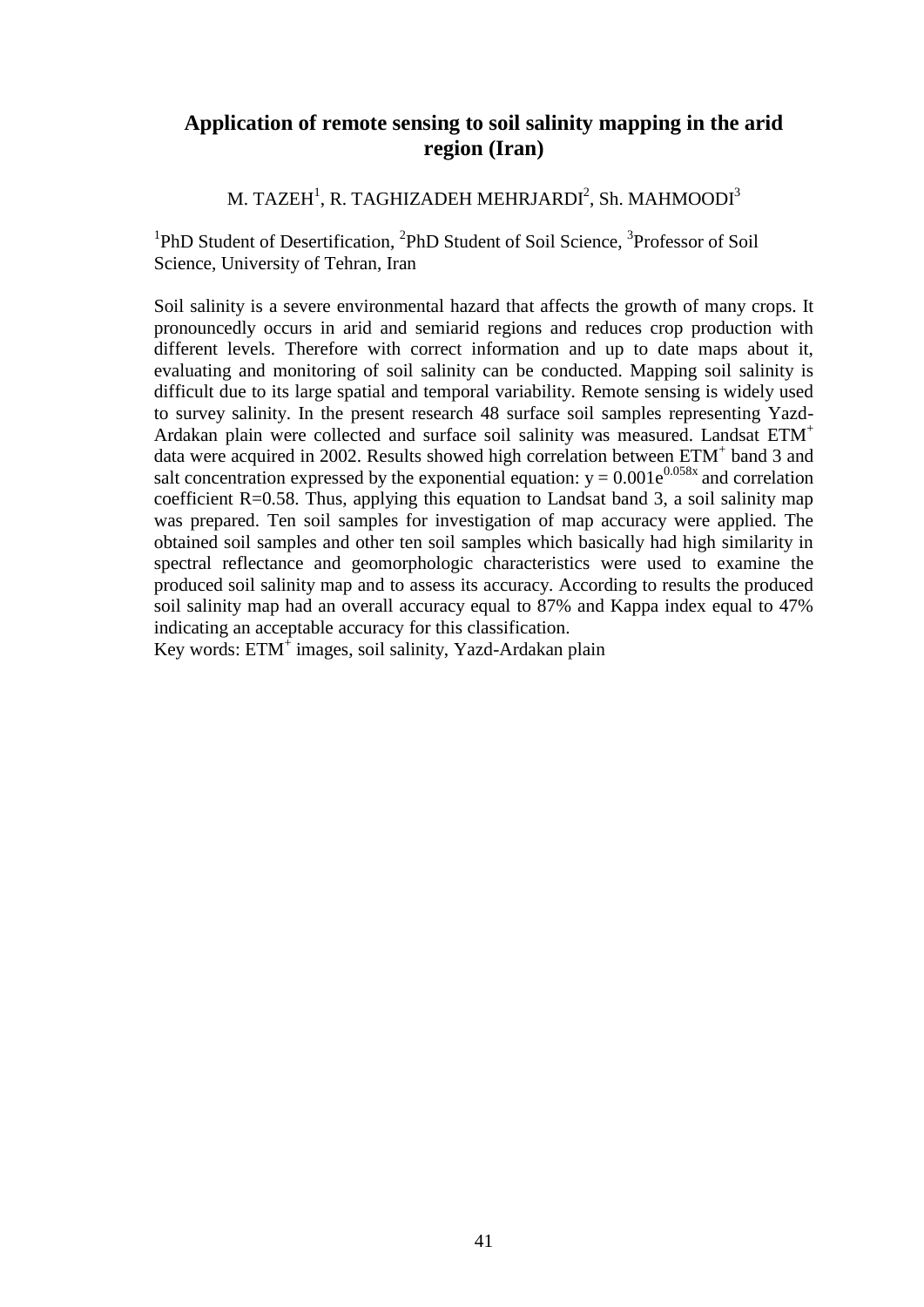#### **Two transects along the inner and outer sides of a sixty years old Tisza River dike**

Tibor TÓTH<sup>\*1</sup>, Roger LANGOHR<sup>2</sup>, Judit BECZE-DEÁK<sup>3</sup>, Zsolt MOLNÁR<sup>4</sup>

<sup>1</sup>Research Institute for Soil Science and Agricultural Chemistry of the Hungarian Academy of Sciences, Budapest (Hungary)

<sup>2</sup>Laboratory of Soil Science, University of Ghent (Belgium)

3 Service Cantonal d'Archéologie Neuchâtel (Switzerland)

4 Ecological and Botanical Research Institute of the Hungarian Academy of Sciences, Vácrátót (Hungary)

\*Corresponding author's e-mail: tibor@rissac.hu

Two transects were studied with field pedological investigations and soil bulk electrical conductivity meter in order to understand the effect of a 60 year old dike on soil formation and vegetation composition. The depth to groundwater followed the usual tendency: with decreasing elevation it became shallower. There was a difference in the groundwater depth: outside the dike it was deeper, its salinity smaller than inside the dike. The same tendency was observed for the standing water: it was diluter outside the dike than the river water. There were no great differences in the soil properties. Soil is more saline and wetter inside the dike and vegetation reflected this situation. The alluvial sediments seem to be non-calcareous, yet calcareous subsurface horizons have been observed in all the profiles. This calcareous material might be related with calcareous dust input. Along both transects a dark coloured, organic rich subsurface horizon has been observed. Soil characteristics (both morphological and field measured chemical) indicative of alkaline conditions have been observed in the transects. Perched rain water has been observed in all the profiles. Since the profiles were located in the highs the effect of recent sediment deposits was not dominating. Therefore the soils could be characterized as Meadow soils, except for the highest lying Solonetz soils in both transect. Previously the river was cutting deep into surface and there might have been opportunity to carry some of the salt load of the groundwater flowing into its bed. At present there is less and less chance for such transport, since the river bed is being filled up and less and less groundwater is getting into the bed. This phenomenon can give clue to the larger soil, groundwater and water salinity observed inside the dike than outside. Kuti, 1989 presented a hypothesis on the formation of the salt-affected areas of Danube valley due to the groundwater traps. These traps are formed under the effect of groundwater flowing from two directions: the river bed and the ridges. Similar mechanism can be responsible for the increased salinity inside the dike. We hypothesize that the increasing build up of the riverbed might contribute to the contrast in soil and groundwater salinity between the area inside and the area outside the dike, similarly as conceptualized by Kuti, 1989, but at a much finer spatial scale. Key words: salinization, groundwater, conceptual model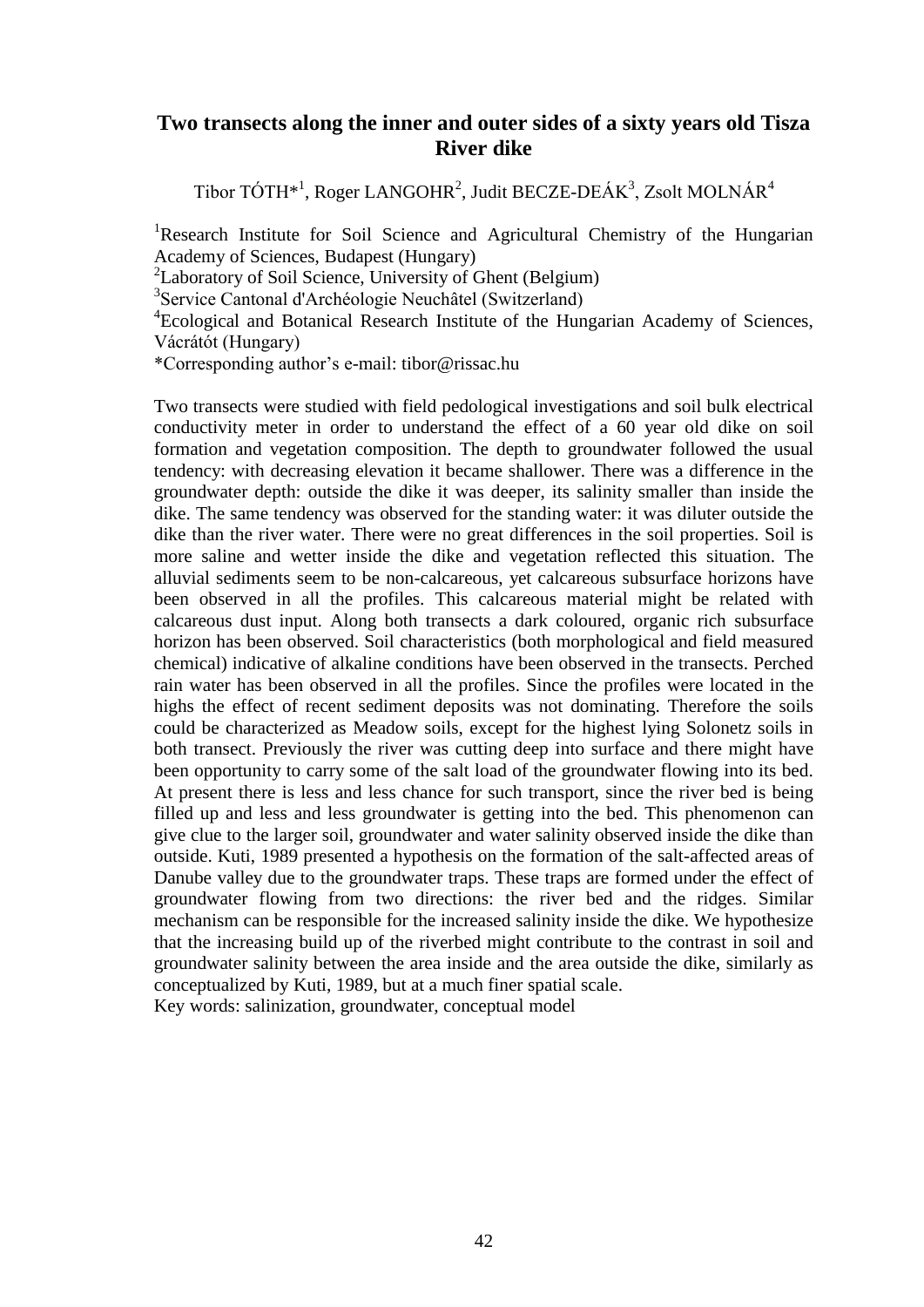## **An ecohydrological approach to salinity and sodicity problems in natural and agro-ecosystems**

S. E. A. T. M. VAN DER ZEE $^{\ast1}$ , S. H. H. SHAH  $^{1}$ , R. W. VERVOORT  $^{2}$ 

<sup>1</sup>Soil Physics, Ecohydrology and Groundwater Management, Environmental Sciences Group, Wageningen University, P.O.B. 47, 6700 AA, Wageningen, Netherlands <sup>2</sup>Hydrology Research Laboratory, Faculty of Agriculture, Food and Natural Resources, The University of Sydney

Soil salinity and sodicity have been studied much from an experimental and an irrigation science and agronomic point of view. In recent years, profound links have been made to integrate our knowledge and data bases using GIS. These advances are perfect ingredients to be combined with the ecohydrological framework of root zone water balances as developed by e.g. Rodriguez-Iturbe and Porporato (2004) in their book entitled Ecohydrology. This framework is based on the working hypothesis that a systems analysis approach to the rootzone water balance (even in case of nonlinear functionalities) can be a compelling way to deductive research of Soil Water – Vegetation – Atmosphere interactions and feed backs. In recent work, we extended the original framework to take into account groundwater-rootzone interactions as well as salinity/sodicity issues. With the extended framework, we can assess how soil, climate, vegetation, and local geohydrological conditions affect whether or not salinity/sodicity problems will arise. Obviously, such an assessment requires the confrontation with ground truth, for which knowledge and data bases are available (e.g. using Toth et al., 2008, at the European scale), as many parameters are not easily accessible. We will reveal how our approach can lead to useful, robust, and well-focused suggestions for improved soil water and crop irrigation management guidelines as well as improved vulnerability maps for salinity and sodicity.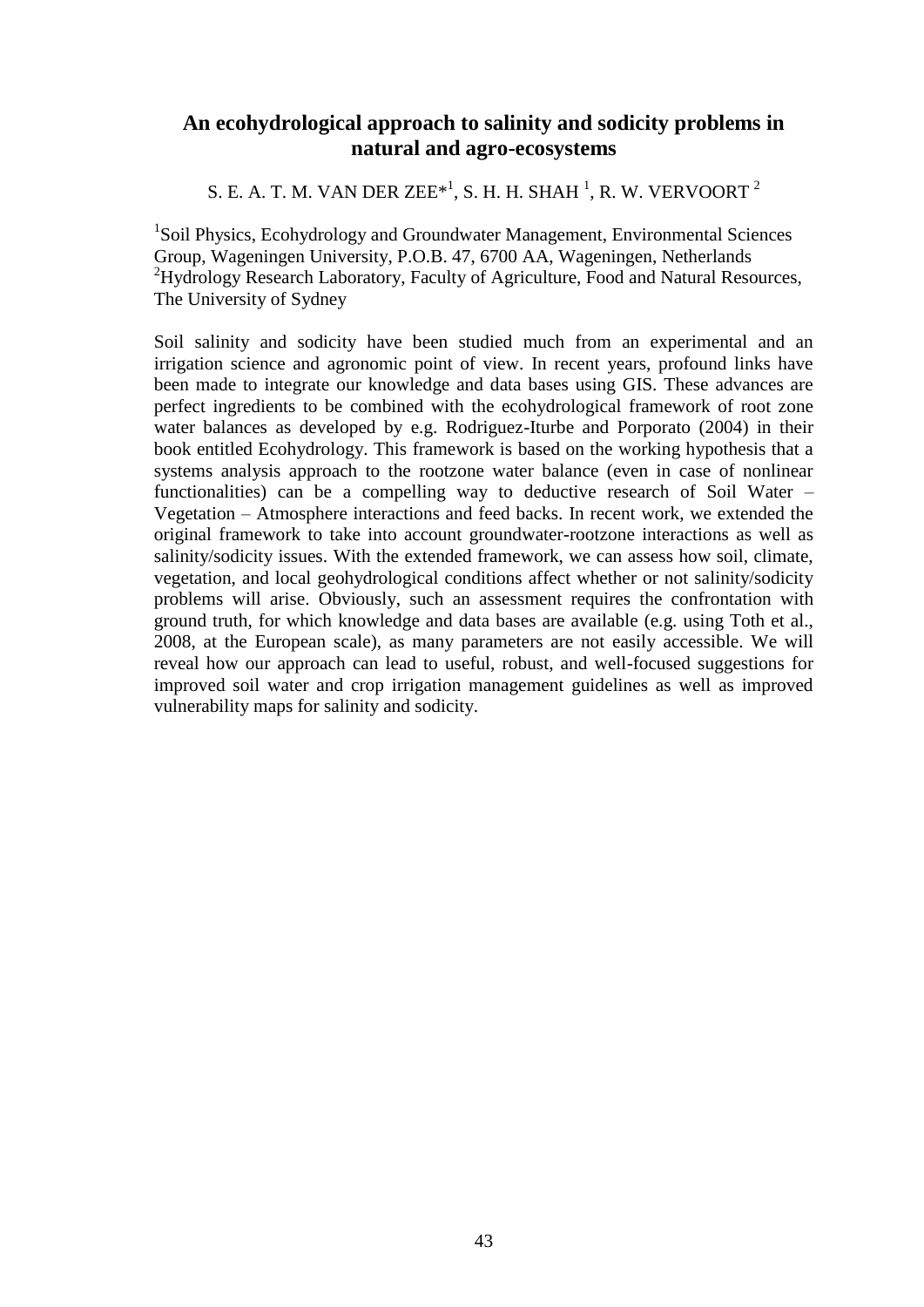## **Salinity/sodicity as environmental stresses in the Carpathian Basin**

#### György VÁRALLYAY

Research Institute for Soil Science and Agricultural Chemistry (RISSAC) of the Hungarian Academy of Sciences, H-1022 Budapest, Herman Ottó 15. Hungary

**Salinity/sodicity** are significant **environmental stresses** in the Carpathian Basin caused either by natural factors or by human activities. These stresses result in an increasing ecological hazard to the biosphere; limit the agro-ecological potential and represent a considerable socio-economic risk for sustainable development.

**Water** as solvent, reactant and transporting agent plays a decisive role in the formation of salt affected soils. In the hydrogeologically closed Carpathian Basin **subsurface waters** have particular importance in salinization/sodification processes. In the poorlydrained lowlying areas the capillary flow transports high amounts of water soluble salts from the shallow, "stagnant" groundwater with high salt concentration and unfavourable  $NaCO<sub>3</sub>(HCO<sub>3</sub>)$  type ion composition to the overlying soil horizons. Due to the strongly alkaline soil solution, the Ca and Mg salts (mostly carbonates and bicarbonates) are not soluble and Na<sup>+</sup> becomes absolutely predominant in the migrating soil solution, which leads to high ESP even at relatively low salt concentration.

High Na<sup>+</sup> saturation of heavy-textured soils with high amount of expanding clay minerals results in unfavourable physical–hydrophysical properties and **extreme moisture regime** of these soils, which are their main ecological constraints and the limiting factors of their fertility, productivity and agricultural utility. The simultaneous hazard of waterlogging or overmoistening, and drought sensitivity in extensive lowland areas, sometimes in the same places within a short period, necessitates a precise, "double function" soil moisture control against their harmful ecological/economical/ social consequences.

Most of the environmental constraints (including salinity/sodicity) can be efficiently controlled: prevented, eliminated, or  $-$  at least  $-$  moderated. But this needs permanent care and proper soil and water conservation practices, which necessitate the continuous registration of facts and changes (monitoring); exact and quantitative knowledge on the existing soil processes, their influencing factors and mechanisms.

A comprehensive soil salinity/sodicity **assessment system** was elaborated in Hungary during the last two decades on the basis of all available soil information and experimental results, including the application of (geo)statistical analyses, simulationand predictive transport and transformation *models,* as well as, the integration of remote sensing and GIS techniques. The assessment was the basis of an "early-warning system" giving possibilities for the efficient control of salinization/sodification processes with special attention to their **prevention.** 

Key words: salinity/sodicity; extreme moisture regime; assessment system; control of soil processes; prevention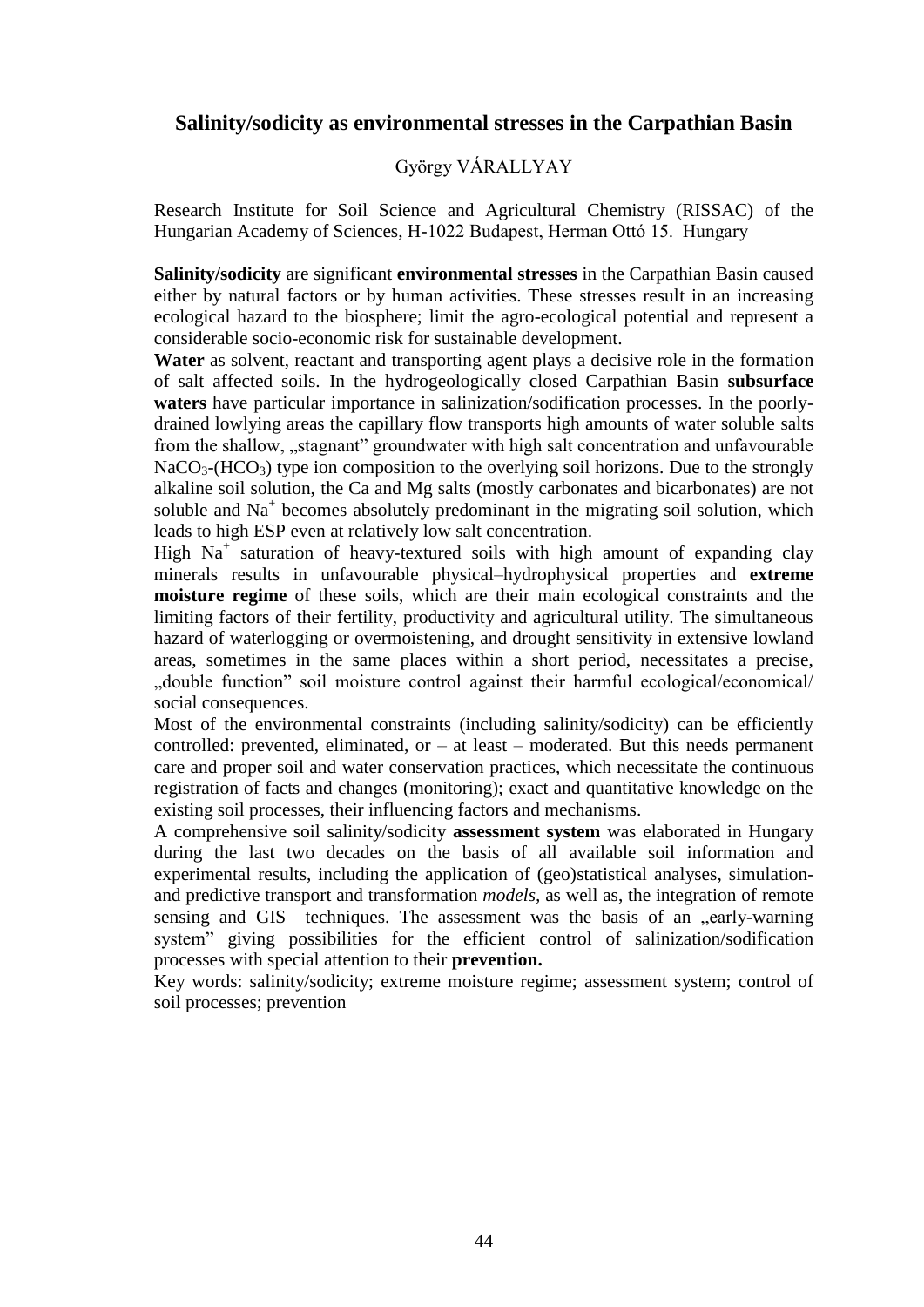#### **Soil salinization in the Volga delta landscapes**

#### L. V. YAKOVLEVA\*, A. V. FEDOTOVA

Astrakhan State University 20a, Tatichev st, Astrakhan, 414056 Russia

The soil cover of the delta of the river Volga is characterized by a wide variety and mosaic-like appearance. It is represented as high-contrast combinations and complexes of inefficient saline, alkaline, conjoint and water-logged soils that are characteristic for about 80 % of the territory, and also there we can find mellow lands of zonal alluvial soils of the bottom-land of delta of the river Volga. The territory of the region is differed a complex landscape-geomorphological structure. Ecological regimes, defining the condition of the land cover, within these landscapes are different. That is conditioned with the presence or absence of the surface overflowing and it's dynamics. The main feature of the study region is soil cover's natural inclination to the salt impoundment. The processes of salt impoundment are an integral part of genesis and evolution of the bottom-land and deltoid landscapes. The factors of salt impoundment in delta of the river Volga are the land configuration, the salinity of soil-forming rock, the marine wind, Ber's hills, man's activity. The positive element of the land form is hills and low ridge that are the accumulators of salts, and lower areas are desalted. The intensification of the salinization of the soil body can be seen in a closer deposit of salted soil-forminf rock – most commonly it is khvalynskiy clay. Keywords: soil covering, salinity, salt impoundment, saline soil

45